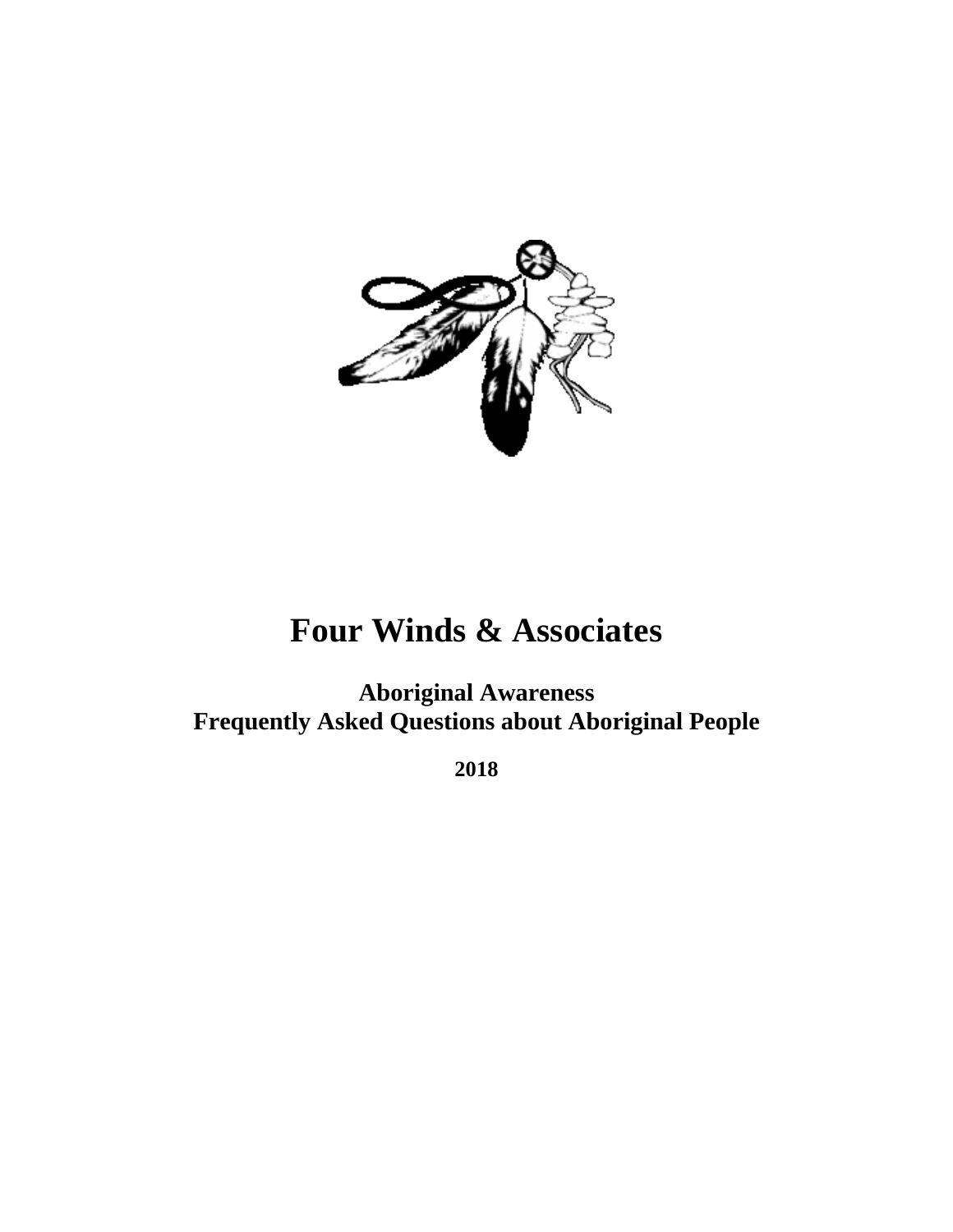# **Four Winds & Associates Aboriginal Awareness**

# **Table of Contents**

| Frequently Asked Questions About Aboriginal People3 |  |
|-----------------------------------------------------|--|
|                                                     |  |
|                                                     |  |
|                                                     |  |
|                                                     |  |
|                                                     |  |
|                                                     |  |
|                                                     |  |
|                                                     |  |
|                                                     |  |
|                                                     |  |
|                                                     |  |
|                                                     |  |
|                                                     |  |
|                                                     |  |
|                                                     |  |

Note: *Efforts have been made to acknowledge original sources, if cases are identified where this has not been done, please notify Four Winds & Associates. Errors or omissions will be corrected in all future print.*

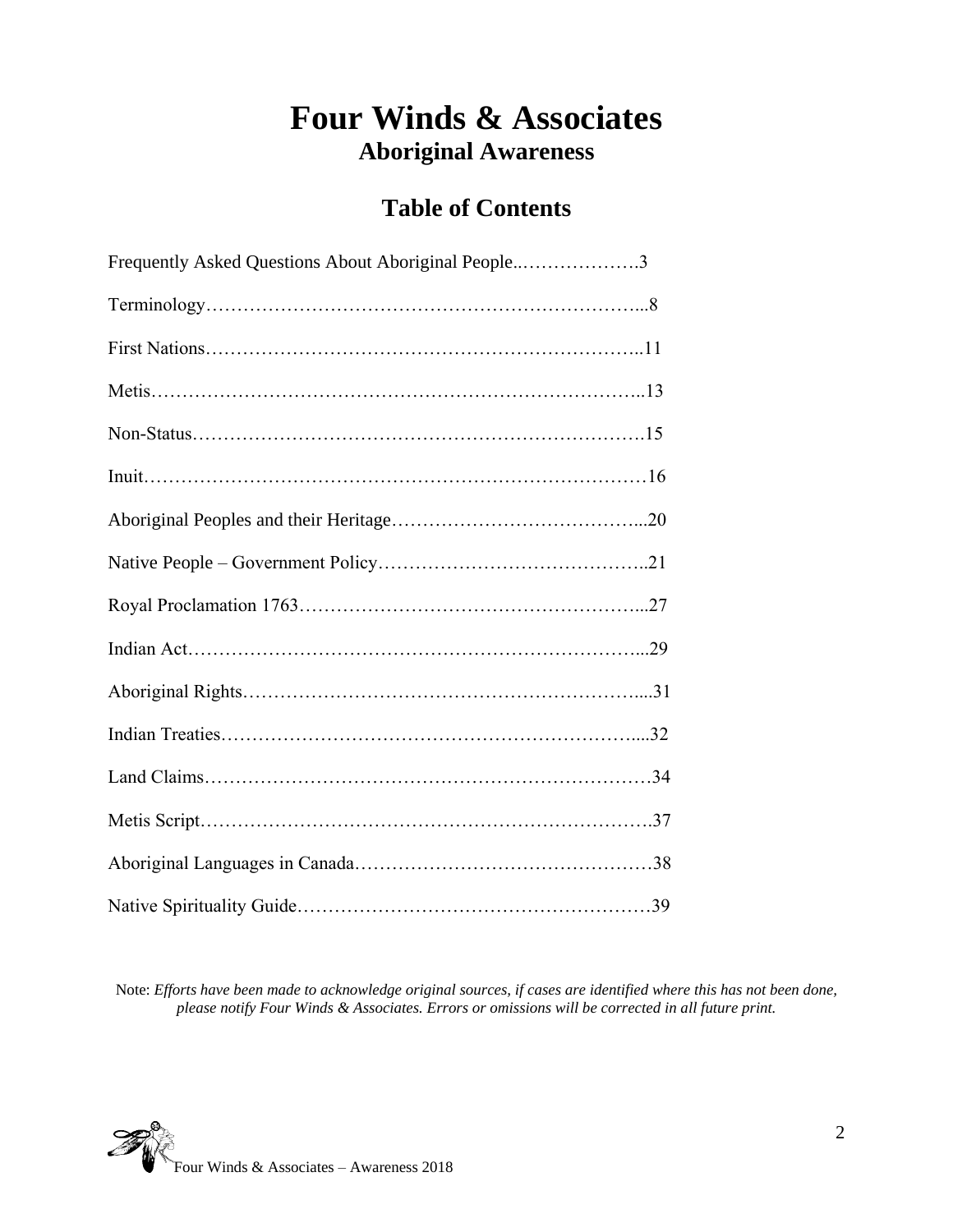# **Frequently Asked Questions about Aboriginal People**

Each year, Indigenous and Northern Affairs Canada (INAC) receives thousands of questions from the general public about Aboriginal peoples. Here are the answers to some of the most frequently asked questions.

### **Who are the Aboriginal peoples in Canada?**

They are the descendants of the original inhabitants of North America. The Canadian Constitution recognizes three groups of Aboriginal people: Indians (now known as First Nations people), Métis and Inuit. These are three distinct peoples with unique heritages, languages, cultural practices, and spiritual beliefs.

### **What is Aboriginal self-government?**

In August 1995, the Government of Canada adopted an approach to negotiating practical and workable arrangements with Inuit and First Nation people to implement their inherent right to self-government. These arrangements recognize the rights of Inuit and First Nation people to make decisions about matters internal to their communities, integral to their unique cultures, traditions and languages, and connected with their relationship to the land and resources.

Under the federal policy, Inuit and First Nation groups may negotiate self-government arrangements for different things such as government structure, land management, health care, child welfare, education, housing, and economic development. Negotiations are held between Inuit and First Nation groups, the federal government and, in areas affecting its jurisdiction and interests, the relevant provincial or territorial government. Self-government arrangements may take many forms, based on the diverse historical, cultural, political and economic circumstances of Inuit and First Nation groups, regions and communities involved.

# **Who are Indians?**

The term "Indian" collectively describes all the Indigenous people in Canada who are not Inuit or Métis. Indian people are one of three peoples recognized as Aboriginal in the *Constitution Act, 1982*: Indian, Inuit, and Métis. In addition, three categories apply to Indians in Canada: Status Indians, Non-Status Indians, and Treaty Indians. Some people may fit into more than one of those categories.

Some people find the term "Indian" outdated and offensive and prefer to identify themselves as First Nations people. Although the term "First Nation" is now widely used, there is no legal definition for it.

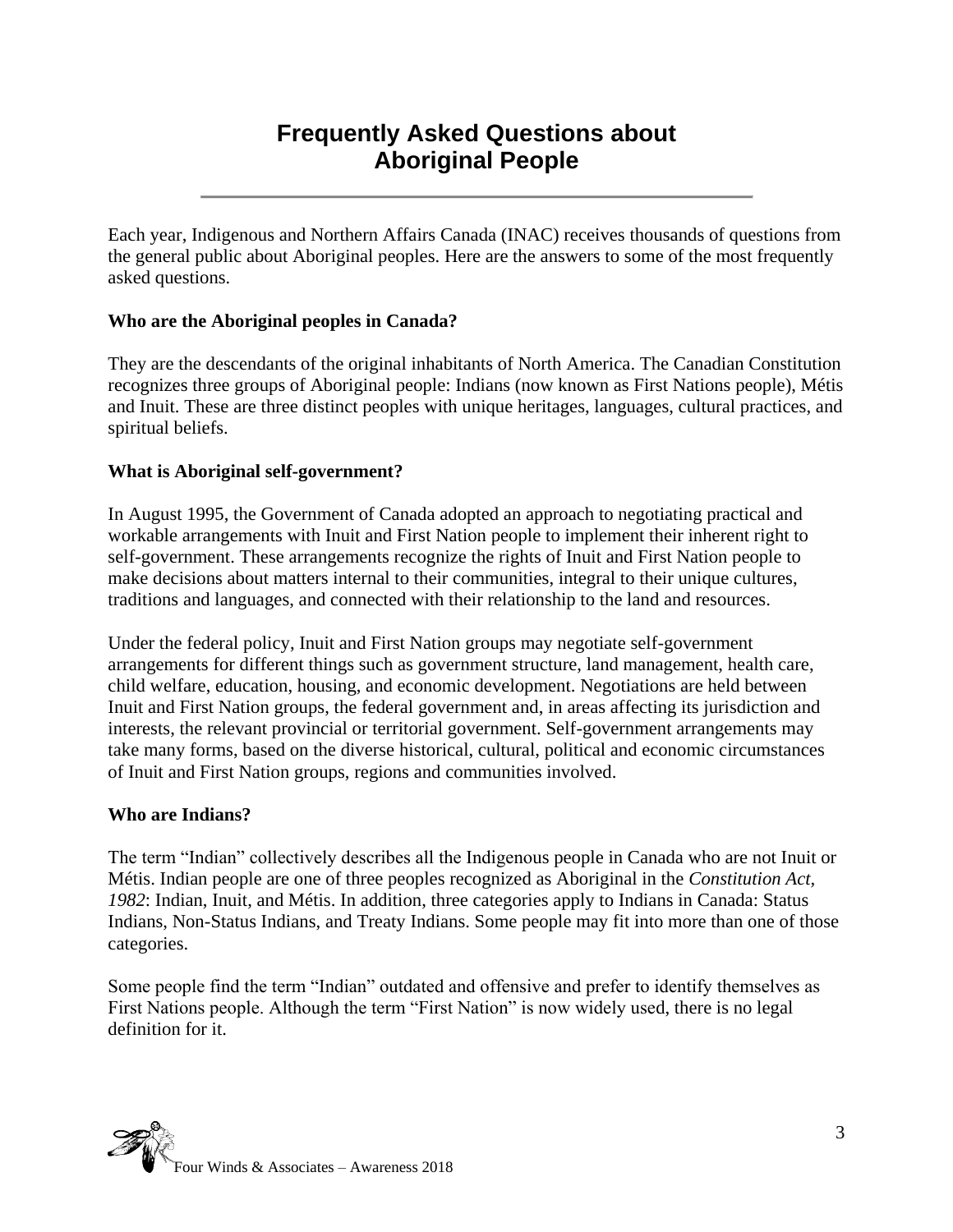# **Who are Registered or Status Indians?**

A Status or Registered Indian is a person who is listed in the Indian Register. The Indian Register is the official record identifying all Status Indians in Canada. The *Indian Act* sets out the requirements for determining who is a Status Indian.

# **Who is eligible for registration as a Status Indian under the Indian Act?**

The eligibility rules have changed many times since the mid-1800s when the first lists of the members of the various bands who were recognized as Indians were drawn up. Bill C-31 changed the *Indian Act* in 1985, ending various forms of discrimination that had caused many people to lose their status. A person wishing to register for the first time, or to be reinstated after having lost her or his status, should complete an application. For more information about the application process, visit the [http://www.aadnc-aandc.gc.ca](http://www.aadnc-aandc.gc.ca/) website.

### **Do Status Indians have special immigration benefits to the United States (US)?**

Yes. Status Indians from Canada are permitted to move to the US without going through the normal immigration process. At the border crossing, they must present satisfactory documentation showing that they have at least 50 percent Indian ancestry. The types of documents requested may include any number of the following: a letter from the band office confirming 50 percent Indian ancestry; a Certificate of Indian Status card; a birth certificate; photo identification; and if the person is Haudenosaunee, a Haudenosaunee Iroquois Confederacy identification card.

### **How many Status Indians are there in Canada?**

According to Indian and Northern Affairs Indian Registry System, there were 704,851 Status Indians as of December 31, 2002. Of these, 13,184 were living outside of Canada.

### **Who are Non-Status Indians?**

A Non-Status Indian is an Indian person who is not registered as an Indian under the *Indian Act*. This may be because she or he never applied to be registered. This may also be because she or he, although a descendant of persons who are or were registered or entitled to be registered under the *Indian Act*, is not entitled to be registered under the terms of the *Indian Act*.

### **Who are Inuit?**

Inuit are the Aboriginal people of Arctic Canada. They live primarily in Nunavut, the Northwest Territories, Labrador, and Northern Quebec. Inuit means "the people" in Inuktitut, the Inuit language.

### **Who are Treaty Indians?**

Treaty Indians are Indians who are registered or affiliated with a treaty band and are descendants of Indians who signed treaties with the Crown.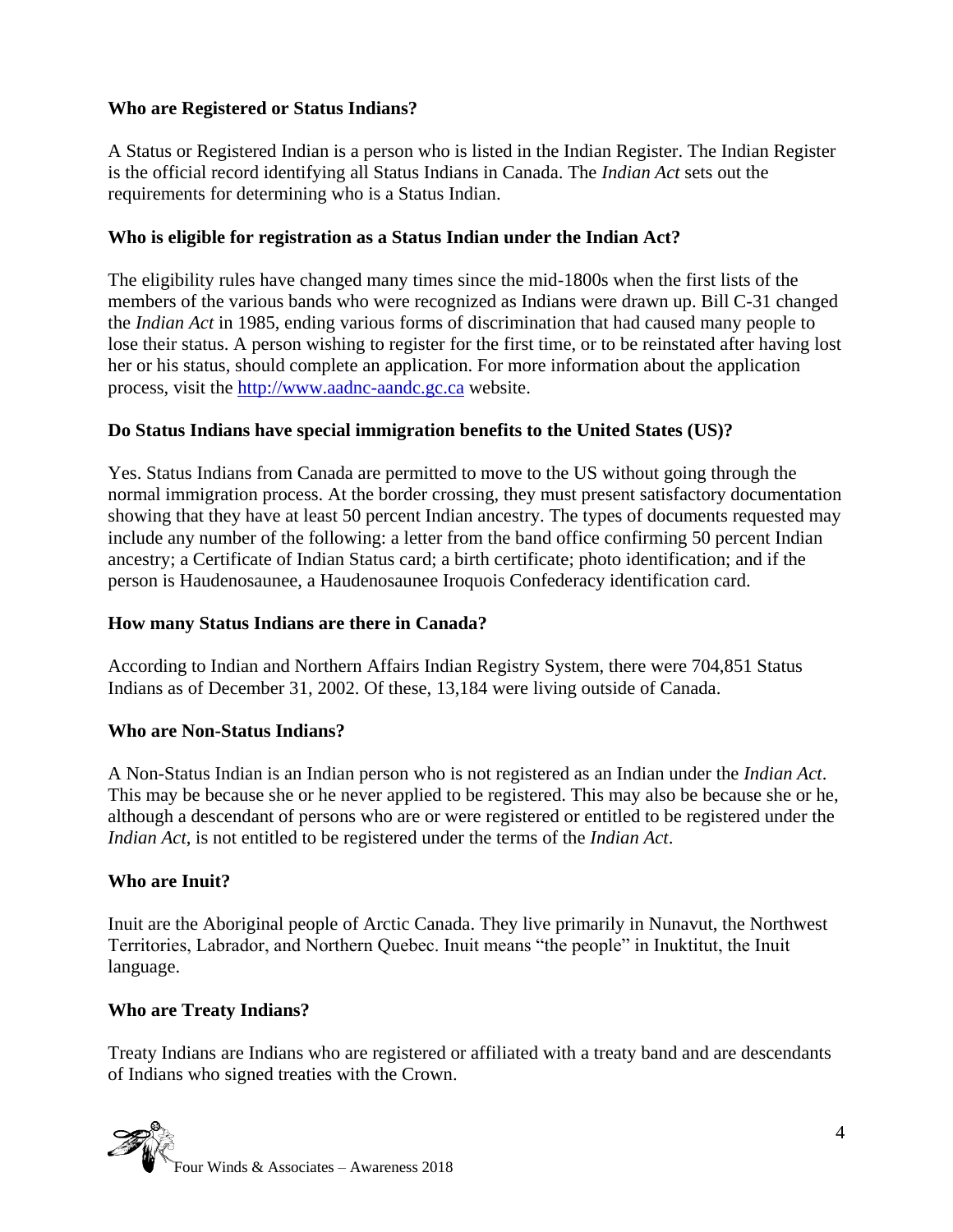# **What are treaty rights?**

First Nations signed treaties with various British and Canadian governments before and after Confederation in 1867. No two treaties are identical, but they usually provide for certain rights, including reserve lands, annuities (a small sum of money paid each year), and hunting and fishing rights. Several treaties also have certain allowances for Chiefs and Councillors such as salary instead of annual payments, as well as a clothing allowance of a suit of clothing every three years. Treaty rights are collective rights that provide for payments to individual Treaty Indians. The payments depend on the precise terms and conditions of the treaty signed by her or his First Nation.

# **What are claims?**

The federal government recognizes two broad classes of claims: comprehensive and specific claims. Comprehensive claims are based on the recognition that there are continuing Aboriginal rights to lands and natural resources. These kinds of claims arise in those parts of Canada where Aboriginal title has not been dealt with by treaty or other legal means. The claims are called "comprehensive" because of their wide scope. They include such things as land title, fishing and trapping rights, and financial compensation.

Specific claims arise when there is an outstanding historical grievance between a First Nation and the Crown that relates to an unfulfilled obligation of a treaty or another agreement, or a breach of statutory responsibilities by the Crown. Canada is committed to honouring its lawful obligations to First Nations. Canada's Specific Claims Policy was established to allow First Nations to have their claims appropriately addressed through negotiations by the government without having to go to court. Claims are accepted when it is determined that Canada has breached its lawful obligation to a First Nation.

# **Who are Métis people?**

The word "Métis" is French for "mixed blood." The Canadian Constitution recognizes Métis people as one of the three groups of Aboriginal people living in Canada. Historically, the term "Métis" applied to the children of French fur traders and Cree women in the Prairies, and of English and Scottish traders and Dene women in the north. Today, the term is used broadly to describe people with mixed First Nation and European ancestry who identify themselves as Métis, distinct from First Nation people, Inuit or non-Aboriginal people. Many Canadians have mixed Aboriginal and non-Aboriginal ancestry, but not all identify themselves as Métis. Note that Métis organizations in Canada have differing criteria about who qualifies as a Métis person.

# **What is a First Nation?**

Although the term First Nation is widely used, no legal definition of it exists. Among its uses, the terms "First Nations people" refers to the Indian people in Canada, both Status and Non-Status. Some Indian people also use the term First Nation to replace the word "band" in the name of their community.

# **What is an Indian band?**

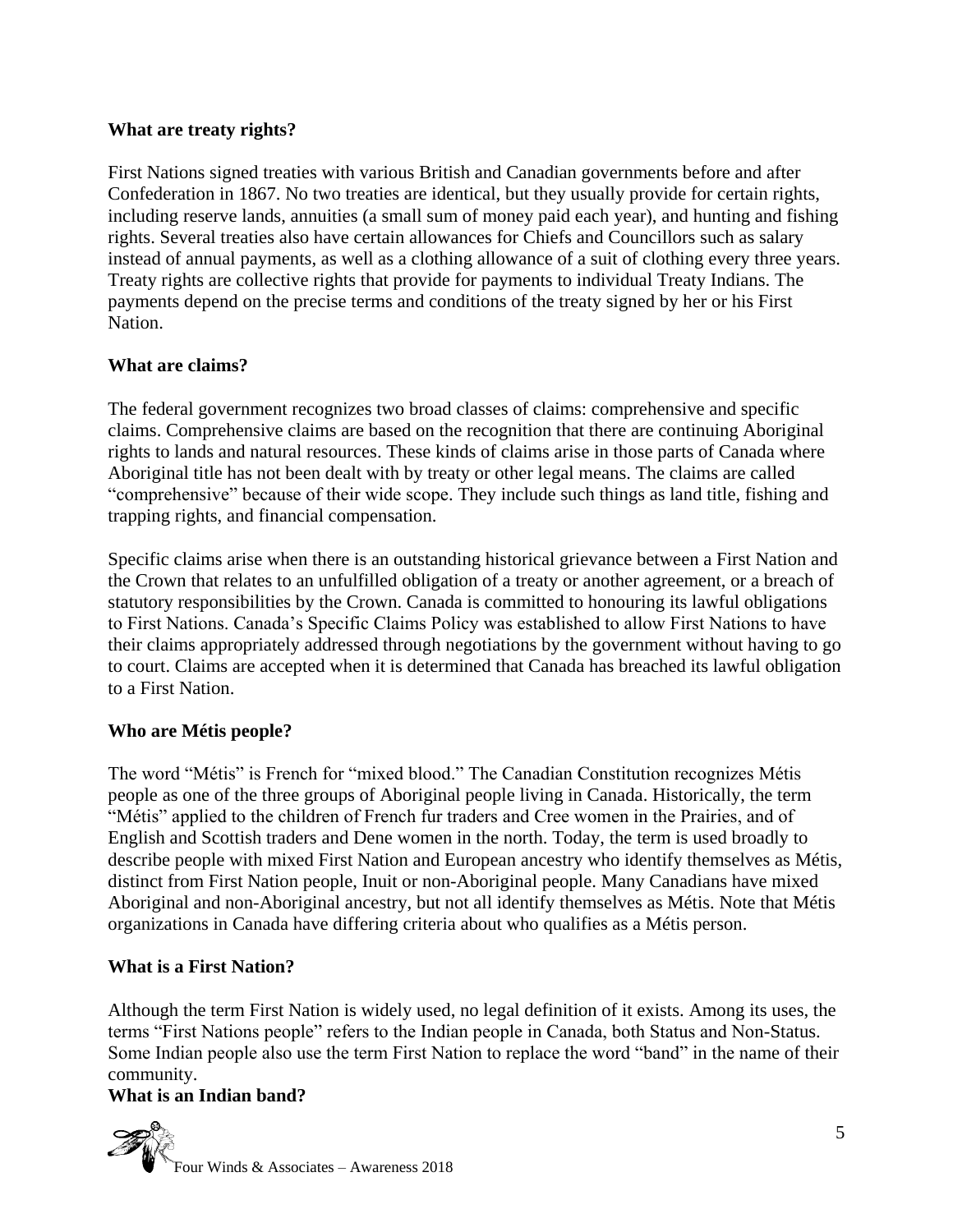A band is a group of First Nation people for whom lands have been set apart and for whom money is held in trust by the Crown. A band can also be a group or band of Indians that the Governor in Council has declared to be a band under the *Indian Act*. Each band has its own governing band council, usually consisting of one or more Chiefs and several Councillors who are either elected or chosen through traditional custom. The members of a band generally share common values, traditions and practices rooted in their ancestral heritage. Today, some bands prefer to be known as First Nations.

### **How many bands are there?**

There are currently 614 bands.

### **Who can call the reserve their home?**

A reserve is land set apart and designated as a reserve for the use and occupancy of an Indian group or band. Some bands now prefer the term "First Nation community," and no longer use the term "reserve." Individual First Nation members do not have the right to individually possess reserve land except by applying the *Indian Act*. First Nation councils may enact residency by-laws that regulate on-reserve residency, but these by-laws cannot infringe on individual residency rights arising from the *Indian Act*.

# **Who are members of a First Nation?**

Most Status Indians are members of a First Nation. However, it is important to note that not all Status Indians are members of a First Nation. If a Status Indian is a descendant of members of one of the 253 First Nations that control their membership, that person has to apply directly to her or his First Nation for membership.

### **Do Status Indians pay taxes?**

In general, Aboriginal people in Canada are required to pay taxes on the same basis as other people in Canada, except where the limited exemption under Section 87 of the *Indian Act* applies. Section 87 says that the "personal property of an Indian or a band situated on a reserve" is tax exempt. Inuit and Métis people are not eligible for this exemption and generally do not live on reserves.

The exemption in Section 87 of the *Indian Act* has existed since before Confederation. It reflects the unique constitutional and historic place of Aboriginal people in Canada. The courts have held that the exemption is intended to preserve the entitlements of Indian people to their reserve lands, and to ensure that the use of their property on their reserve lands is not eroded by taxes. Employment income earned by a Status Indian working on a reserve is considered tax exempt. The courts have stated that factors such as the location of the duties and residence of the employee and employer must be considered to determine whether the income will be considered tax exempt.

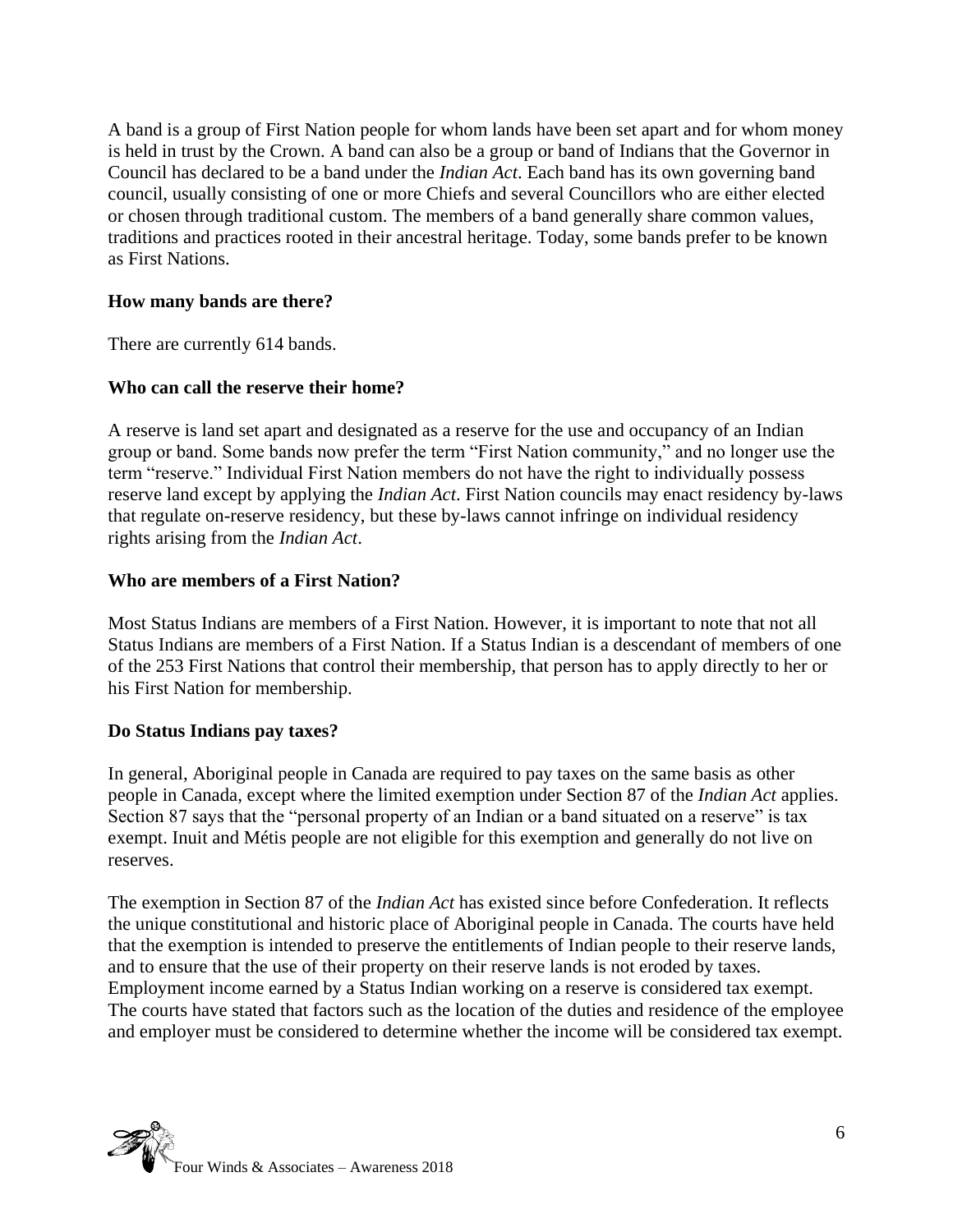The Goods and Services Tax (GST) or Harmonized Sales Tax (HST) generally do not apply to purchases by Status Indians if the purchase is made on a reserve or is delivered to a reserve by the vendor or the vendor's agent.

For answers to particular questions, please refer to the relevant statute or appropriate regulations, or contact any Canada Customs and Revenue Agency office for publications and more information.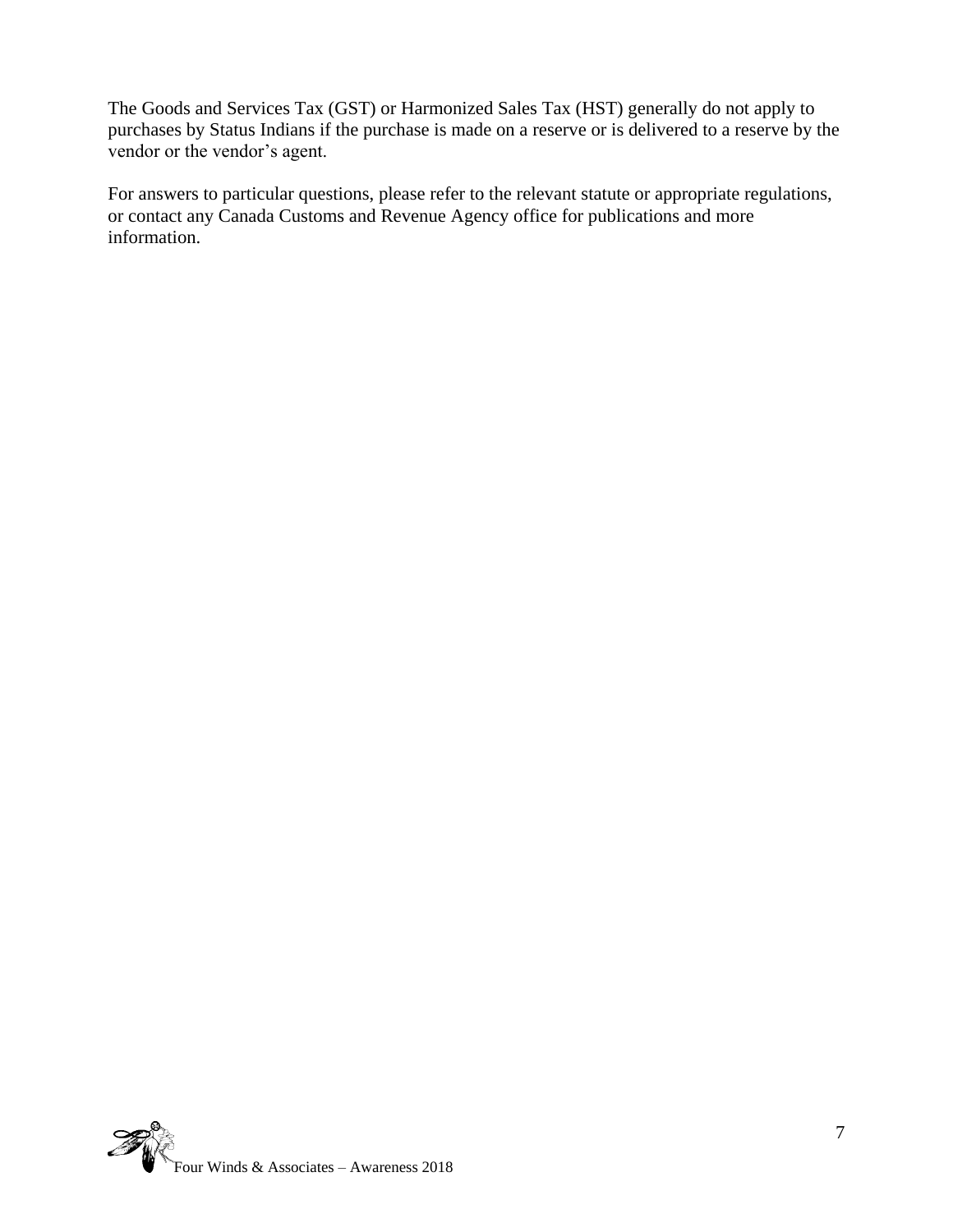# **TERMINOLOGY\***

The following terminology is intended to provide a general understanding of some terms generally used by Indian and Northern Affairs Canada (INAC). The list focuses on some of the important aspects of the relationship between INAC and the people it serves - First Nations, Inuit and Northerners.

**Aboriginal peoples**: The descendants of the original inhabitants of North America. The Canadian Constitution recognizes three groups of Aboriginal people - Indians, Métis and Inuit. These are three separate peoples with unique heritages, languages, cultural practices and spiritual beliefs.

**Aboriginal rights**: Rights that some Aboriginal peoples of Canada hold as a result of their ancestors' long-standing use and occupancy of the land. The rights of certain Aboriginal peoples to hunt, trap and fish on ancestral lands are examples of Aboriginal rights. Aboriginal rights vary from group to group depending on the customs, practices and traditions that have formed part of their distinctive cultures.

**Aboriginal self-government**: Governments designed, established and administered by Aboriginal peoples under the Canadian Constitution through a process of negotiation with Canada and, where applicable, the provincial government.

**Aboriginal title**: A legal term that recognizes an Aboriginal interest in the land. It is based on the long-standing use and occupancy of the land by today's Aboriginal peoples as the descendants of the original inhabitants of Canada.

**Band**: A body of Indians for whose collective use and benefit lands have been set apart or money is held by the Crown or declared to be a band for the purposes of the Indian Act. Each band has its own governing band council, usually consisting of one chief and several councillors. Community members choose the chief and councillors by election, or sometimes through custom. The members of a band generally share common values, traditions and practices rooted in their ancestral heritage. Today, many bands prefer to be known as First Nations.

**Bill C-31**: The pre-legislation name of the 1985 Act to Amend the Indian Act. This act eliminated certain discriminatory provisions of the Indian Act, including the section that resulted in Indian women losing their Indian status when they married non-Status men. Bill C-31 enabled people affected by the discriminatory provisions of the old Indian Act to apply to have their Indian status and membership restored.

**Custom**: A traditional Aboriginal practice. For example, First Nations peoples sometimes marry or adopt children according to custom, rather than under Canadian family law. Band councils chosen "by custom" are elected or selected by traditional means, rather than by the election rules contained in the Indian Act.

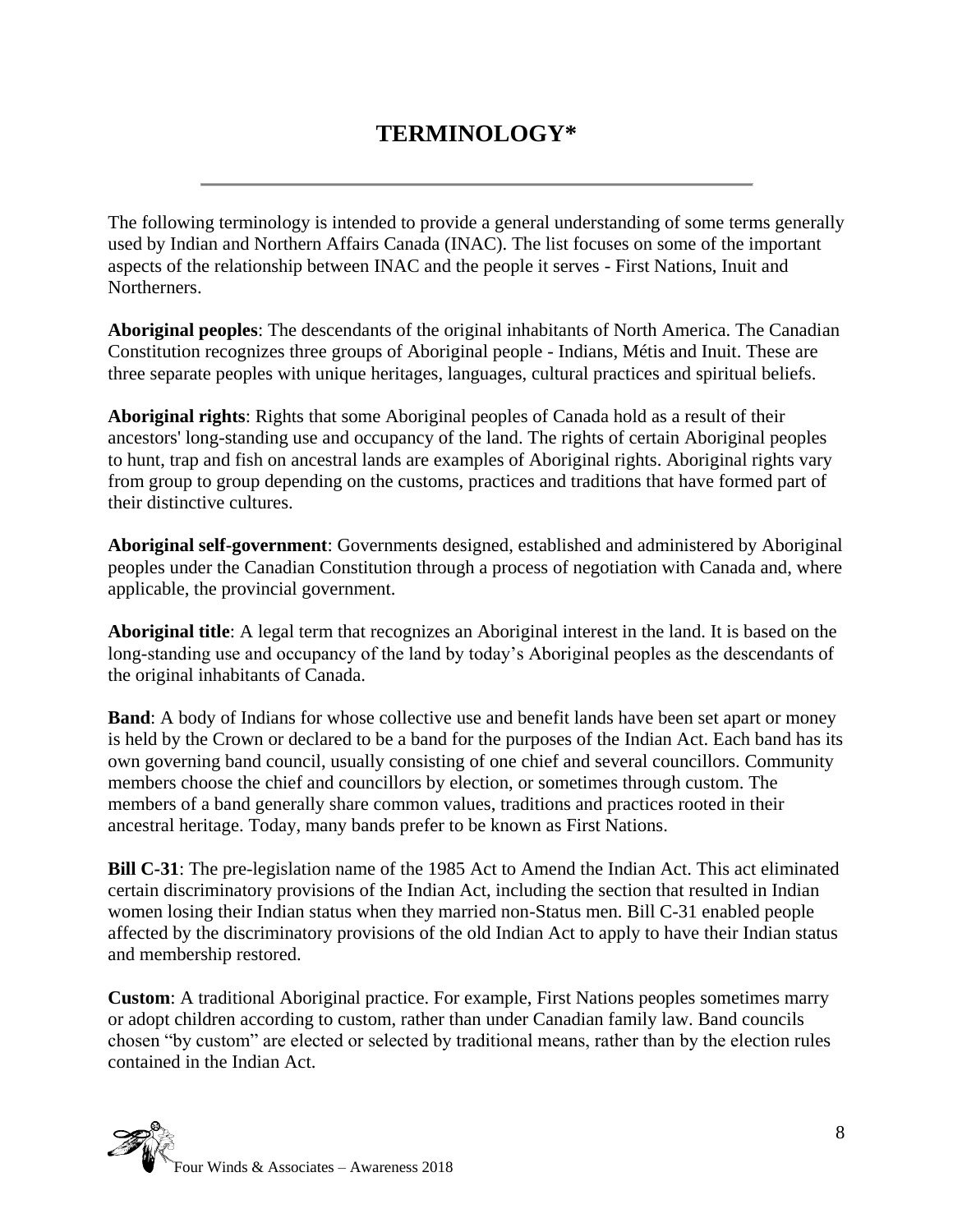**First Nation**: A term that came into common usage in the 1970s to replace the word "Indian," which some people found offensive. Although the term First Nation is widely used, no legal definition of it exists. Among its uses, the term "First Nations peoples" refers to the Indian peoples in Canada, both Status and non-Status. Some Indian peoples have also adopted the term "First Nation" to replace the word "band" in the name of their community.

**Indian**: Indian peoples are one of three groups of people recognized as Aboriginal in the Constitution Act, 1982. It specifies that Aboriginal people in Canada consist of Indians, Inuit and Métis. Indians in Canada are often referred to as: Status Indians, non-Status Indians and Treaty Indians.

**Status Indian**: A person who is registered as an Indian under the Indian Act. The act sets out the requirements for determining who is an Indian for the purposes of the Indian Act.

**Non-Status Indian**: An Indian person who is not registered as an Indian under the Indian Act.

**Treaty Indian**: A Status Indian who belongs to a First Nation that signed a treaty with the Crown.

**Indian Act**: Canadian federal legislation, first passed in 1876, and amended several times since. It sets out certain federal government obligations and regulates the management of Indian reserve lands, Indian moneys and other resources. Among its many provisions, the Indian Act currently requires the Minister of Indian Affairs and Northern Development to manage certain moneys belonging to First Nations and Indian lands and to approve or disallow First Nations by-laws. In 2001, the national initiative Communities First: First Nations Governance was launched, to consult with First Nations peoples and leadership on the issues of governance under the Indian Act. The process will likely take two to three years before any new law is put in place.

**Indian status**: An individual's legal status as an Indian, as defined by the Indian Act.

**Innu**: Naskapi and Montagnais First Nations (Indian) peoples who live in Northern Quebec and Labrador.

**Inuvialuit**: Inuit who live in the Western Arctic.

**Inuit**: An Aboriginal people in Northern Canada, who live in Nunavut, Northwest Territories, Northern Quebec and Northern Labrador. The word means "people" in the Inuit language — Inuktitut. The singular of Inuit is Inuk.

**land claims**: In 1973, the federal government recognized two broad classes of claims comprehensive and specific. Comprehensive claims are based on the assessment that there may be continuing Aboriginal rights to lands and natural resources. These kinds of claims come up in those parts of Canada where Aboriginal title has not previously been dealt with by treaty and other legal means. The claims are called "comprehensive" because of their wide scope. They include such things as land title, fishing and trapping rights and financial compensation. Specific claims deal with specific grievances that First Nations may have regarding the fulfilment of treaties. Specific claims also cover grievances relating to the administration of First Nations lands and assets under the Indian Act.

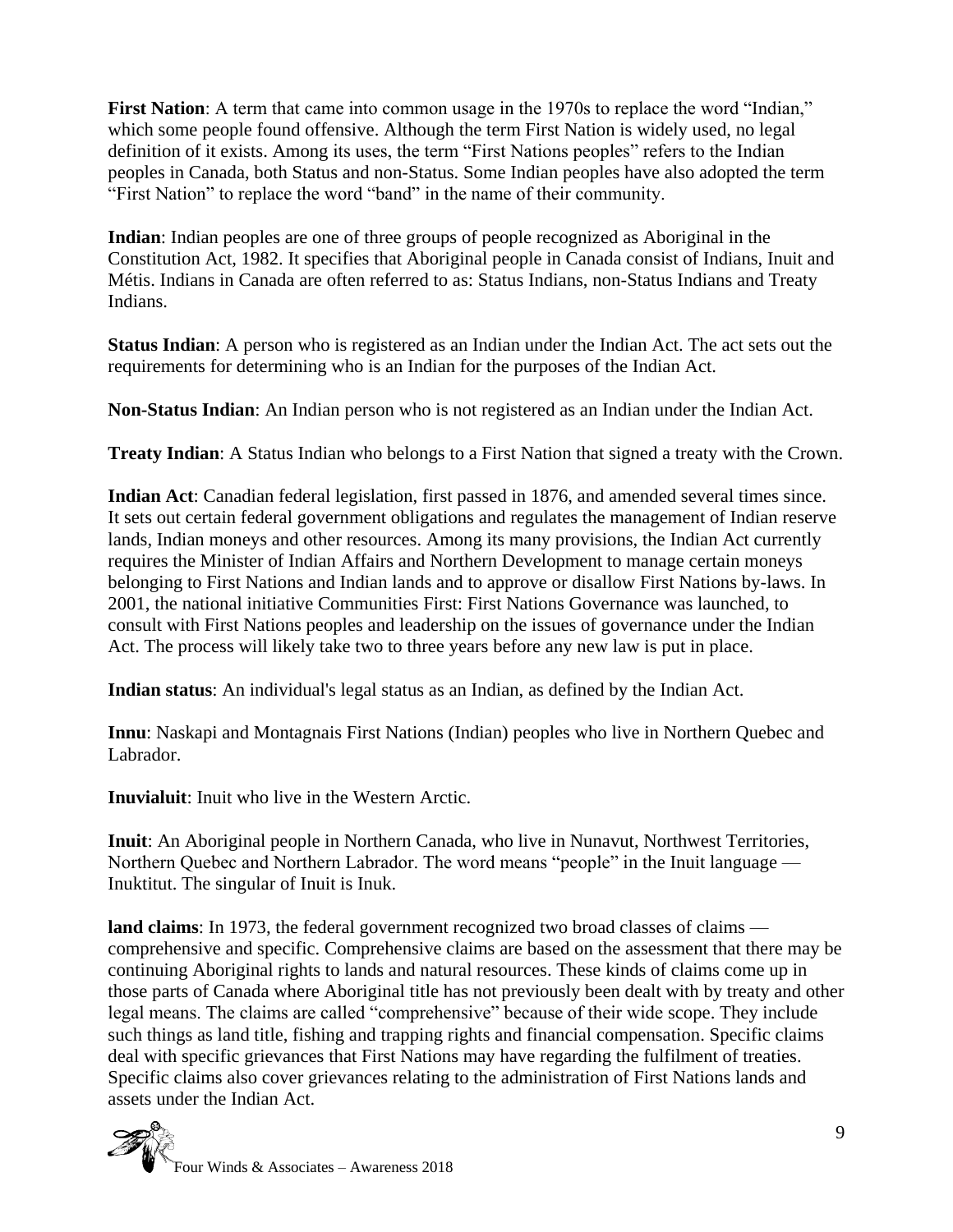**Métis**: People of mixed First Nation and European ancestry who identify themselves as Métis, as distinct from First Nations people, Inuit or non-Aboriginal people. The Métis have a unique culture that draws on their diverse ancestral origins, such as Scottish, French, Ojibway and Cree.

**The North**: Land in Canada located north of the 60th parallel. INAC's responsibilities for land and resources in the Canadian North relate only to Nunavut, Northwest Territories and Yukon.

**Nunavut**: The territory created in the Canadian North on April 1, 1999 when the former Northwest Territories was divided in two. Nunavut means "our land" in Inuktitut. Inuit, whose ancestors inhabited these lands for thousands of years, make up 85 percent of the population of Nunavut. The territory has its own public government.

**Off-reserve**: A term used to describe people, services or objects that are not part of a reserve, but relate to First Nations.

**Oral history**: Evidence taken from the spoken words of people who have knowledge of past events and traditions. This oral history is often recorded on tape and then put in writing. It is used in history books and to document claims.

**Reserve**: Tract of land, the legal title to which is held by the Crown, set apart for the use and benefit of an Indian band.

**Surrender**: A formal agreement by which a band consents to give up part or all of its rights and interests in a reserve. Reserve lands can be surrendered for sale or for lease, on certain conditions.

**Tribal council**: A regional group of First Nations members that delivers common services to a group of First Nations.

\*These terms are listed in Words First: An Evolving Terminology Relating to Aboriginal Peoples in Canada, compiled by the Department's Communications Resources Directorate.

This general information is provided as a brief overview only. The provisions of the Indian Act, its regulations, other federal statutes and their interpretation by the courts take precedence over the content of this information sheet.

Publications and Public Enquiries Indian and Northern Affairs Canada Ottawa, Ontario K1A 0H4 (819) 997-0380

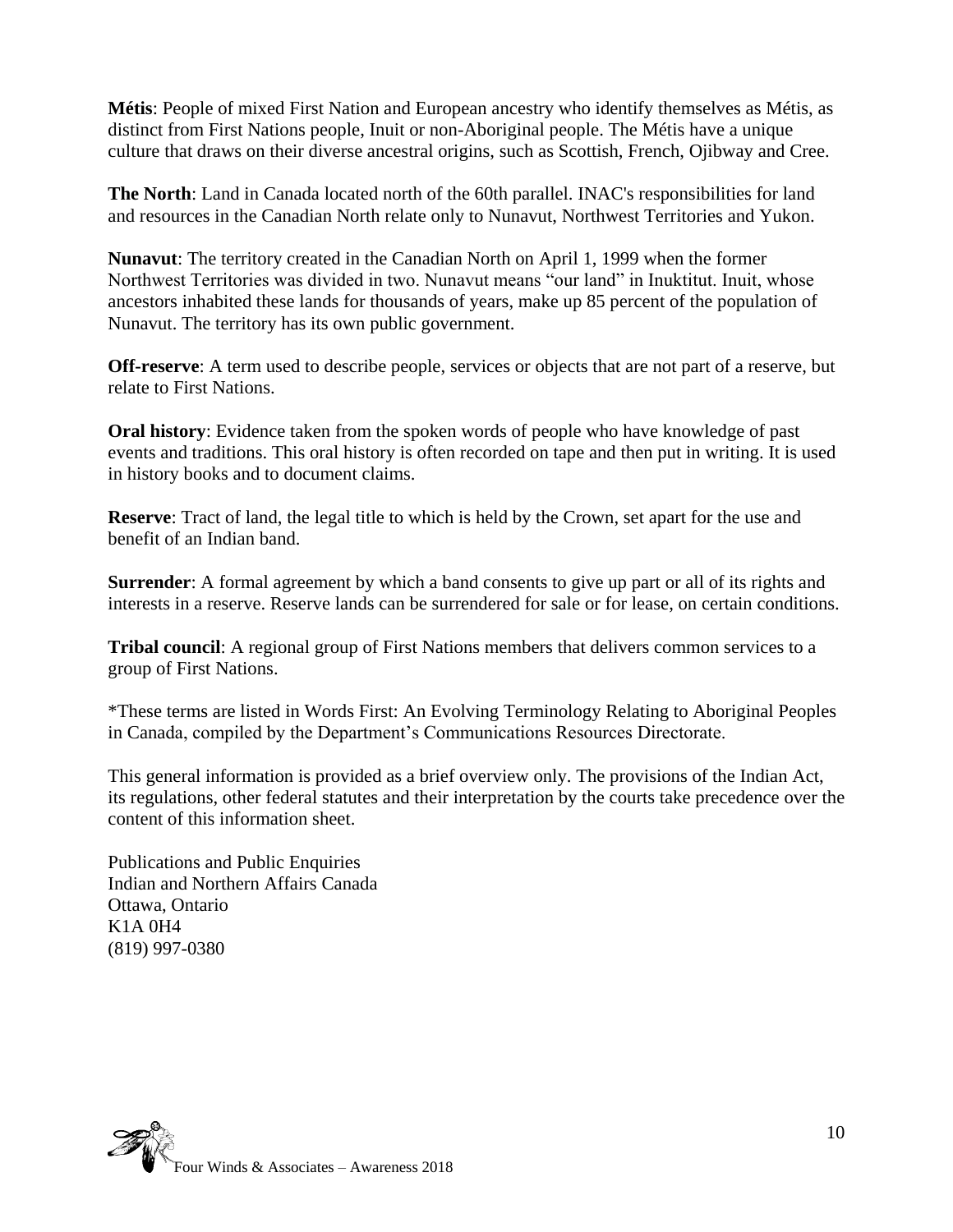First Nations is the name used by Canada's Aboriginal or indigenous peoples, which refers to INDIAN peoples and may sometimes include the MÉTIS and INUIT.

Terminology referring to Aboriginal or NATIVE PEOPLE is complex and is not always what Aboriginal persons would call themselves. The term "Indian" is defined as either a member of any of the Aboriginal peoples of the Western Hemisphere (but excluding the Inuit and the Métis), or in the legal sense of the INDIAN ACT. The term "Inuit," replacing the term "ESKIMO" during the 1970s, identifies the people of northern Canada, Alaska, Greenland and eastern Siberia. The Métis are Aboriginal people of mixed ancestry, Indian and French, English or Scottish background. Some Métis regard themselves as the only true Aboriginal or "original" peoples, since they alone emerged as a new group in North America.

Native people worldwide often prefer the broader term "aboriginal." This avoids the distinction between "natives" and "non-natives," important from the point of view of the Métis. The term Aboriginal is also used in section 35 of the Constitution Act of 1982, and refers to the Indian, Inuit and Métis peoples of Canada.

Aboriginal people may also consider themselves minority indigenous peoples and, in Canada until the 1980s, as peoples of the "Fourth World." The Dene Declaration of 1975 included the phrase "We the Dene are part of the Fourth World". Among the Fourth World peoples, for example, are the Aborigines of Australia, the Maori of New Zealand, the Ainu of Japan, the Saami of Scandinavian countries and the Indian peoples of Central and South America. Fourth World indigenous minorities define themselves as powerless, exploited and often colonized populations living within First, Second and Third World countries; that is, the industrialized, capitalist, democratic, socialist and communist, developing and emerging nation-states of the world.

In 1980-81, the Joint Council of the NATIONAL INDIAN BROTHERHOOD and the ASSEMBLY OF FIRST NATIONS used the term "First Nations" for the first time in their Declaration of the First Nations. First Nations often refers only to Indian peoples. Symbolically, the term attempts to elevate Aboriginal peoples to a status of "first among equals" in their quest for self-determination and SELF-GOVERNMENT alongside the English and French founding nations in Canada. The term is not used by Aboriginal peoples outside Canada.

Author RENÉ R. GADACZ

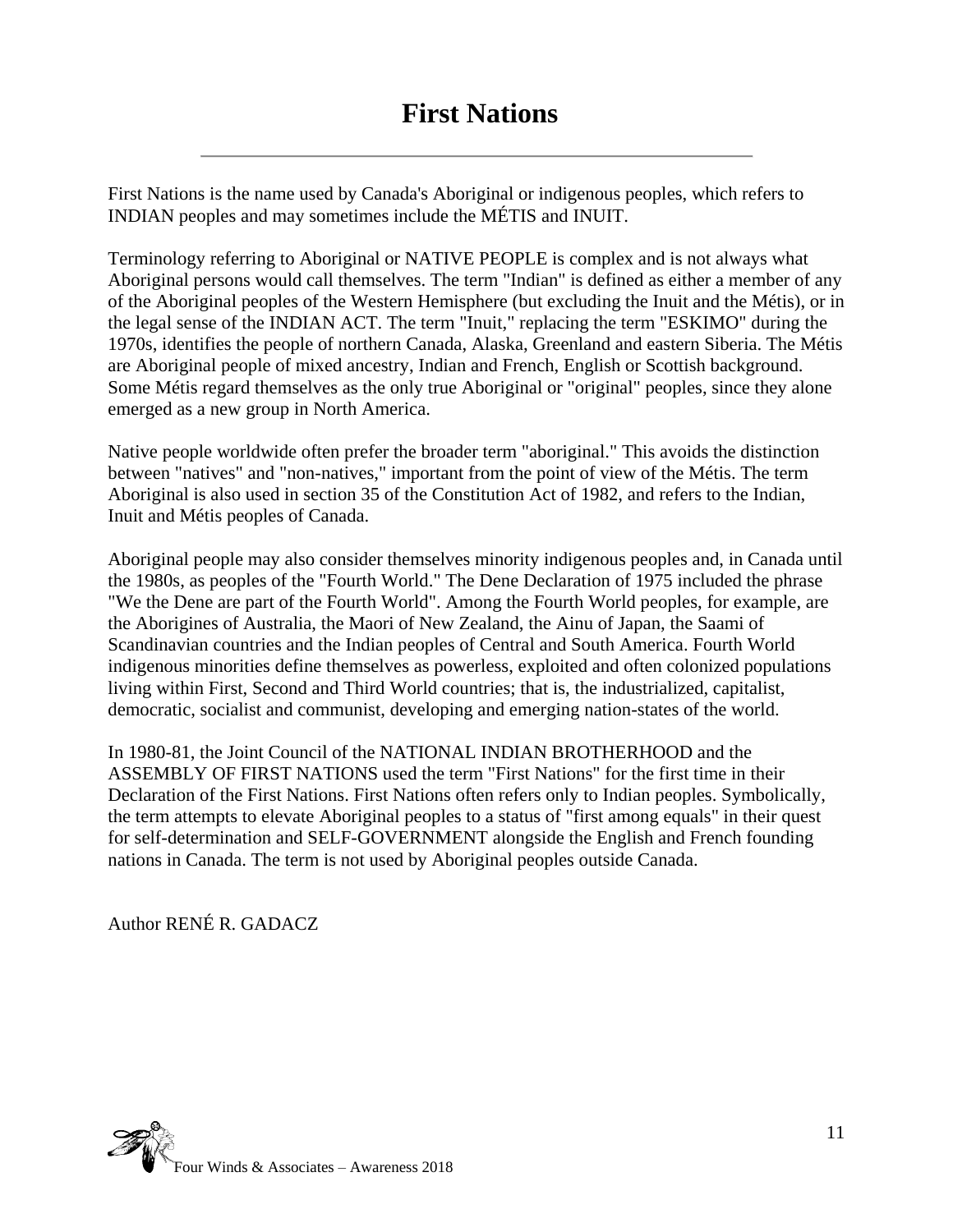Indian, the term used by Europeans to identify aboriginal people of South, Central, and North America, is believed to have originated with Christopher Columbus, who thought he had reached Asia when, in fact, he had arrived in the Caribbean. The term persisted and has been used indiscriminately to refer to all aboriginal peoples on these continents except the INUIT of the Canadian Arctic and the Greenland and Alaska Eskimo. Indians are identified along with Inuit and MÉTIS as the aboriginal peoples of Canada in section 35(2) of the Constitution Act of 1982.

Many Indians in Canada self-identify using traditional terms from their own language. For example, Siksika replaces BLACKFOOT, Anishnabek replaces OJIBWA, Chippewa, Salteaux, and INNU replaces NASKAPI. To some people "Indian" is somewhat pejorative and as a result many Indians are more comfortable with the following terms - native people, native, aboriginal people or FIRST NATIONS. There is no single term used to identify the first people of Canada which enjoys widespread acceptance.

In Canada, the legal definition of an Indian is contained in the INDIAN ACT, legislation which first passed in 1876, but which stemmed from similar pre-Confederation laws. People legally defined as Indians are known as status Indians. Status Indians are subject to laws contained in the Indian Act and only then can "own" land on a reserve. Non-status Indians are of Indian ancestry but, through intermarriage with whites or by abandoning their status rights, have lost their legal status while retaining their Indian identity.

Among status Indians there are 2 groups: treaty Indians and registered Indians outside treaty areas. Treaty Indians are people who "took treaty." A treaty is an agreement between the Crown and a specific group of Indians who are held to have surrendered their land rights for specified benefits. Registered Indians are people who reside in areas of Canada such as the NWT, BC, the YT and Nunavut, where treaties were never made, or people of Indian status in treaty areas who, for a variety of reasons, have not taken treaty. With the exception of specific promises contained in treaties, treaty Indians and registered Indians outside treaty receive identical benefits and privileges from the federal government. Status Indians and non-status Indians reside across Canada in every province and territory. In 1996 approximately 54% of the status Indian population resided on reserves.

In 1985 the federal government introduced Bill C-31 which enabled Indian women who lost their legal status through marriage to men who did not possess Indian status to regain their status. Bill C-31 also enabled all first-generation children of these marriages and any Indian who had enfranchised to regain their legal status as Indians. There were over 600 000 status Indians in 1996.

Author HARVEY MCCUE

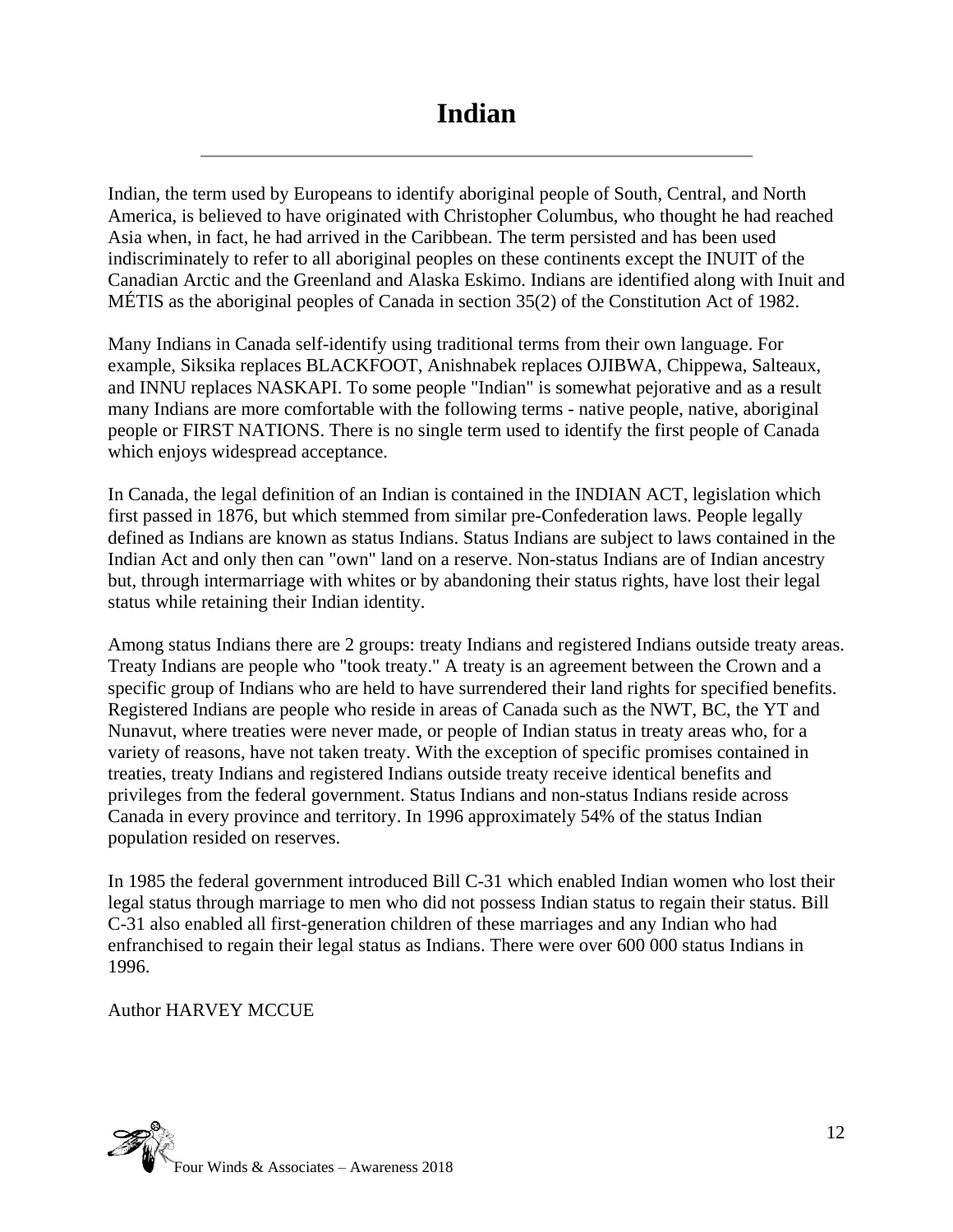





*Source: Metis National Council*

# **National Definition of Métis**

**Métis means a person who self-identifies as Métis, is of historic Métis Nation Ancestry, is distinct from other Aboriginal Peoples and is accepted by the Métis Nation.**

# Who are the Métis?

Prior to Canada's crystallization as a nation in west central North America, the Métis people emerged out of the relations of Indian women and European men. While the initial offspring of these Indian and European unions were individuals who possessed mixed ancestry, the gradual establishment of distinct Métis communities, outside of Indian and European cultures and settlements, as well as, the subsequent intermarriages between Métis women and Métis men, resulted in the genesis of a new Aboriginal people - the Métis.

Distinct Métis communities emerged, as an outgrowth of the fur trade, along some parts of the freighting waterways and Great Lakes of Ontario, throughout the Northwest and as far north as the McKenzie river. The Métis people and their communities were connected through the highly mobile fur trade network, seasonal rounds, extensive kinship connections and a collective identity (i.e. common culture, language, way of life, etc.).

The Métis, as a distinct Aboriginal people, fundamentally shaped Canada's expansion westward through their on-going assertion of their collective identity and rights. From the Red River Resistance to the Battle of Batoche to other notable collective actions undertaken throughout the Métis Nation Homeland, the history and identity of the Métis people will forever be a part of Canada's existence.

Today, the Métis people are alive and well within Canada; however, they continue to push for the respectful recognition and reconciliation for their Aboriginal rights and existence within the Canadian federation.

# **The Métis Nation**

The Métis people constitute a distinct Aboriginal nation largely based in western Canada. The Métis Nation grounds its assertion of Aboriginal nationhood on well-recognized international principles. It has a shared history, a common culture (song, dance, dress, national symbols, etc.), a unique language (Michif with various regional dialects), extensive kinship connections from Ontario westward, a distinct way of life, a traditional territory and a collective consciousness.

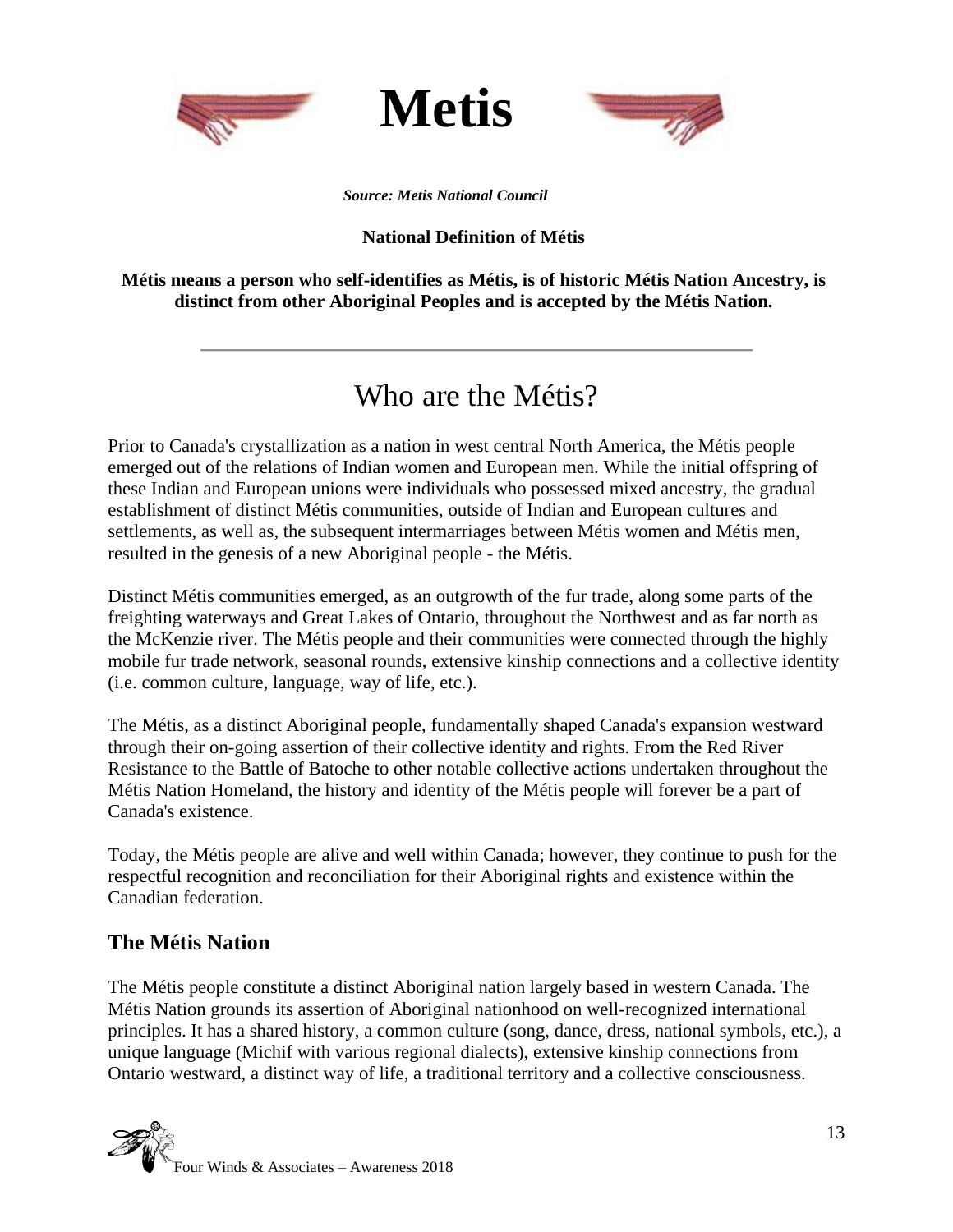# **The Métis Nation's Homeland**

The Métis Nation's Homeland is based on the traditional territory upon which the Métis people have historically lived and relied upon within west central North America. This territory roughly includes the 3 Prairie provinces (Manitoba, Alberta and Saskatchewan), parts of Ontario, British Columbia and the Northwest Territories, as well as, parts of the northern United States (i.e. North Dakota, Montana).

# **The Métis Population in Canada**

In September 2002, the Métis people adopted a national definition of Métis for citizenship within the Métis Nation. Based on this definition, it is estimated that there are 350,000 to 400,000 Métis Nation citizens in Canada. The Métis Nation is now in the process of uniformly implementing this definition across the Homeland, as well as, developing a consistent acceptance process.

Although the Canadian Census has never accurately reflected the Métis Nation's population, in 2001, the Métis population from Ontario westward was 262,785. Based on these statistics, the Métis now represent 26% of the total Aboriginal population in Canada. The 2001 Census further reports that one third of the Métis population is under the age of fourteen and two thirds of the Métis population lives in urban centers.





.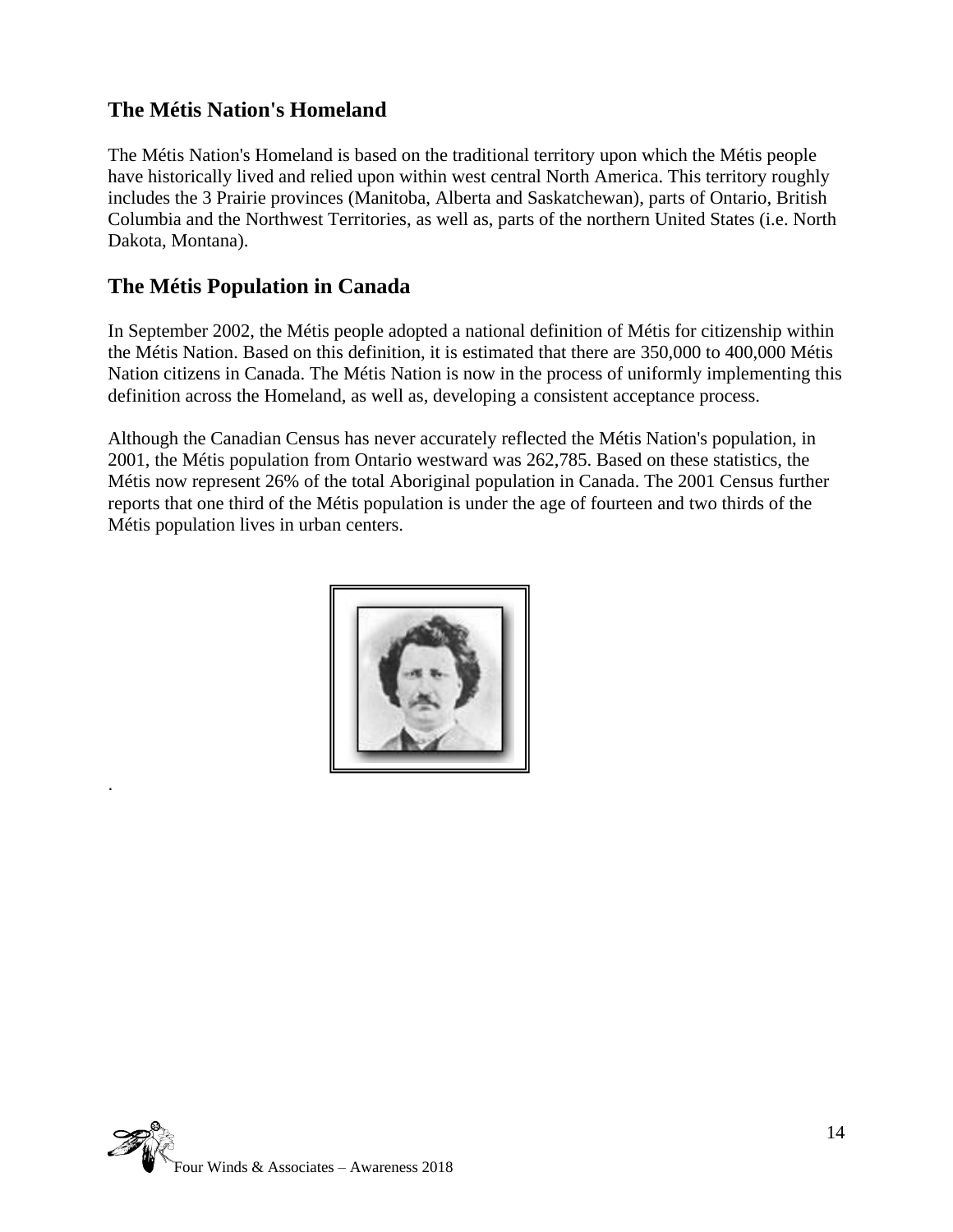A Non-Status Indian is an Indian person who is not registered as an Indian under the *Indian Act*. This may be because she or he never applied to be registered. This may also be because she or he, although a descendant of persons who are or were registered or entitled to be registered under the *Indian Act*, is not entitled to be registered under the terms of the *Indian Act*.

Enfranchisement - this word has two principal meanings: "setting free" and "gaining the right to vote." and was the most common of the legal processes by which native people lost their Indian Status under the Indian Act:

- ➢ Some gave up their status by choice but were able to take a share of band reserve lands and funds
- $\triangleright$  Native women lost status automatically upon marriage to a non-native men
- ➢ Until 1960, Status Indians did not have the right to vote. Only if they were "set free" from being Indians (and became Non-status Indians) were they allowed to vote.
- $\triangleright$  A 1933 amendment to the Indian Act ruled that Indians who joined the clergy or the armed forces lost their status as Indians.

In 1985, the Canadian government cancelled the enfranchisement policy and allowed Indians who had lost their status to have it restored.

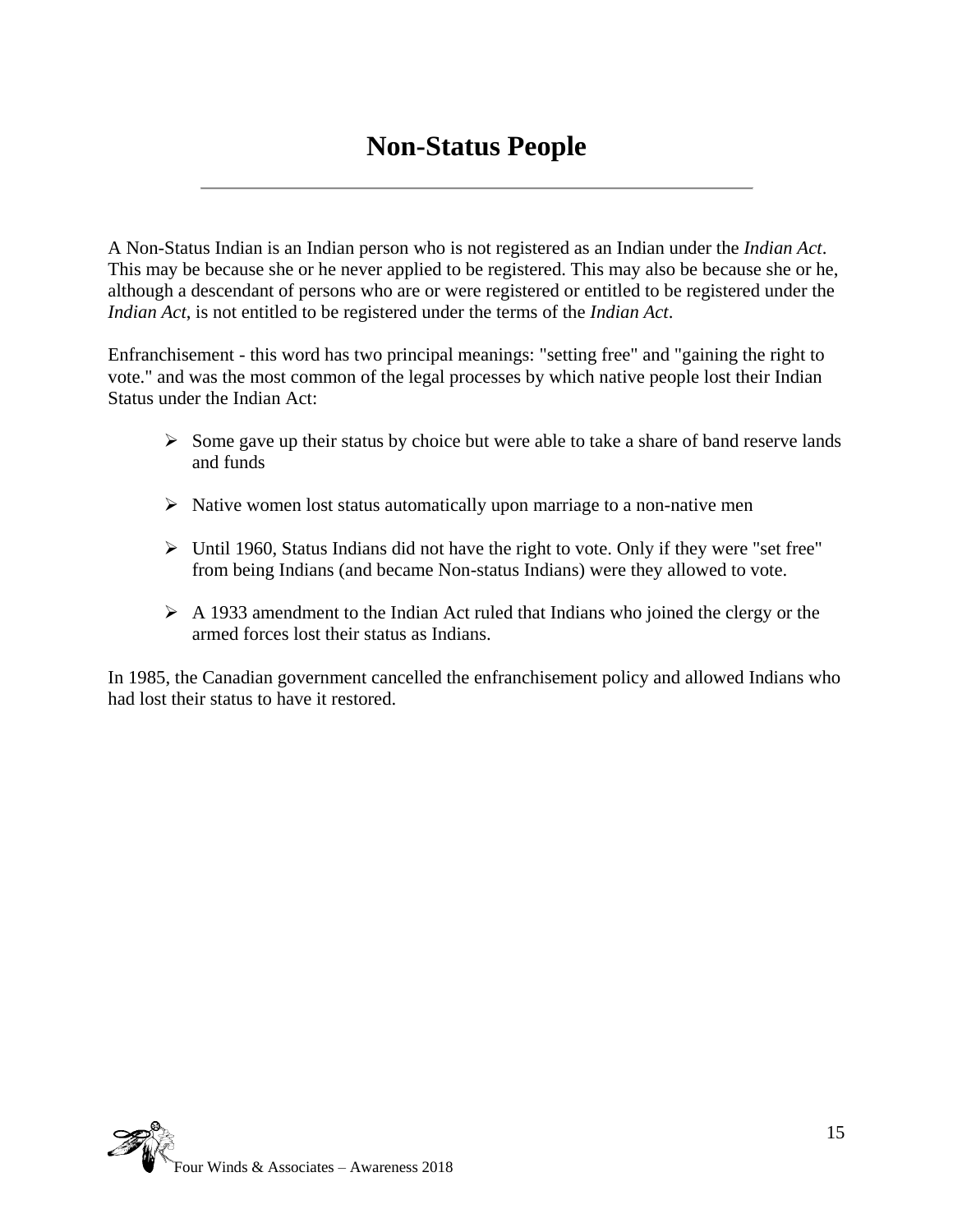# **Inuit**

# **Source: Indian & Northern Affairs**

For many centuries, outsiders called Inuit "Eskimos." Inuit no longer find this term acceptable. They prefer the name by which they have always known themselves – Inuit, which means "the people" in their own language, Inuktitut.

Inuit inhabit vast areas of Nunavut, the Northwest Territories, the coast of northern Labrador and about 25 percent of Northern Quebec. Traditionally, they have lived above the tree line in the area bordered by Alaska in the west, the Labrador coast in the east, the southern tip of Hudson Bay in the south and the High Arctic Islands in the north.

About 55,700 Inuit live in 53 communities across the North. The Inuit population has grown rapidly over the past few decades. According to Statistics Canada, if present trends continue, there will be about 84,600 Inuit in the North by 2016.

Inuit are one of the three Aboriginal peoples in Canada, as defined by the Canadian Constitution. The other two Aboriginal peoples are First Nations and Métis people.

### **A culture rooted in the land**

Inuit origins in Canada date back at least 4,000 years. Their culture is deeply rooted in the vast land they inhabit. For thousands of years, Inuit closely observed the climate, landscapes, seascapes and ecological systems of their vast homeland. Through this intimate knowledge of the land and its life forms, Inuit developed skills and technology uniquely adapted to one of the harshest and most demanding environments on earth.

Inuit treated human beings, the land, animals and plants with equal respect. Today, they continue to try to maintain this harmonious relationship. They try to use the resources of land and sea wisely to preserve them for future generations.

Strict hunting traditions and rules help maintain this balance.

Inuit in Labrador, for example, forbid the killing of any animal in its mating season.

Before the creation of permanent settlements in the 1940s and '50s, Inuit moved with the seasons. They established summer and winter camps to which they returned each year. These seasonal camps enabled Inuit to use the resources of land and sea at the times of the year they were most abundant.

Traditional knowledge about Inuit history, and the land, plants and wildlife, has been passed down through the generations. The family is the centre of Inuit culture, and co-operation and sharing are

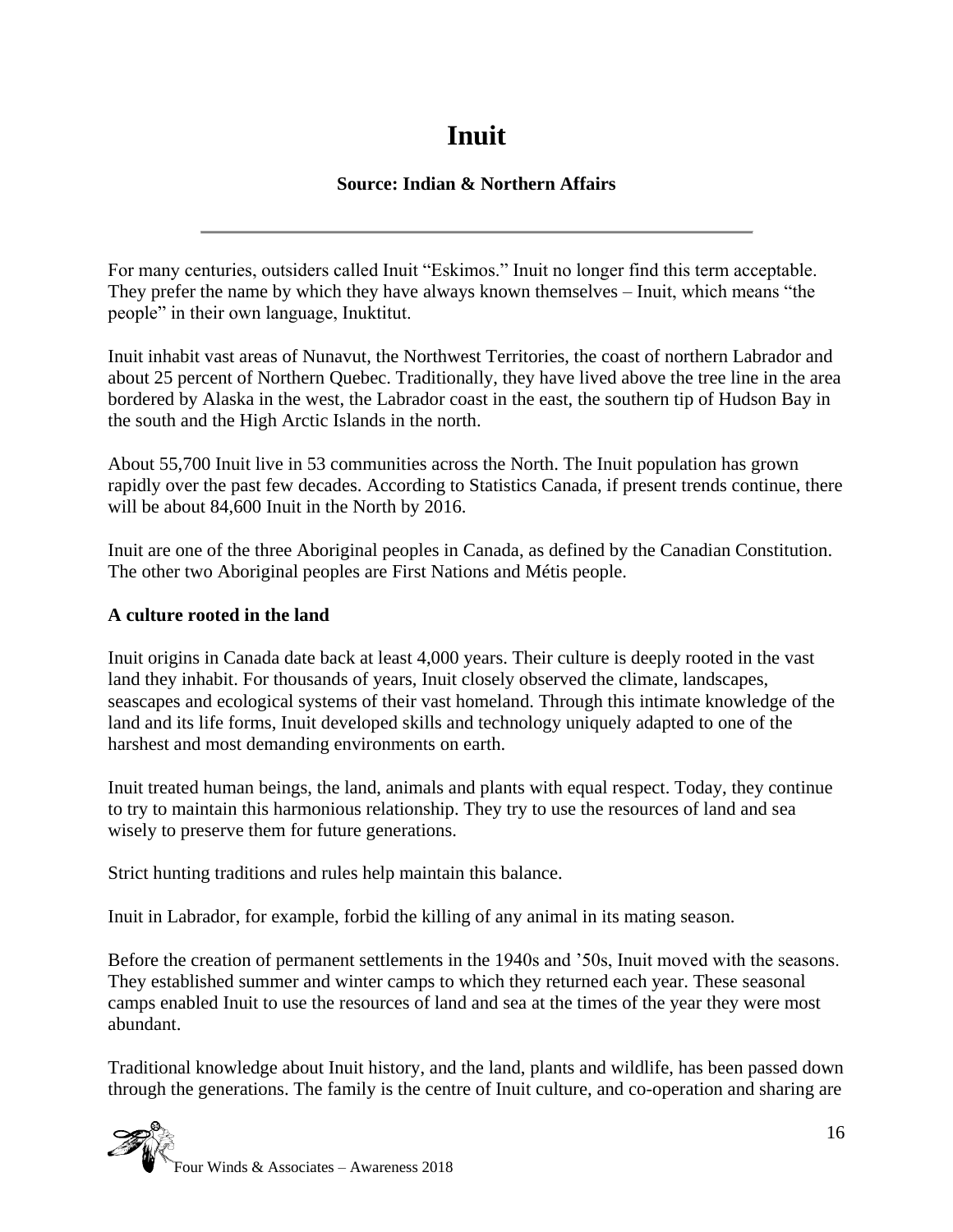basic principles in Inuit society. Inuit share the food they have hunted, and everyone does his or her part to help those in need.

Inuit culture has been exposed to many outside influences over the past century. Nevertheless, Inuit have managed to hold on to their values and culture. Inuktitut is still spoken in all Inuit communities. It is also the principal language used in radio and television productions originating in the North, and it is in the school curriculum.

Many Inuit communities continue to practise traditional Inuit dance and song, including the drum dance and throat singing. Oral tradition and storytelling are still very much alive in Inuit culture, with tales passed down over the centuries. These stories are often about powerful spirits that inhabit the land and sea. They have been a continuing source of inspiration for Inuit artists whose prints and sculptures are prized by collectors and art galleries around the world.

# **The contact period**

The first regular contact between Inuit and Europeans began in the mid-1700s when European whalers arrived in the Arctic. By the late 1800s the whaling industry had started to decline and it was replaced by the fur trade. In the decades that followed, an economic relationship based on fur trading developed between Inuit and Europeans.

Apart from encounters with fur traders and some explorers, Inuit had very little contact with the rest of Canada until the 1940s. By then, the Canadian government had begun to establish its presence in the Arctic.

The government encouraged Inuit to live in permanent settlements, instead of their seasonal camps. These settlements were soon supported by Royal Canadian Mounted Police (RCMP) detachments, health and social services, and a housing program.

In the 1960s, Inuit began to form marketing co-operatives to help sell local products, including art prints and carvings that were to become world-famous. By the 1970s, the new centralized settlements had become a permanent feature of Inuit life, with new schools and improved medical facilities. Regular air travel and telecommunications helped link the settlements to each other and the rest of the world.

Inuit communities are governed by elected municipal councils. Supporting these councils are committees that deal with hunting, fishing and trapping, and health and education. Inuit schools today offer a modern educational system that incorporates cultural teachings, including Inuktitut language teaching.

# **The Inuit economy today**

Today, Inuit work in all sectors of the economy, including mining, oil and gas, construction, government and administrative services. Many Inuit still supplement their income through hunting.

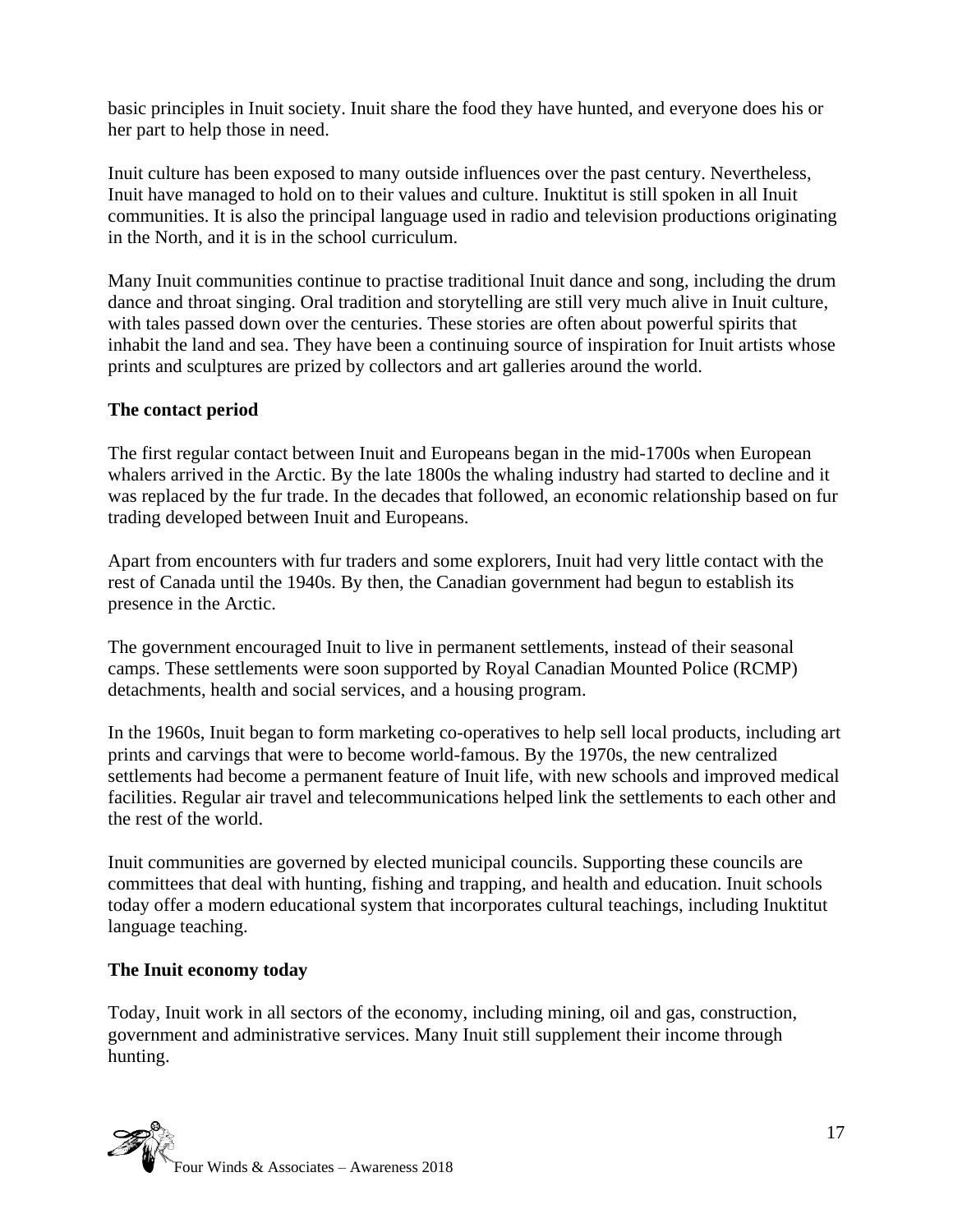Tourism is a growing industry in the Inuit economy. Inuit guides take tourists on dogsled and hunting expeditions, and work with outfitting organizations. About 30 percent of Inuit derive parttime income from their sculpture, carving and print making.

The settlement of land claims in the Northwest Territories and Northern Quebec has given Inuit money and a framework to develop and expand economic development activities. New emerging businesses include real estate, tourism, airlines and offshore fisheries.

# **Land claims and Aboriginal rights**

Since the mid-1970s, Inuit have negotiated several comprehensive land claims with the federal government, the Government of the Northwest Territories and the Province of Quebec. These include the James Bay and Northern Quebec Agreement, signed in 1975, the Inuvialuit Final Agreement, signed in 1984 with the Inuit located in the Western Arctic, and the Nunavut Land Claims Agreement, reached in 1993. Each of these agreements meets the needs of the specific region. In all cases, the settlement package includes financial compensation, land rights, hunting rights and economic development opportunities. The Nunavut Land Claims Agreement also committed the federal government to the division of the Northwest Territories and the creation of the territory of Nunavut on April 1, 1999.

The Labrador Inuit Association is currently negotiating its land claim with Canada and the Province of Newfoundland and Labrador. Makivik Corporation, which represents Inuit of Northern Quebec, is negotiating its offshore claim with Canada and the Government of the Northwest Territories.

# **Inuit national and international organizations**

Until the 1970s, Inuit had no regional or national organizations to represent them at the political level. However, in the early 1970s, a group of new leaders emerged. They founded the Inuit Tapiriit Kanatami (ITK) in 1971. The ITK leaders lobbied for changes to policies affecting Inuit and their role in Canada. As a result of their efforts, the federal government provided long-term funding to help them establish national and regional Inuit organizations. Using this funding, Inuit organizations focused on issues like self-government, constitutional recognition of Aboriginal rights, environmental issues and land claims.

The Inuit Broadcasting Corporation is the national organization in charge of Inuit broadcast services. Through Television Northern Canada, it broadcasts Inuit television programs across Nunavut, the NWT, Northern Quebec and Labrador, as well as the Yukon Territory.

In addition to national and regional Inuit organizations, Inuit in Canada work to support Inuit cultural groups that cross international boundaries. In 1977 the Inuit Circumpolar Conference (ICC) was created to represent the interests of Inuit in Canada, Greenland, Chukota (Russia) and Alaska. The ICC works to strengthen unity between Inuit in these regions and promotes sustainable development and Inuit rights and interests at the international level.

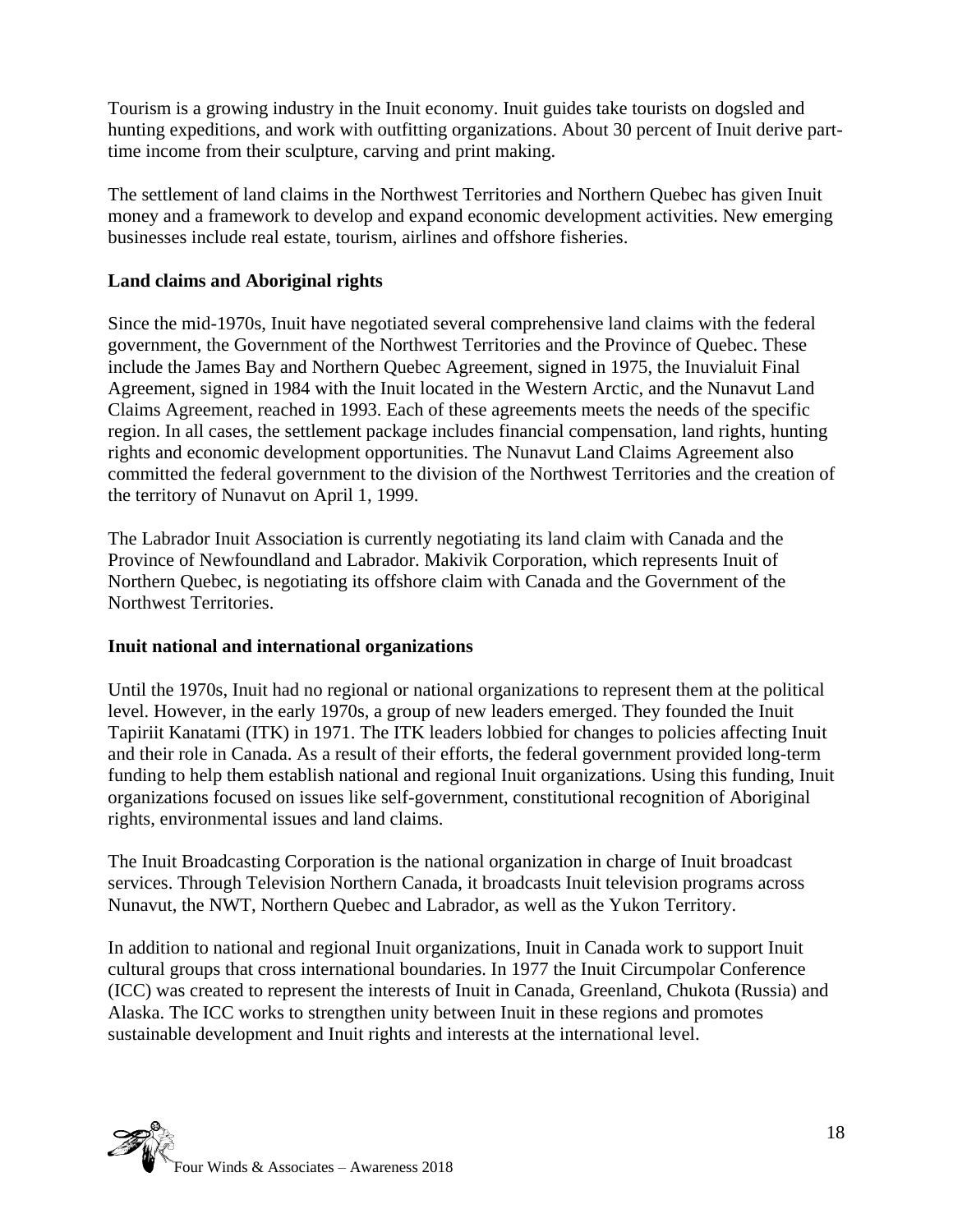The Conference also gives Inuit in Canada the opportunity to participate in economic development projects and joint ventures across the circumpolar region, and with Indigenous peoples in other parts of the world.

# **DEFINITIONS**

**Aboriginal rights:** Rights that some Aboriginal peoples of Canada hold as a result of their ancestors' longstanding use and occupancy of the land. The rights of certain Aboriginal peoples to hunt, trap and fish on ancestral lands are examples of Aboriginal rights. Aboriginal rights will vary from group to group depending on the customs, practices and traditions that have formed part of their distinctive cultures.

**Inuvialuit:** Inuit who live in the western Arctic.

**Land claims:** In 1973, the federal government recognized two broad classes of claims – comprehensive and specific. *Comprehensive claims* are based on the recognition that there are continuing Aboriginal rights to lands and natural resources. These kinds of claims come up in those parts of Canada where Aboriginal title has not previously been dealt with by treaty and other legal means. The claims are called "comprehensive" because of their wide scope. They include such things as land title, fishing and trapping rights and financial compensation. *Specific claims*  deal with specific grievances that First Nations may have regarding the fulfilment of treaties. Specific claims also cover grievances relating to the administration of First Nations lands and assets under the *Indian Act*.

**Nunavut:** The territory that was created in the Canadian North on April 1, 1999 when the former Northwest Territories was divided in two. Nunavut means "our land" in Inuktitut. Inuit, whose ancestors inhabited these lands for thousands of years, make up 85 percent of the population of Nunavut. The territory has its own public government.

Publications and Public Enquiries

Department of Indian Affairs and Northern Development Ottawa, Ontario K1A 0H4

(819) 997-0380 **www.inac.gc.ca**

QS-6119-014-EE-A2

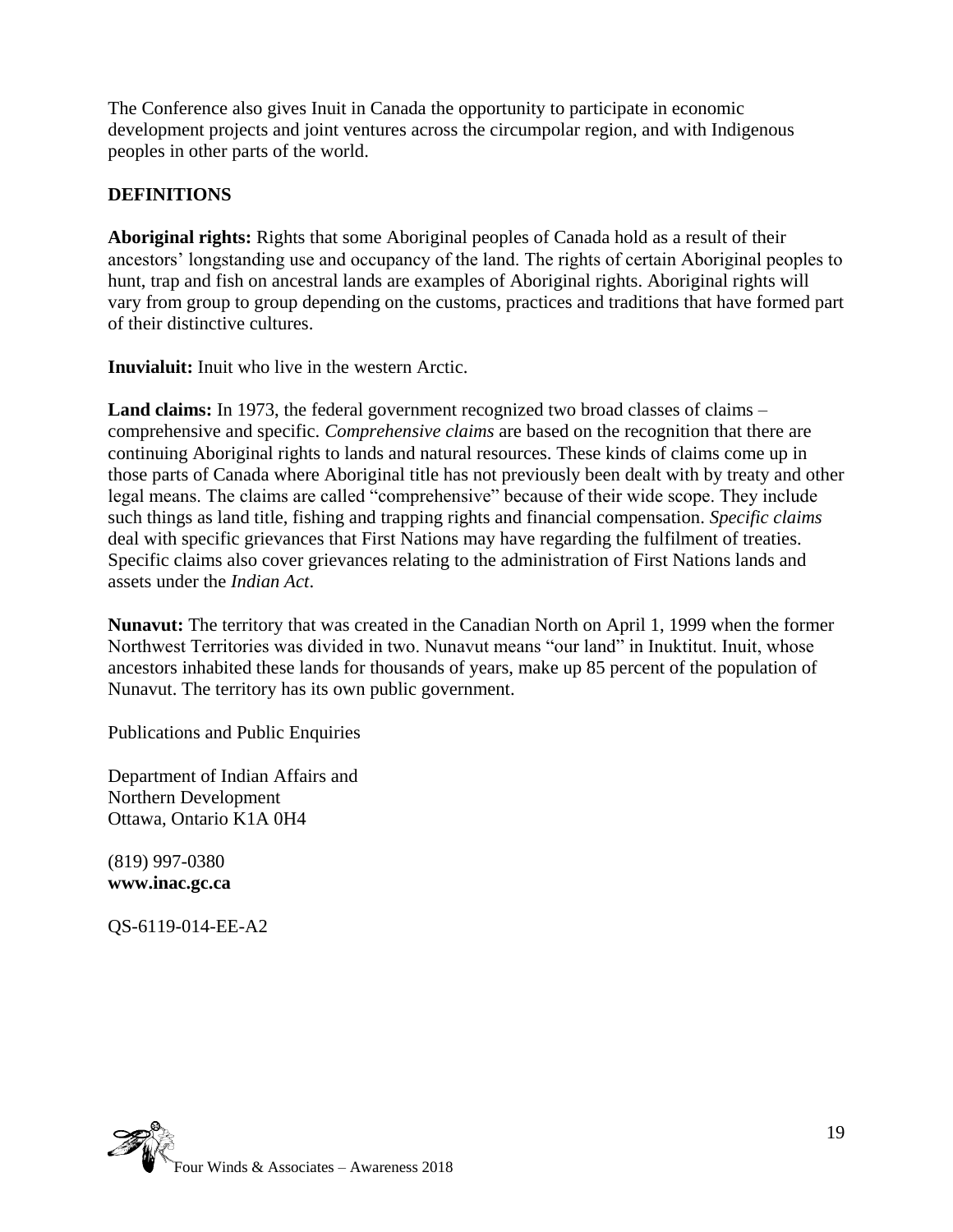# **When Europeans first came to North America, they learned a lot of things from Aboriginal peoples. And a lot of that knowledge is still being shared today.**

**F**irst Nations and Inuit have lived in North America for thousands of years. Their ancestors had to be very resourceful to thrive in this territory with its varied landscape and its often harsh climate.

In the Arctic, where living conditions are severe and there are no trees, Inuit's ancestors used snow's insulating qualities to invent the igloo. They also perfected the kayak, a boat adapted to icy waters. For instance, if a kayak capsizes, the kayaker can quickly put the boat upright without getting out. Also, kayakers can easily thread their way through ice floes.

Eastern North America is covered with dense forest and a great many waterways. By inventing bark canoes, Aboriginal peoples of this region used these waterways to penetrate the forests!

Aboriginal peoples living in the Prairies were nomads who hunted buffalo, a migratory animal. They perfected a lightweight, solid dwelling that was easy to move from place to place: the teepee. This dwelling is made of poles arranged in a cone shape and covered with animal skins.

On the Pacific Coast, Aboriginal people built dams to catch fish. They lived in permanent villages and developed a tradition of sculpture.

# **Centuries of heritage**

Over the centuries, Aboriginal peoples have acquired knowledge, invented technology and developed a way of life adapted to their specific environment. They have depended on nature for their survival and have had a special relationship with it. For them, the Earth is sacred, something to be respected. In fact, they consider themselves a part of the Earth.

Aboriginal peoples transmitted a great deal of very useful knowledge to the first Europeans who arrived in North America (sometime around 1500).

For example, Aboriginal peoples introduced Europeans to new plants. Some were used for food and others for medicine. Today, many of the items we find in our medicine cabinets come from traditional Aboriginal healing methods and remedies.

It would have taken Europeans much longer to establish themselves in North America without the contribution of Aboriginal peoples. And today, life would be very different!

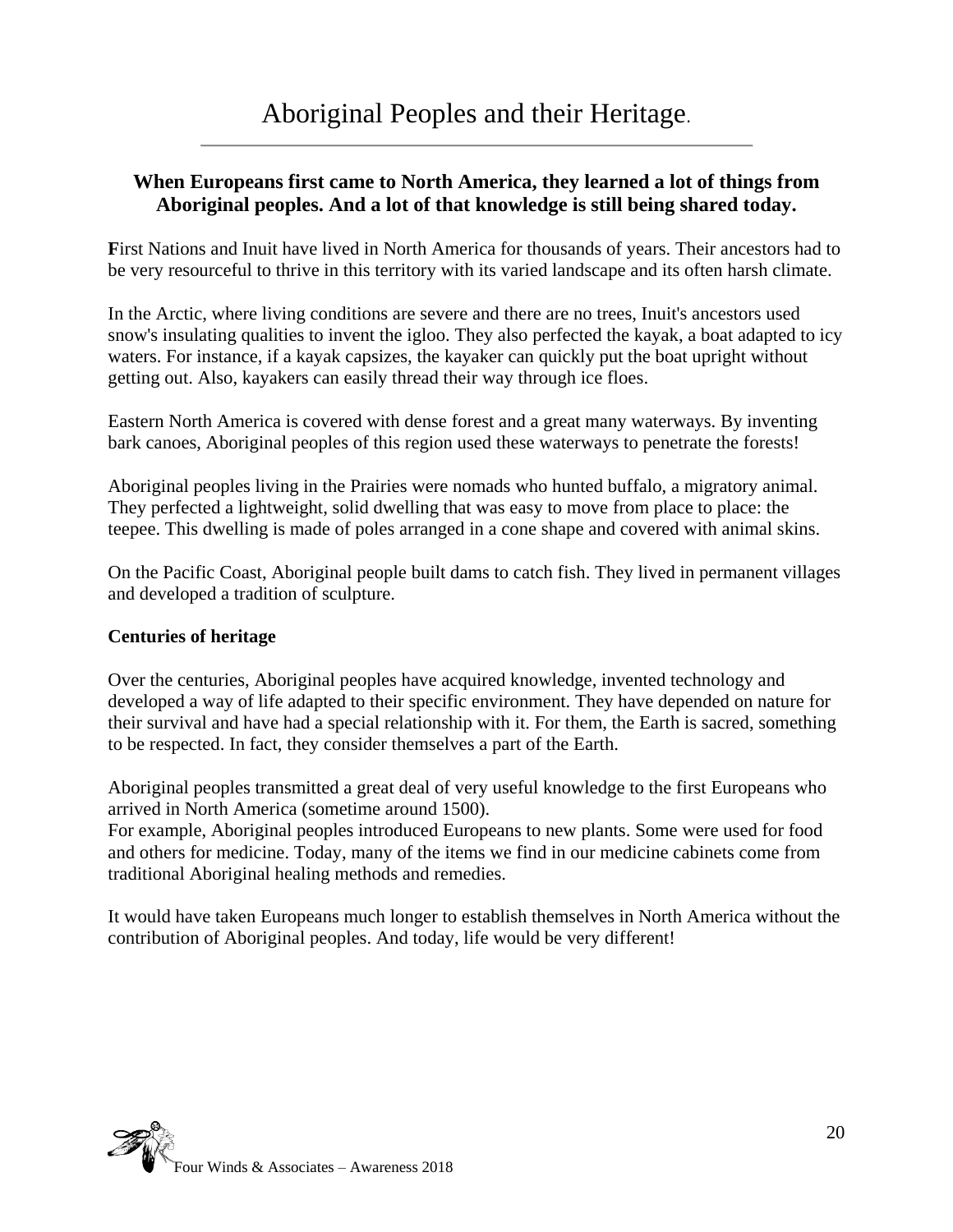For the most part, government policy towards native people has meant [INDIAN](../../Four%20Winds%202017/Four%20Winds%202015/My%20Documents/Dan) policy. The [INUIT](../../Four%20Winds%202017/Four%20Winds%202015/My%20Documents/Dan) were barely touched by government until the 1940s, while special responsibility for [MÉTIS](../../Four%20Winds%202017/Four%20Winds%202015/My%20Documents/Dan) and non-status Indians has been largely denied. The early history of Indian policy in Canada is characterized by the presence of both France and Britain as colonizing powers. Post-Confederation policy was largely based on the Upper Canadian model, although with significant regional differences.

# **Trade, Military Alliances and Aboriginal Rights**

The very scientific and social revolution that made European expansion overseas possible made it more difficult for Europeans to coexist with the pre-industrial peoples they encountered throughout the world. The European technological society sought to conquer nature and shed traditional values - in sharp contrast with native cultures, which were based on extremely close relationships with nature and on strong reliance on tradition. When the 2 societies had to share the same territory, the differing outlooks were irreconcilable.

European states attempted to solve the problem by assuming dominance. They claimed by right of "discovery" the less populated lands around the world and declared indigenous people living there to be subject to the colonizing power. However, the material and practical dependence of the Europeans who first came to North America upon the more numerous and better-adapted native people led to Indian-white trading and military alliances. During the period of alliances, which lasted until the early 19th century, Indian policy was diplomatic and military in orientation because native people were considered in some sense to constitute sovereign and independent nations.

French contacts with native peoples involved trade, war and missionary work. Official French policy had 2 objectives: to evangelize the native people and to assimilate them into French society. Although a few native groups settled on church-controlled agricultural reserves near the French, the vast majority continued to live apart as independent nations. By the 1690s, the failure of large-scale assimilation of natives was accepted even by missionaries and government officials. Fur traders had always discouraged it as being bad for trade.

Since the French settlements did not expand extensively into native territory and displace the inhabitants, the French never recognized formally that native peoples had rights in the land and no land cession treaties were ever made. The more populous English colonies, however, expanded towards the West. Although some of them had made treaties with the Indians whom they displaced, they posed a constant threat to neighbouring tribes.

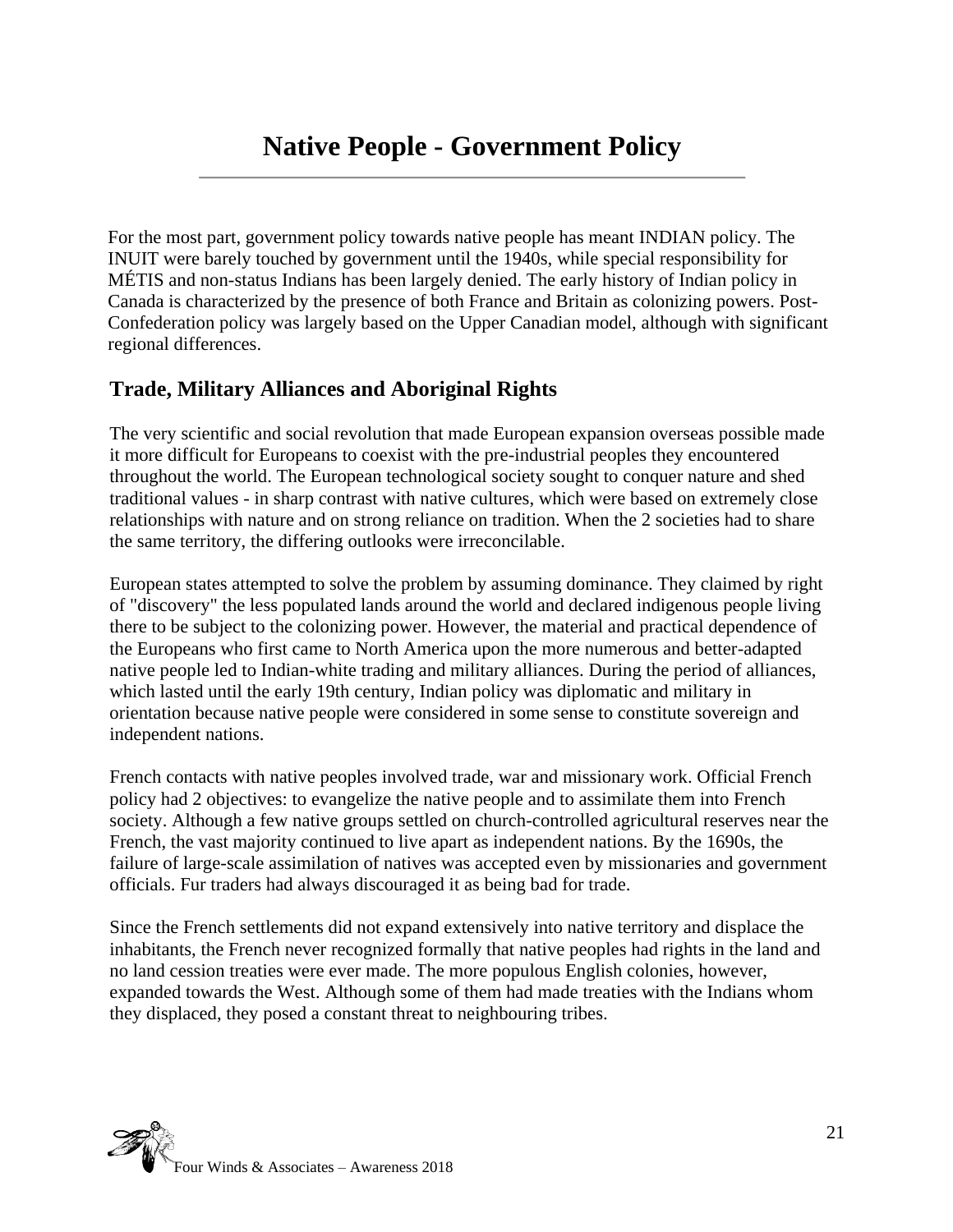Conflicting alliances between native groups and Europeans dated from the early 17th century when Samuel de [CHAMPLAIN](../../Four%20Winds%202017/Four%20Winds%202015/My%20Documents/Dan) built an alliance with the [HURON](../../Four%20Winds%202017/Four%20Winds%202015/My%20Documents/Dan) and hence alienated the Huron's enemies, the [IROQUOIS.](../../Four%20Winds%202017/Four%20Winds%202015/My%20Documents/Dan) Throughout the next 2 centuries the French and British each attracted native allies in their competition for trade, land and empire in North America.

With the collapse of French imperial power after the [SEVEN YEARS' WAR](../../Four%20Winds%202017/Four%20Winds%202015/My%20Documents/Dan) (1756-63), France's erstwhile native allies faced the threat of unobstructed British expansion. Native resistance was expressed in a series of risings associated with the [OTTAWA](../../Four%20Winds%202017/Four%20Winds%202015/My%20Documents/Dan) chief, [PONTIAC.](../../Four%20Winds%202017/Four%20Winds%202015/My%20Documents/Dan)

The Imperial authorities responded by issuing in the [ROYAL PROCLAMATION OF 1763](../../Four%20Winds%202017/Four%20Winds%202015/My%20Documents/Dan) an assurance to the natives that they would not be disturbed in their territories beyond the settled colonies. Native land could only be surrendered to the Crown and at a general assembly of native peoples. This principle formed the basis of the later treaty system.

Within 20 years, the successful revolt of Britain's Thirteen Colonies revived alliances as Indian nations vainly strove to protect their territory from American expansion. Britain willingly used their assistance in its own diplomatic and military endeavours to protect its Canadian conquests. Indian support proved valuable to the British in the [WAR OF 1812.](../../Four%20Winds%202017/Four%20Winds%202015/My%20Documents/Dan)

This twilight of the alliance period overlapped with the beginning of the second stage of Indian policy extending through Confederation to the mid-20th century. Its characteristic features were the imposition by European governments of treaties, reserves and paternalistic social policies, all intended to promote Indian assimilation to the general population. As land was needed for settlement in Upper Canada, treaties were made to "extinguish" [ABORIGINAL RIGHTS](../../Four%20Winds%202017/Four%20Winds%202015/My%20Documents/Dan) to the soil according to the principles of the Royal Proclamation of 1763. By contrast, land-cession treaties were not made in the older colonies of the Maritimes or in Québec even when new areas were opened to settlement.

# **European Settlement and Native Status**

As the non-Indian population increased, Indians ceased to be treated as independent nations and were settled on reserves. There, Indian "bands" were organized under the supervision of Indian Department superintendents or agents. No longer military diplomats, but local managers of reserve land and [BAND](../../Four%20Winds%202017/Four%20Winds%202015/My%20Documents/Dan) affairs, they encouraged Indians to farm, become self-supporting by non-traditional means and generally live like the surrounding population. Schools and churches were usually provided. These activities were organized by a civilian Indian Department, which replaced the military authority in 1830.

The establishment of common property in reserves and band funds, special legislation and treaty rights led to the development of the legal concept of Indian status. Some persons of Indian ancestry - the Métis and non-status Indians - never qualified for Indian status or lost it in a variety of ways. The ultimate goal of Indian policy in most of the post-Confederation period was to eliminate all Indian status by assimilating Indians and encouraging them to apply for [ENFRANCHISEMENT.](../../Four%20Winds%202017/Four%20Winds%202015/My%20Documents/Dan) This legal process has never been popular with Indians and has failed in its overall objective.

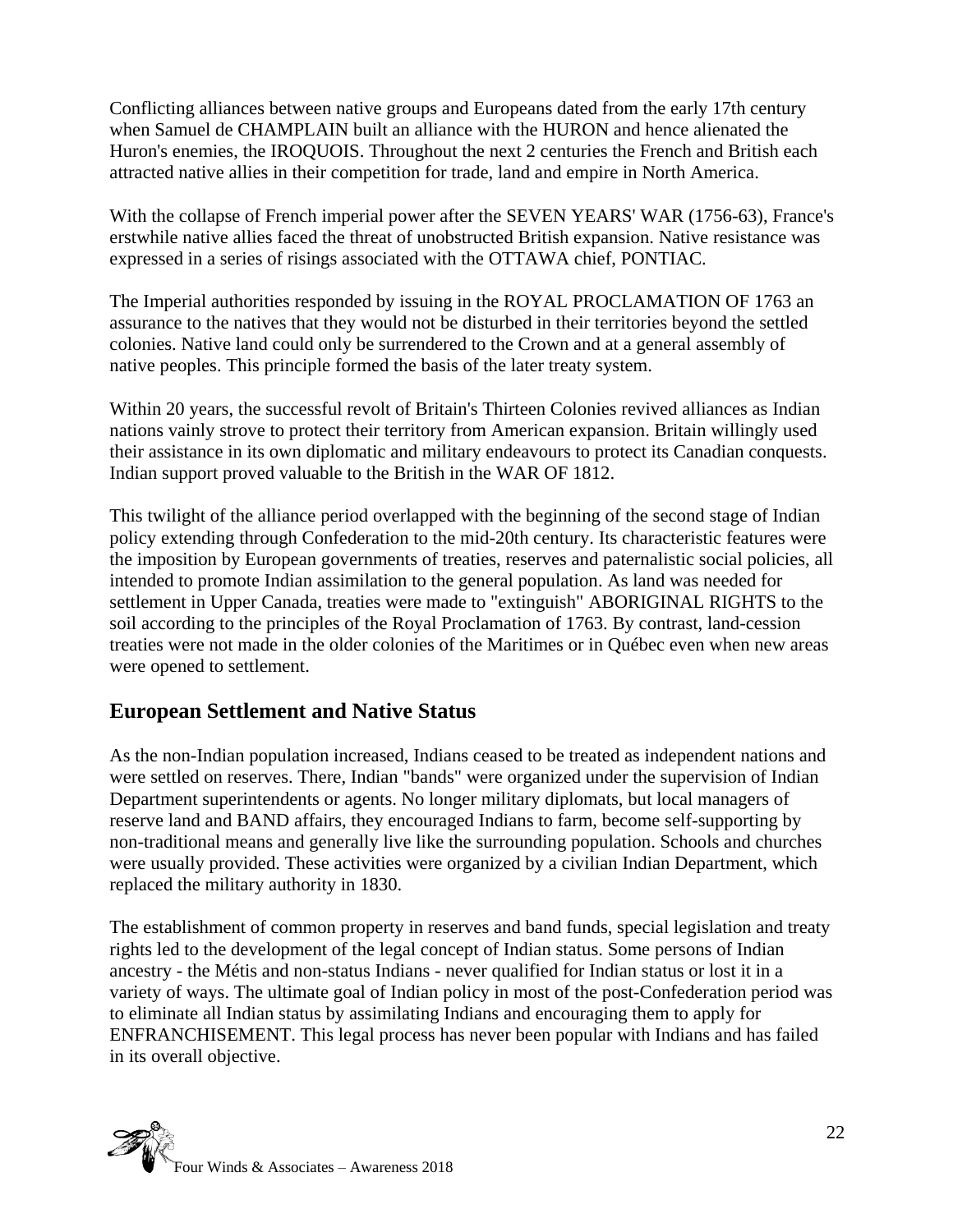# **Post-Confederation Treaties and Their Modern Counterparts**

At Confederation, responsibility for Indians was allocated to the central government in Ottawa. This did not affect the general direction of Indian policy, which remained largely unchanged until at least the mid-20th century. As the Dominion prepared for the settlement and development of new territories, the treaty system continued to be used as an expansionist arm of Indian policy.

The later 19th century and early 20th century treaties, like their earlier counterparts, purported to extinguish aboriginal right to a prescribed territory. They provided in return land reserves and a modest contribution of cash, goods and services to the Natives subject to the treaty. Treaty Indians today claim that the terms of the treaties were meant to be interpreted liberally. For example, provision for a school is seen as a promise of education from primary through to postsecondary.

In addition to disagreements over interpretation, the treaties have given rise to specific claims alleging failure to fulfil treaty terms or claiming maladministration of treaty of Indian Act provisions, particularly with respect to the surrender and sale of reserve land. Of a total of 754 claims made to the end of the fiscal year 1995-96, 354 are still in process of review or negotiation. It is likely that additional new claims will continue to be presented.

With some few exceptions, people of mixed blood, or Métis, and others who did not acquire or retain Indian status for one reason or another were not included in the treaties or in the bands created by the Indian Act. The Métis were, however, given grants of land or scrip in Manitoba under the Manitoba Act of 1870 to extinguish their aboriginal title to the soil. This practice was later extended to other parts of western and northern Canada in a process outside of the treatymaking but, from 1899 onwards, often parallel to it.

Where the land was not yet wanted for settlement or development, Native People were left without treaties. This practice has given rise in more recent times to large comprehensive land claims in northern Canada. The Alaska Native Claims Settlement Act of 1971 became an American forerunner for the modern comprehensive land claims settlements in Canada. It provided many more land rights than the earlier treaties and far more generous cash and resource settlements. The first of these large comprehensive agreements was the [JAMES BAY AND](../../Four%20Winds%202017/Four%20Winds%202015/My%20Documents/Dan)  [NORTHERN QUÉBEC AGREEMENT](../../Four%20Winds%202017/Four%20Winds%202015/My%20Documents/Dan) of 1975 in Québec. It was precipitated by a plan to build hydroelectric dams in northern Québec. This settlement has been followed by others in the years since which are either completed or in process of negotiation. They cover territory in the Northwest Territories and Yukon. Some are in non-treaty area within the provinces. Comprehensive land claims are being researched in the Maritimes and there are others in Labrador, Québec and Ontario.

While the Dominion government made treaties in the 19th century on the prairies where it controlled the land, it could not do so unilaterally in BC, where Crown lands were under provincial control. For the most part in BC, aboriginal right has awaited recognition and settlement until recent years. In 1992 a tripartite treaty commission began work toward the negotiation of treaties in BC. In 1996 a historic agreement in principle was reached between the Nisga'a Tribal Council and representatives of the BC and federal governments laying the

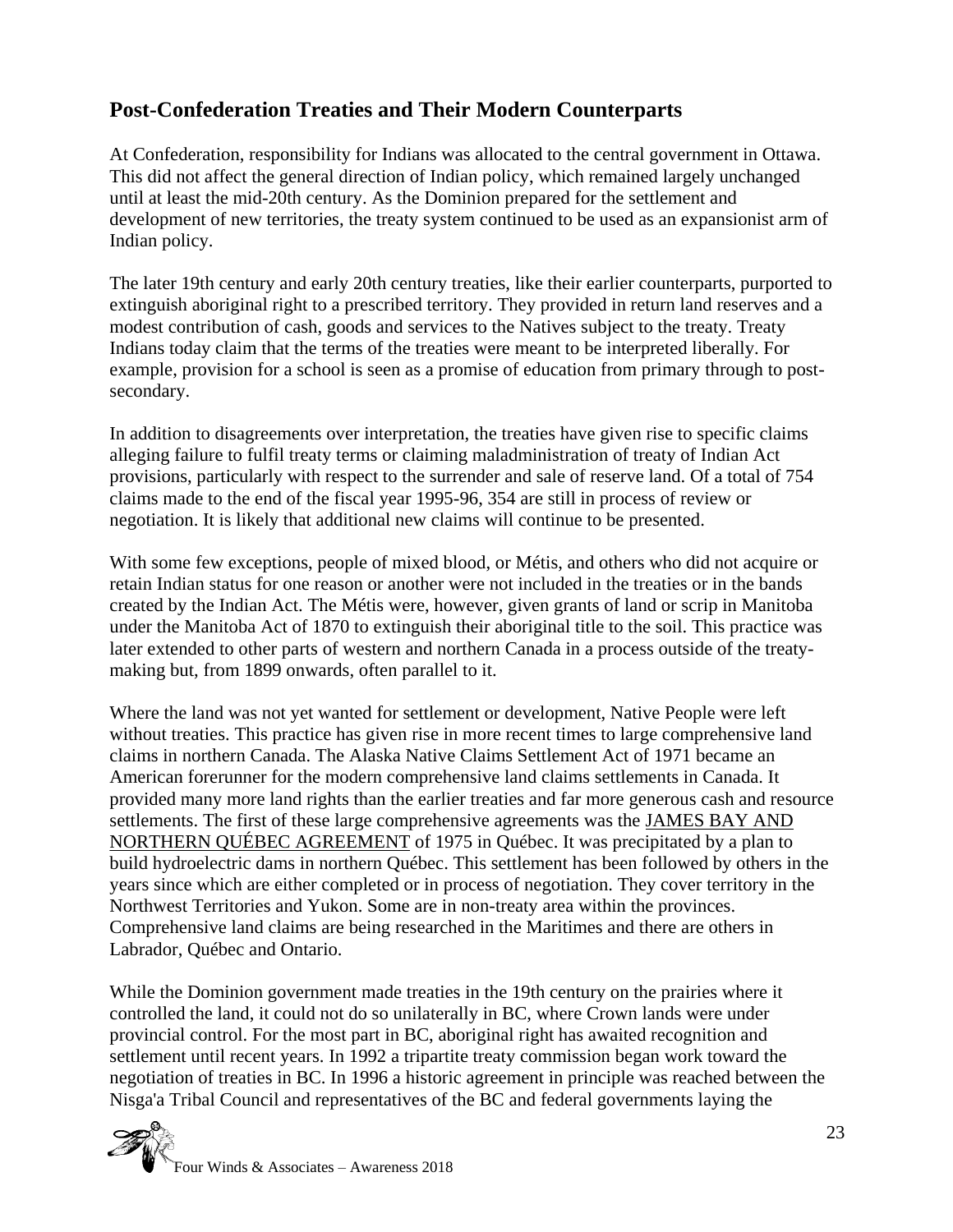foundation for the first modern-day treaty in BC. The agreement was signed and provincial legislation passed in 1999 ratifying the treaty with the Nisga'a people. The treaty has yet to be passed as federal legislation and will become the first treaty in British Columbia since 1899.

# **The Indian Act and Indian Administration**

The administrative arm of Indian policy also continued with little change after Confederation. The Indian Department became a federal office in 1868 and has continued under various titles until the present day. Indian legislation was consolidated into one [INDIAN ACT](../../Four%20Winds%202017/Four%20Winds%202015/My%20Documents/Dan) in 1876. The diversity among Indian people and the regions of Canada, combined with the differences in historical experience, however, led to variations in regional administration. In the more settled regions, Indian administration was linked by the common goals of interim protection and ultimate assimilation. In the remoter regions, prudence and economy dictated neglect.

A 1939 court decision ruled that Inuit were a federal responsibility, but they have not been subject to the Indian Act. Separate programs of economic development and services were applied to them, especially since the 1950s as development increasingly invaded their homeland and disrupted their way of life. More recently these northern people have participated in modern comprehensive land claims, specifically the Inuvialuit Agreement in the western Arctic and Nunavut in the east, which give them political powers as well as land and economic benefits.

Prior to WWII, Indian policy was made by government without consulting Indians and with little public attention. By the 1940s this began to change. Indians became politically more active and less willing to accept their marginal position in society or to have others make decisions for them. Public opinion became more informed and disturbed about Indian poverty and marginality. Policy reflected this changing situation through new and expanded programs. The government sought to promote economic development and to provide equality of services to Indians, particularly through agreements with the provinces.

The Indian Act was revised in 1951, but the quickened pace of change soon required a further revision. Consultation meetings (1968-69) with Indian representatives created the expectation of participation in the proposed revision. Indians made it clear that they wanted their special rights honoured and their land and treaty claims settled before Indian Act revision. Indian expectations were dashed with the release of the government's policy proposals (White Paper) in June 1969, which seemed to ignore all of their stated priorities.

The proposals suggested a phased abolition of the Indian Dept and of the Indian Act within 5 years, eliminating Indian status. The importance of Indian treaties and aboriginal claims was downplayed. The Indian response to the proposed government policy was hostile and sustained.

A comprehensive network of Indian political organizations was formed and made counterproposals of their own on a wide range of claims. The government, facing an awakened public conscience, retreated from its proposals and then provided funding to support Indian efforts to clarify their demands. Indian people nevertheless remain suspicious that the White Paper policies remain the goals of government even yet.

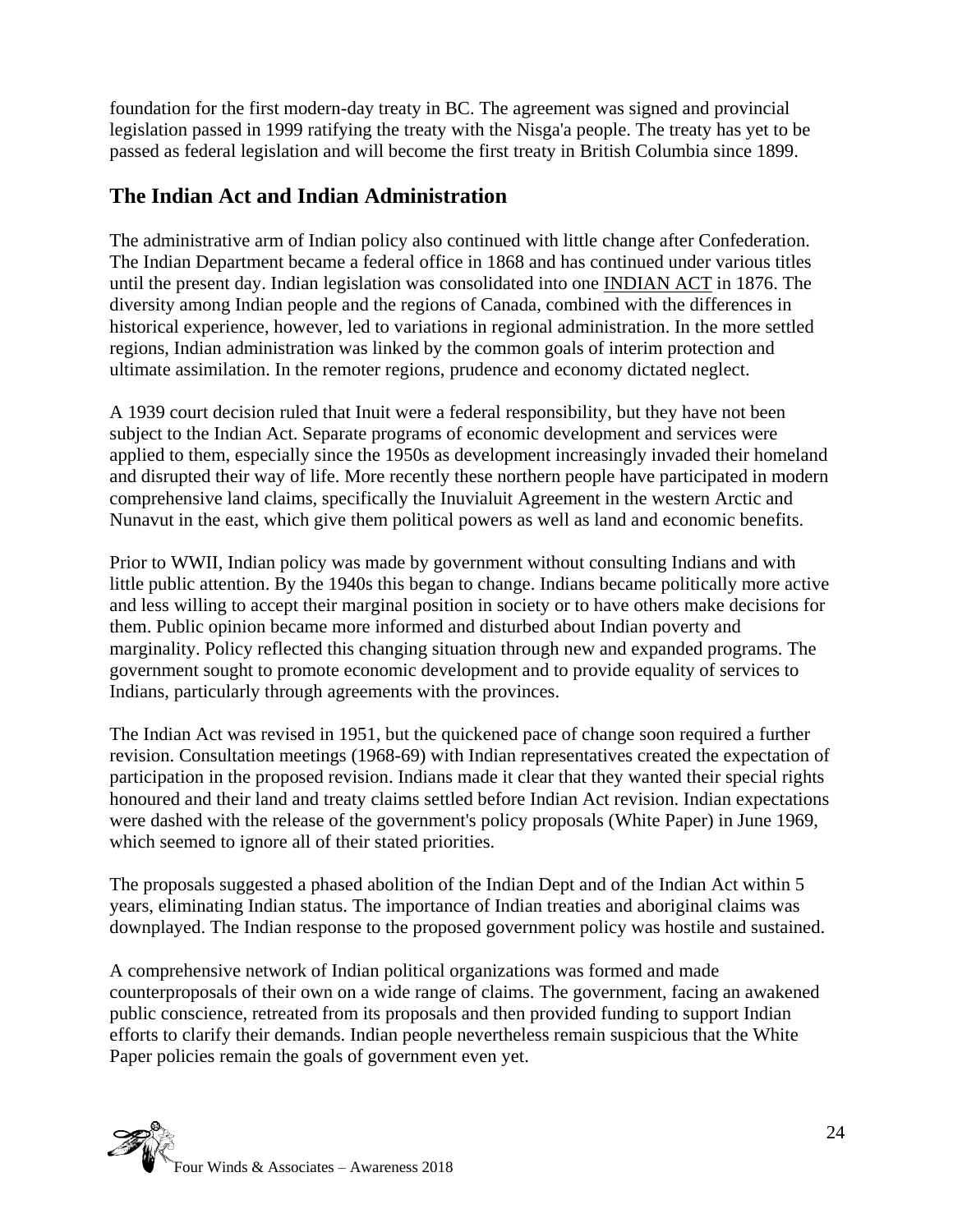# **The Indian Initiative Toward Renewed Self-Sufficiency to the Present**

Since the White Paper, Indian political activity has greatly increased awareness of Indian problems and goals among the general public and the Indian population itself. Most Indian political organizations with whom governments deal obtain their support and validity from a strong community base. An experienced Indian leadership has emerged capable of meeting the government's stated willingness to negotiate issues.

At the insistence of native people, a section was inserted in the Constitution Act of 1982 which affirms existing aboriginal and treaty rights and which includes within the definition of "aboriginal peoples of Canada" the Indians, Inuit and Métis. However, the meaning of the section remains largely undefined and is a matter of controversy amongst first ministers and native leaders.

Amendments to the Indian Act in 1987 abolished the concept of enfranchisement, a key policy goal for over a century and a half. They also restored Indian status and band membership rights to those who had lost them because of inheritance exclusively through male descent or through enfranchisement. These amendments had the additional effect of allowing bands to control their own membership based on their own membership rules. Self-administration has had a place in Indian affairs, particularly since the 1960s when aspects of band governance, including the administration of some federally funded programs, began to be taken over by [FIRST NATIONS.](../../Four%20Winds%202017/Four%20Winds%202015/My%20Documents/Dan) Dissatisfaction remained, however, with these delegated powers.

In response to this dissatisfaction the House of Commons Special Committee on Indian Self-Government (the Penner Committee) released a report in 1983 recommending that Indian communities be given the opportunity to work out new forms of First Nations government to replace the present limited structures under the Indian Act. Recognizing that Indian nations were self-governing before the period of dependency and paternalism, the report recommended the establishment of Indian governments as another order of government separate from the federal and provincial.

Individual self-government agreements are currently being negotiated on the basis of the inherent right of First Nations to self-government declared in the Constitution Act of 1982. These negotiations, involving Canada, provincial and territorial governments and individual First Nations, aim to reach individual [ABORIGINAL SELF-GOVERNMENT](../../Four%20Winds%202017/Four%20Winds%202015/My%20Documents/Dan) agreements within the Canadian Constitution. Government administration under the Indian Act and the treaties continues at a reduced level while First Nations' involvement in programs increases.

Meanwhile, the fronts on which First Nations hope to advance are the settlement of comprehensive and specific claims, treaty-making in BC, and the achievement of selfgovernment agreements with those First Nations wanting them (eg, [NISGA'A](../../Four%20Winds%202017/Four%20Winds%202015/My%20Documents/Dan) and [NUNAVUT\)](../../Four%20Winds%202017/Four%20Winds%202015/My%20Documents/Dan). The agreements reached may ultimately replace the Indian Act as the chief instrument governing the relationship between First Nations and government without altering the special relationship between Indian people and the Crown or abrogating existing aboriginal, treaty or constitutional rights.

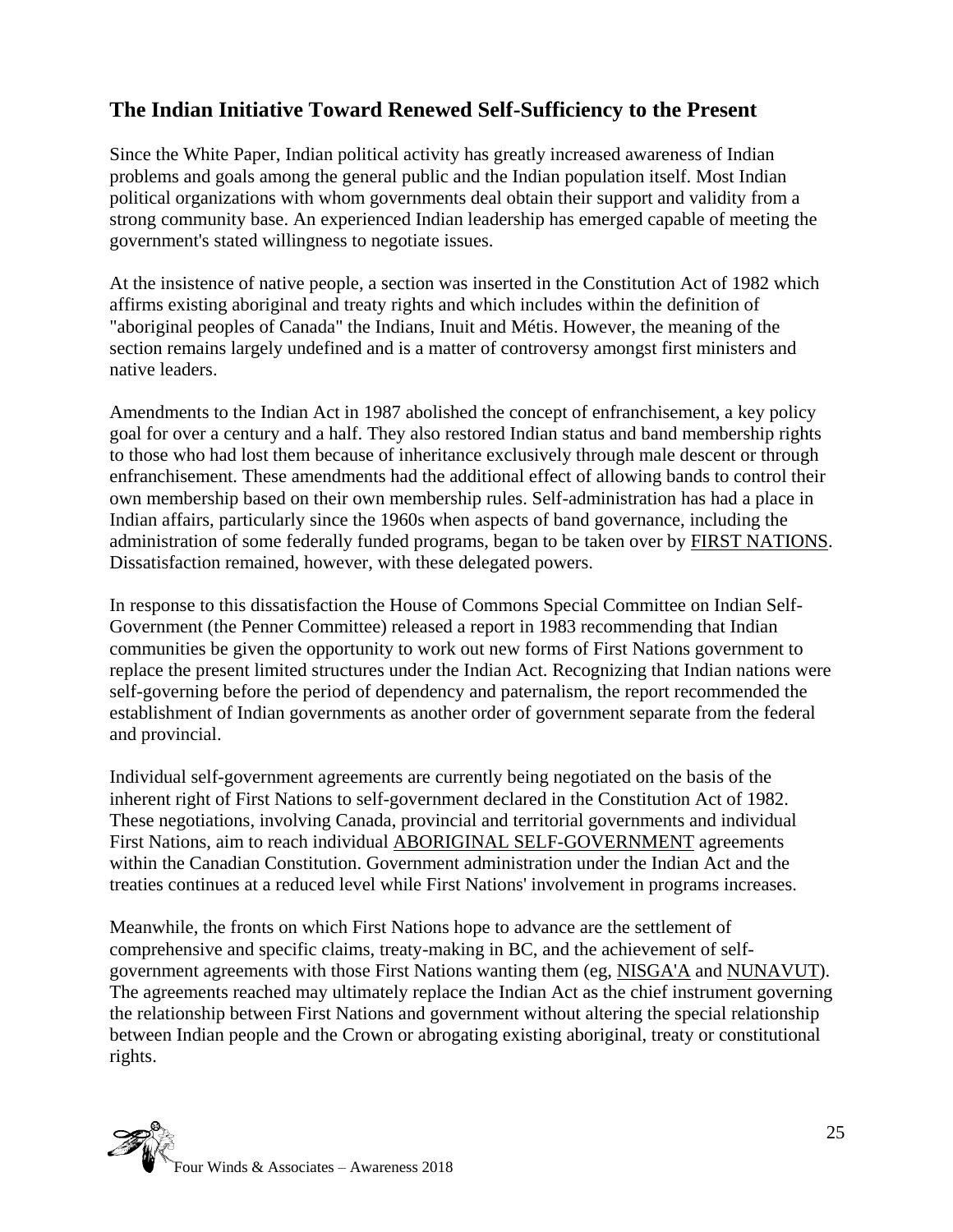**Suggested Reading** Robin Fisher, *Contact and Conflict: Indian-European Relations in British Columbia, 1774-1890* (1977); Brad Morse, *Aboriginal Peoples and the Law* (1984); Paul Tennant, *Aboriginal Peoples and Politics: The Indian Land Question in British Columbia, 1849-1989* (1990); J.R. Miller, *Skyscrapers Hide the Heavens: A History of Indian-White Relations in Canada* (1991); Olive P. Dickason, *Canada's First Nations: A History of Founding Peoples From Earliest Times* (1992); John David Hamilton, *Arctic Revolution: Social Change in the Northwest Territories* (1994); Edward S. Rogers and Donald B. Smith, *Aboriginal Ontario* (1994).

**Author** JOHN LEONARD TAYLOR

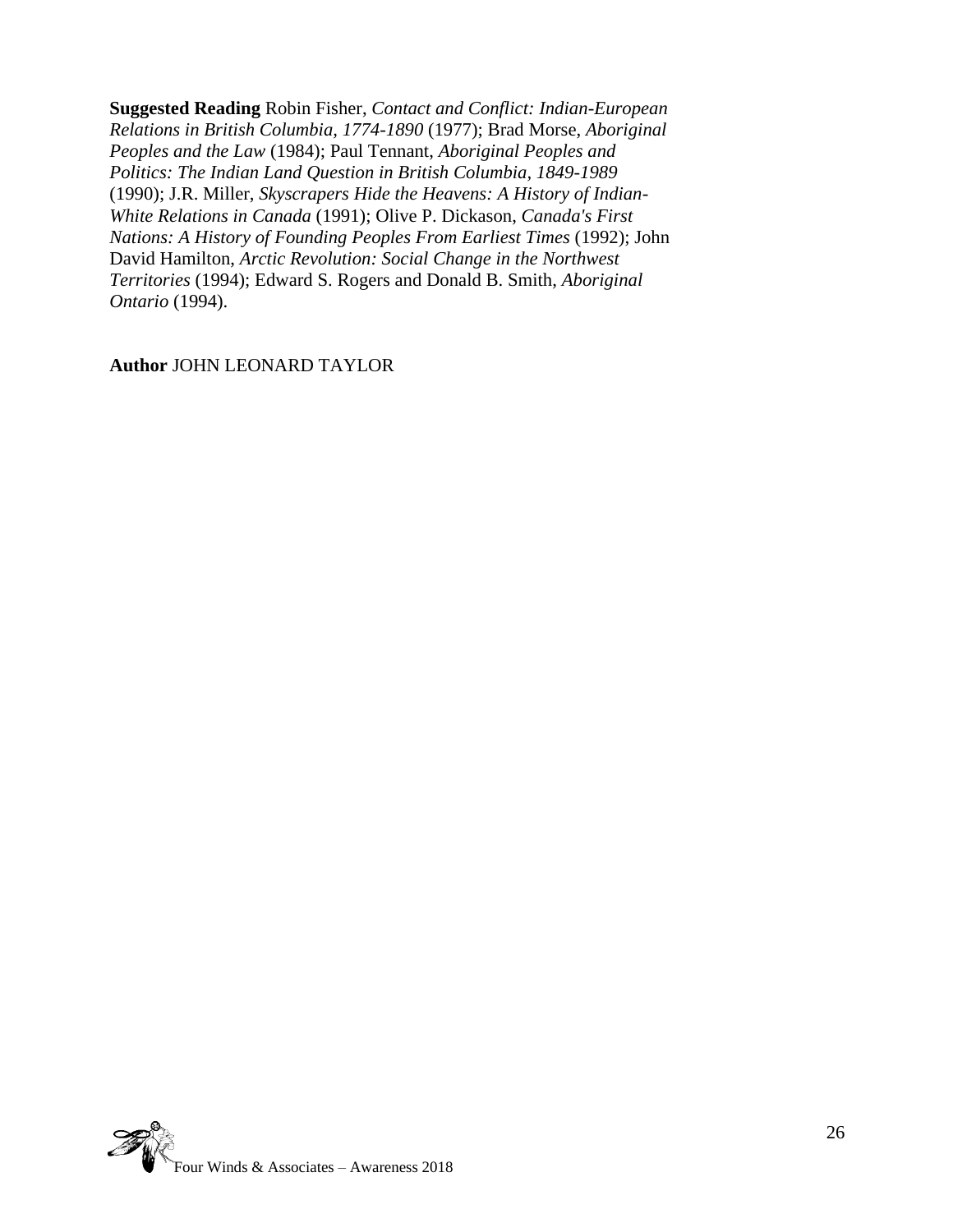# **Royal Proclamation of 1763**

The Royal Proclamation of 1763 was issued by King George III to establish a basis of government administration in the N American territories formally ceded by France to Britain in the Treaty of PARIS, 1763, following the SEVEN YEARS' WAR. It established the constitutional framework for the negotiation of Indian treaties with the aboriginal inhabitants of large sections of Canada. As such, it has been labelled an "Indian Magna Carta" or an "Indian Bill of Rights."

The document is referred to in s25 of the CONSTITUTION ACT, 1982. This provision details that there is nothing in Canada's Charter of Rights and Freedoms to diminish the rights and freedoms that are recognized as those of aboriginal peoples by the Royal Proclamation.

King George's Proclamation became a key legal instrument for the establishment of colonial governments in the PROVINCE OF QUEBEC, E Florida, W Florida and Grenada. It also defined the legal status of a large area in the N American interior as a vast Indian reserve. The eastern boundary of this territory, which explicitly excluded the colony of Québec and the lands of the Hudson's Bay Co, was set along the heights of the Appalachian mountain range. The western border was not specifically described. These special provisions to acknowledge and protect some rights of the native peoples in the N American interior were made in recognition of the fighting power they collectively represented.

By holding out to Indians the promise of a degree of security as the sole authorized inhabitants of the larger part of their ancestral lands, the British government was endeavouring to stabilize the western frontier of the old crown colonies along the Atlantic seaboard. The decision to formalize this limited but important recognition of native rights was hastened by news that a number of Indians following Ottawa Chief PONTIAC had successfully demonstrated their defiance of crown rule over their lands by briefly seizing several British military posts recently captured from the French. Knowledge of this act only seemed to underline for imperial authorities the self-interested wisdom of affording to native groups, many of whom had recently fought the British as allies of the French, a degree of protection from the land grabbing expansionism of frontiersmen along the western borders of the Thirteen Colonies. The implications of doing otherwise, and of thereby incurring an enormous expense for the maintenance of law and order in the N American interior, were unthinkable to the parsimonious officials responsible for the strategic defence of the British empire.

King George reserved the western lands to the "several nations or tribes of Indians" that were under his "protection" as their exclusive "hunting grounds." As sovereign of this territory, however, the king claimed ultimate "Dominion" over the entire region. He further prohibited any private person from directly buying the interest of native groups in their ancestral soil. This exclusive right of purchase he rather reserved for himself and his heirs alone. As detailed in the Proclamation, he set out a procedure whereby an Indian group, if they freely chose, could sell their land rights to properly authorized representatives of the British monarch. This could only take place at some public meeting called especially for the purpose. It was thus that the constitutional basis was established for the future negotiation of Indian treaties in British N America. The Royal Proclamation thereby established the British Crown as the essential central agent in the transfer of Indian lands to colonial settlers.

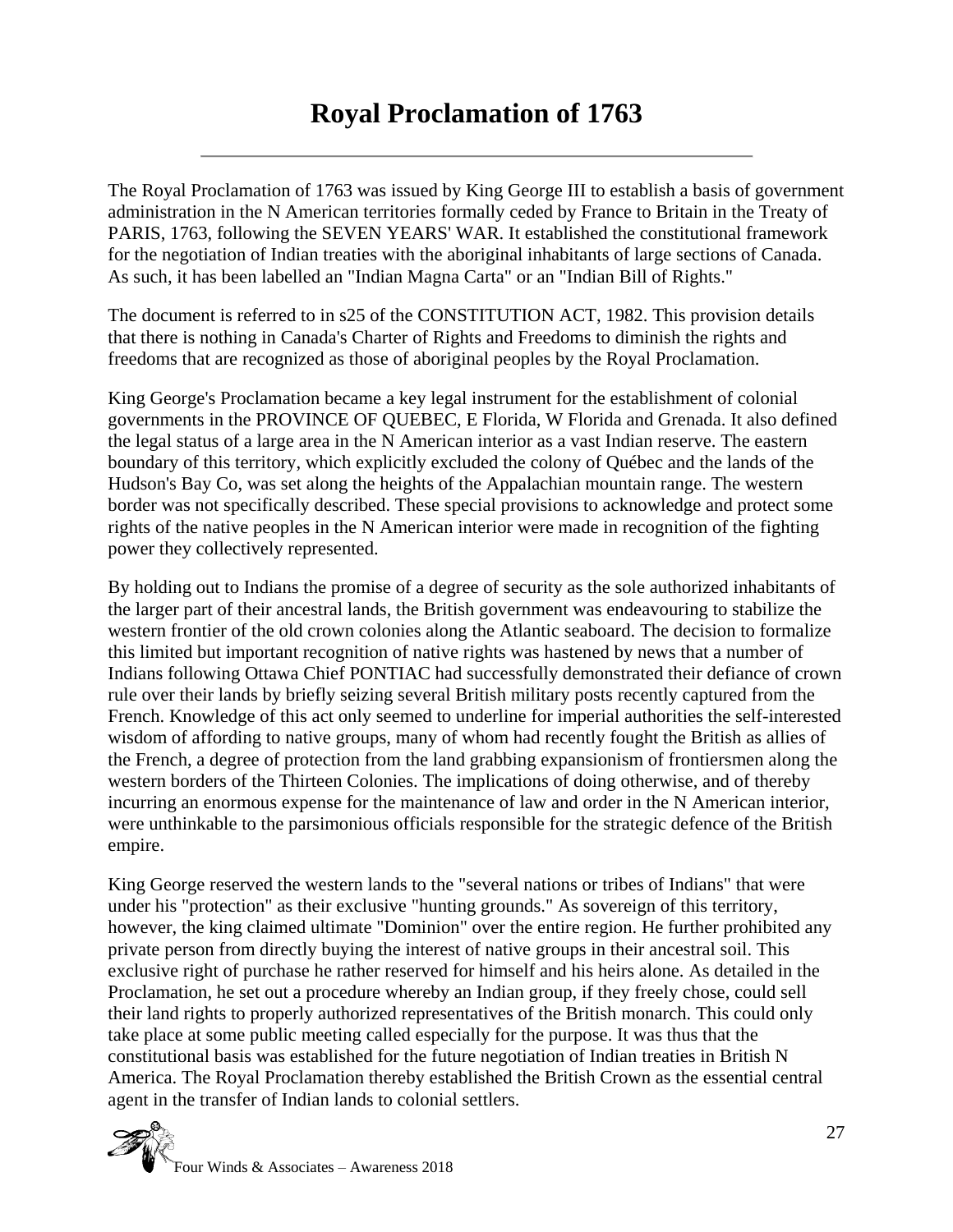Although it proved virtually impossible for imperial authorities to check the western boundaries of the Thirteen Colonies at the Royal Proclamation line, repeated efforts were made to hold back the pressure of colonial settlement from the larger part of those lands reserved to the Indians. Outrage against this imperial policy in the Thirteen Colonies was one of the factors responsible for the outbreak of the American Revolution in 1776. The first systematic attempts to enforce consistently the treaty-making provisions of the Royal Proclamation took place in the regions north of the Great Lakes which became designated as Upper Canada in 1791. The treaty-making procedures that evolved in this crown colony were later largely exported to the territories purchased in 1870 by the new Dominion from the Hudson's Bay Co.

Although these regions had been specifically designated in 1763 as outside the jurisdictional framework put in place by the Royal Proclamation, Canadian government officials recognized that the native peoples of the newly annexed territory had the same rights to their unceded ancestral lands as Indians in the UC area prior to the negotiation of treaties. Hence a basis of land tenure was established throughout most of the prairie provinces and northern Ontario, where 7 numbered treaties were negotiated in the 1870s, on the basic principles outlined in the Royal Proclamation of 1763.

The Royal Proclamation tends to come under close scrutiny whenever there is cause to examine the legal character of aboriginal land title. In the St Catharine's Milling case, for example, which became in 1889 the vehicle for the settling of a constitutional dispute between the governments of Ontario and the young Dominion, lawyers for the former argued that the Royal Proclamation was of no force in the legal elaboration of Indian rights. In handing down the opinion of 3 of 7 Canadian Supreme Court judges in 1973, however, Mr Justice Emmett HALL expressed quite a different view of the Proclamation. Responding to a case involving the territorial rights of the Nishga nation, he found that the basic principles of the Royal Proclamation were generally applicable in British Columbia, where most of the land remains uncovered by Indian treaties. If Mr Justice Hall's view is technically correct, the implications of this are that aboriginal land rights are legally enforceable over other large areas of the country such as the Yukon, the eastern Arctic, parts of Québec and the Maritime provinces. In these regions the treaty-making provisions of the Royal Proclamation have never been implemented.

It remains to be seen, therefore, whether the principles of the Royal Proclamation have constitutional application to all of Canada or only to parts of the country. Another question to be faced is whether the Proclamation is itself the source of aboriginal land rights, or whether it merely acknowledges and confirms pre-existing rights. The inclusion of reference to King George's statement in the Canadian Constitution Act, 1982, assures that the interpretation of his words will remain for a long time to come an important topic of attempts to clarify the precise character of aboriginal rights in Canadian law.

Author ANTHONY J. HALL

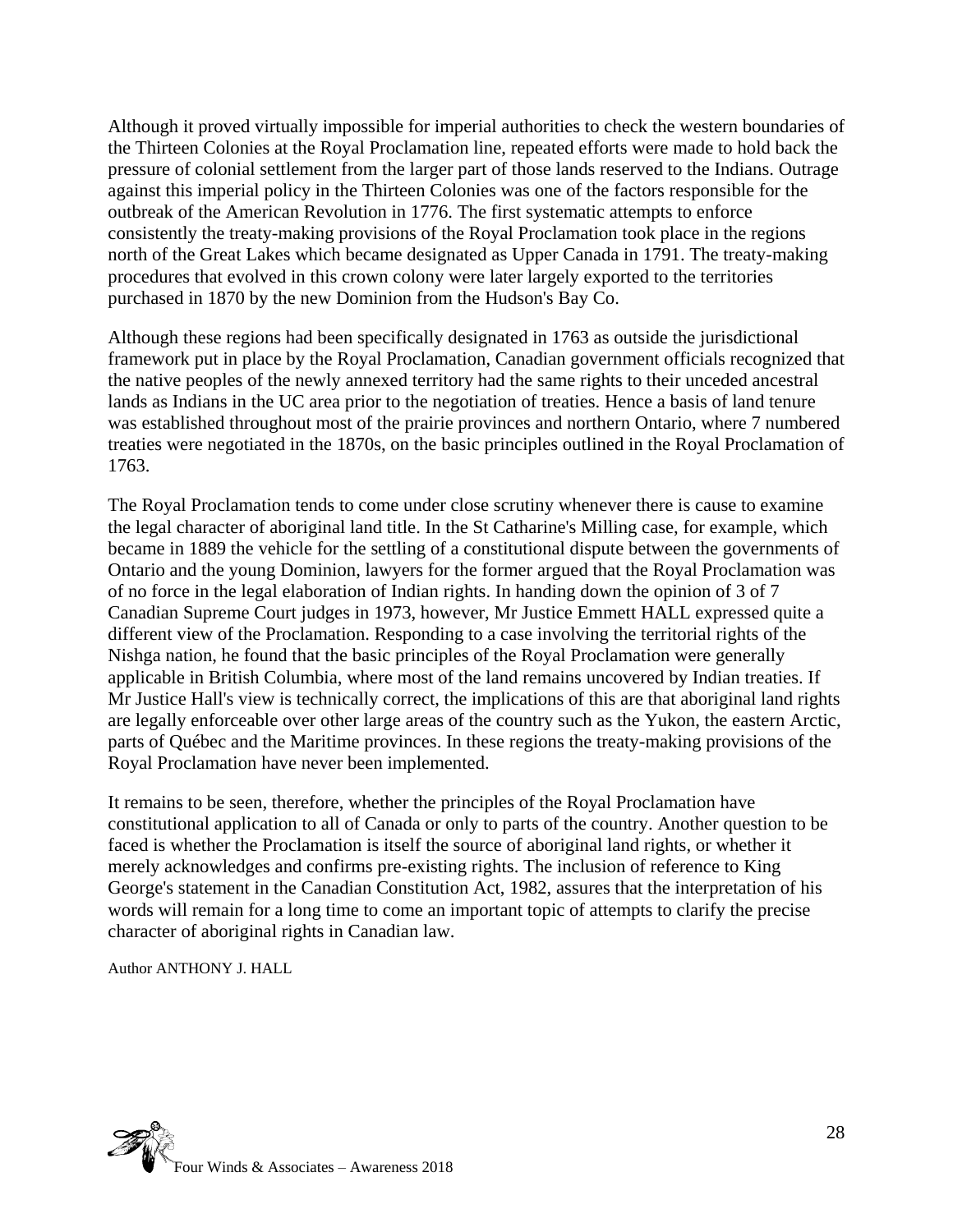The Indian Act, is the principal federal statute dealing with INDIAN status, local government and the management of reserve land and communal monies. The present Act was passed in 1951, but its provisions are rooted in colonial ordinances and Royal Proclamations. The earliest Indian legislation was directed at regulating trade with the Indians and non-Indian settlement in native territories. Prior to Confederation, laws to protect native lands were enacted in Upper and Lower Canada and in NS, NB, PEI and BC. The concept of Indian status was originally developed to determine entitlement to live in Indian reserve communities, but this changed after 1985 amendments to the Act which now treat Indian status, band membership and residency as separate issues. The policy of the federal government is to undertake changes to the legislation in response to native initiatives.

### **Transitional State**

The CONSTITUTION ACT, 1867, assigned to Parliament legislative jurisdiction over "Indians and Lands reserved for the Indians"; 2 separate powers cover status and civil rights on the one hand and Indian lands on the other. The first federal Act was passed in 1868, drawing heavily on earlier legislation of the PROVINCE OF CANADA. Subsequent legislation promoted assimilation into non-Indian society: Indian status was seen as a transitional state, protecting Indians until they became settled on the land and acquired European habits of agriculture. ENFRANCHISEMENT, first legislated in 1869, was the vehicle for assimilation, and was originally a voluntary relinquishment of Indian status. The first Indian Act, so called, was passed in 1876 and was expanded considerably over the years to promote assimilation policy. Traditional Indian practices such as the SUN DANCE and POTLATCH were officially suppressed. Enfranchisement in certain circumstances became involuntary.

During the 1970s, much public attention focused on the statutory rule that an Indian woman lost status on marriage to a non-Indian. A 1973 decision of the Supreme Court of Canada was widely criticized when it held that this rule did not discriminate against women even though Indian men kept their status if they married non-Indians. Equality provisions in the CONSTITUTION ACT, 1982, finally led government to amend these provisions. Those who had lost status through marriage were reinstated as Indians and as band members. Their children gained Indian status, but would not gain band membership for 2 years. This interval was intended to give Indian bands time to enact their own membership codes, which could exclude the children, but not their mothers. If such a code was not enacted prior to June 1987, the children gained band membership as well.

The effect of this amendment was to increase substantially the number of status Indians in Canada, placing pressure on band budgets and their limited land resources. While the total area of Indian reserves did not change appreciably, the status population nearly doubled in the 10 years after 1985. The ability to enact a membership code remains, but persons already on a band list cannot be removed.

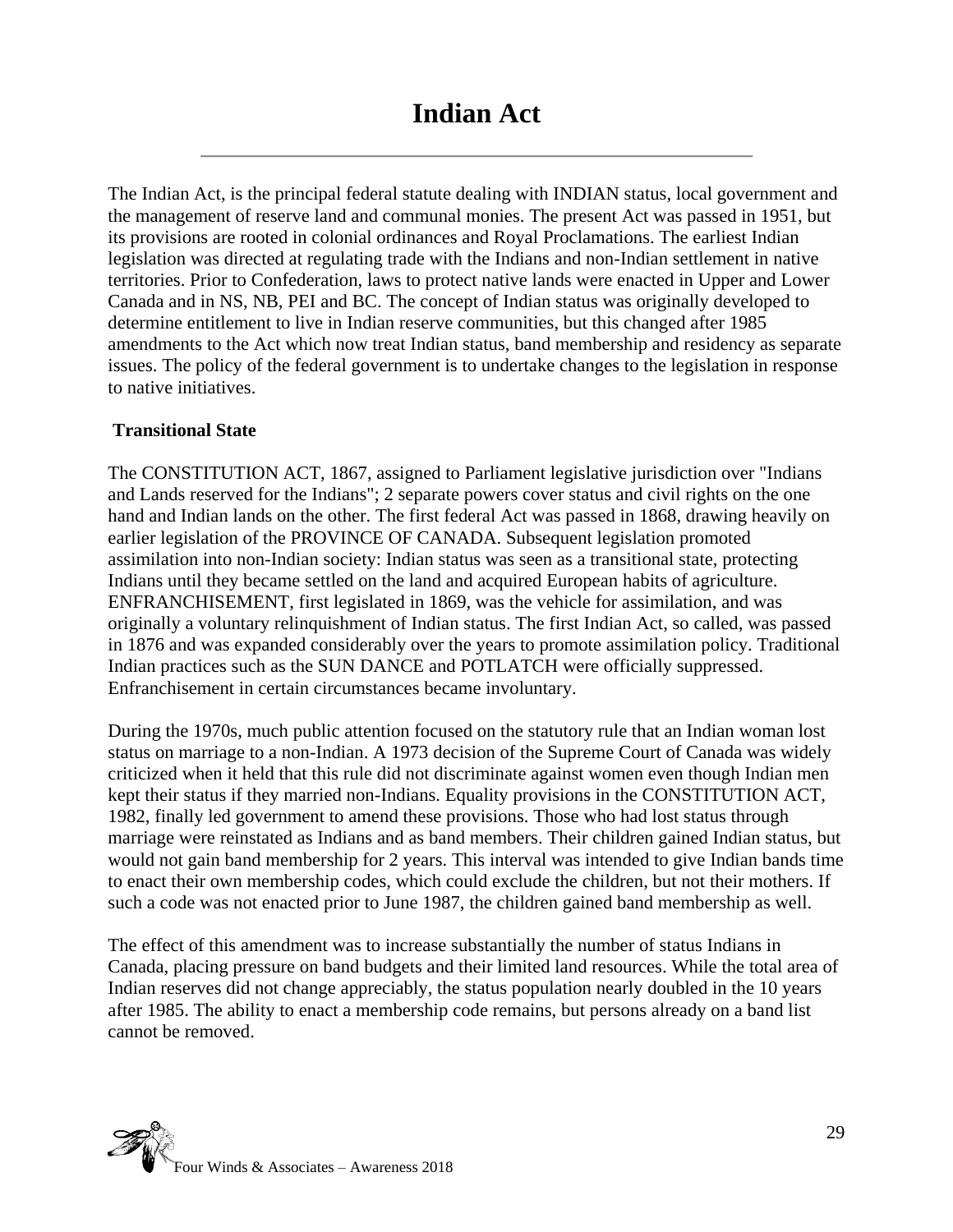# **Constitutional Challenges**

Constitutional challenges arising from the 1985 amendments have already been brought in cases such as Twinn (1995) and Corbiere (1993), both before the federal court of appeal as of 1996. These amendments, which also provided for greater band regulation of liquor and residency on reserves, fell short of the kind of SELF-GOVERNMENT Aboriginal people have argued for.

Further amendments to the Act in 1988 afforded bands greater powers to tax land interests in their reserves and permitted lessees to mortgage their leaseholds. The general prohibition against property on reserve as security for financing has been seen as an obstacle to economic development in many communities.

Indians remain concerned that the unilateral increase of their numbers, coupled with general government austerity and increasing involvement of provinces in Indian issues, signal a general lack of commitment to their special needs and rights. Parliament has been notably reluctant to exercise the full scope of its legislative powers over Indians, and despite acknowledged shortcomings, the Indian Act remains an essentially Victorian statute that continues to resist change. The Chrétien government (1993-2004) stated that it was prepared to abolish the Act, continuing a line of similar commitments made for over a century, but it remains unclear which laws or whose law-making powers would fill the void.

Section 88 of the Act incorporates provincial laws (treaties) that affect Indians specifically and which do not contradict the provisions of the Act. Also, provincial laws are subject to the terms of any applicable treaty, and only the federal government can override treaty rights.

Author WILLIAM B. HENDERSON

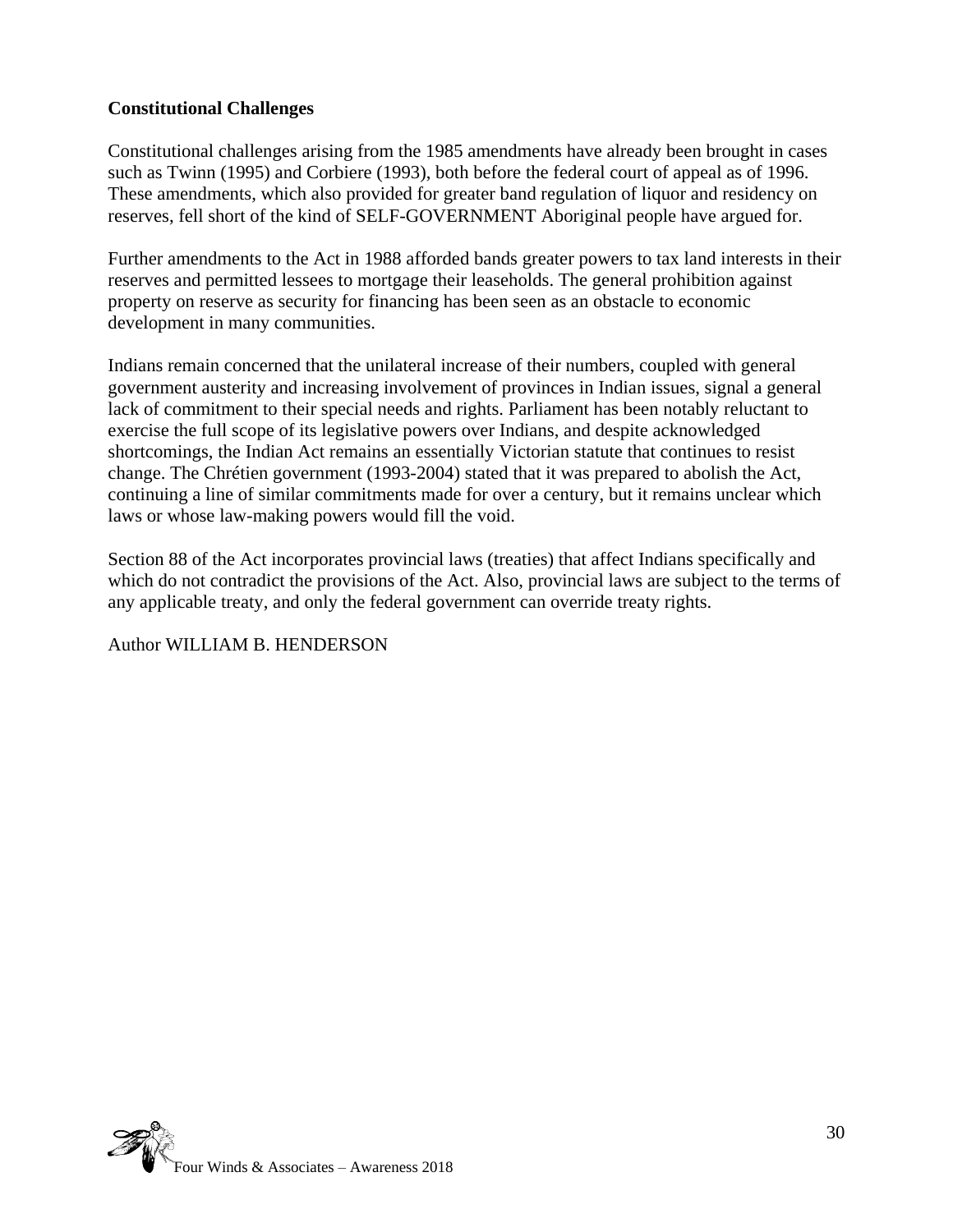Although generalizations about aboriginal definitions of aboriginal rights are difficult because of the diversity of aboriginal cultures, it can be said that most aboriginal peoples define aboriginal rights as inherent, collective rights which flow from their original occupation of the land which is now Canada and pre-contact social orders. For many the concept can be summed up as the right of independence through self-determination in respect of governance, land, resources and culture. It is important to note that these rights are asserted by the Indian, Inuit and Métis peoples of Canada.

Aboriginal rights, like treaty rights, are recognized and affirmed by s35 of the CONSTITUTION ACT, 1982. The SUPREME COURT OF CANADA has held that this provision protects a spectrum of different kinds of rights ranging from legal recognition of customary practices such as marriage and adoption, to the site-specific exercise of harvesting or other rights where no claim is made to the land itself, to assertions of an aboriginal title to traditional lands.

### **Canadian Law**

Aboriginal peoples have traditionally pointed to 3 principal arguments to establish aboriginal rights: international law, the ROYAL PROCLAMATION OF 1763 and the common law as defined in Canadian courts. Only the last argument has met with any success in the courts, although aboriginal groups continue to participate internationally in United Nations working groups concerned with indigenous populations and minority rights. The Proclamation of 1763 is now considered to be a historic expression of the common law rather than an independent source of legal rights.

# **Proof of Aboriginal Rights**

No aboriginal right, even though constitutionally protected, is absolute in Canadian law. Fishing rights, for example, are not exclusive in the sense that only aboriginal peoples can exercise them and they are not immune to regulation by other governments. Aboriginal title, on the other hand, may give rise to an exclusive right to use and occupy lands, but that right may be interfered with for other societal purposes such as economic development or power generation. Infringement of aboriginal rights or title must be justified by non-aboriginal governments on the basis of a legitimate government purpose and recognition of the constitutional protection of the rights being affected. There may also be a requirement for prior consultation with the aboriginal peoples concerned and compensation in some circumstances.

No aboriginal right, even though constitutionally protected, is absolute in Canadian law. Fishing rights, for example, are not exclusive in the sense that only aboriginal peoples can exercise them and they are not immune to regulation by other governments. Aboriginal title, on the other hand, may give rise to an exclusive right to use and occupy lands, but that right may be interfered with for other societal purposes such as economic development or power generation. Infringement of aboriginal rights or title must be justified by non-aboriginal governments on the basis of a legitimate government purpose and recognition of the constitutional protection of the rights being affected. There may also be a requirement for prior consultation with the aboriginal peoples concerned and compensation in some circumstances.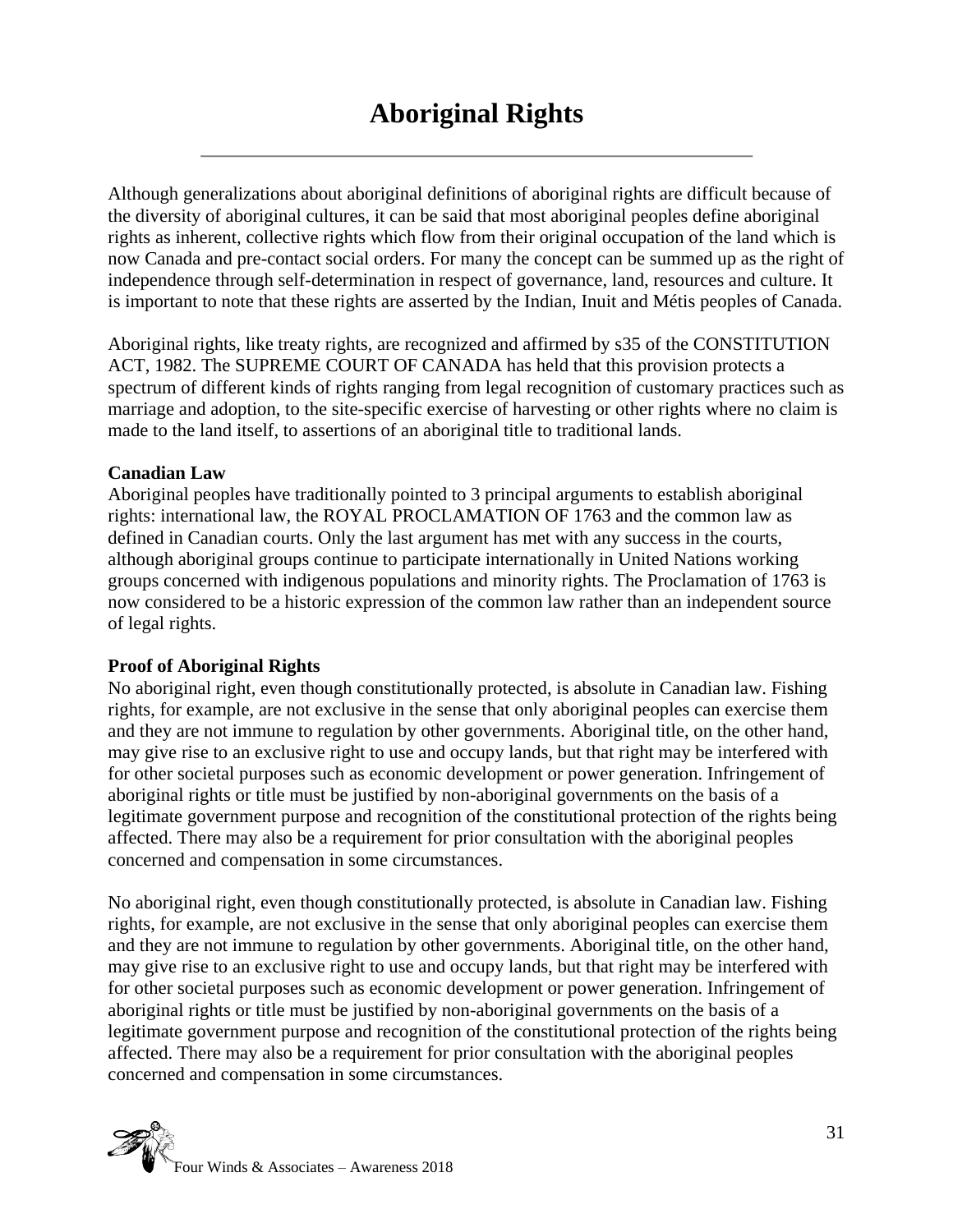### **Introduction**

Indian treaties in Canada are constitutionally recognized agreements between the Crown and aboriginal peoples. Most of these agreements describe exchanges where aboriginal groups agree to share some of their interests in their ancestral lands in return for various kinds of payments and promises from Crown officials. On a deeper level, Indian treaties are sometimes understood, particularly on the aboriginal side, as solemn pacts or sacred covenants between peoples that establish the underlying principles for the relationship linking those for whom Canada is an ancient homeland with those whose deepest family roots lie in other countries. Thus treaties between the Crown and aboriginal peoples establish a constitutional and moral basis of alliance between FIRST NATIONS peoples and the sovereign institutions of the Canadian state.

On the aboriginal side the sacredness and binding character of treaties is not to be found primarily in the signature marks or in the legalistic language which adorn treaty documents. Instead the true force of their treaties with the Crown is rooted in what was actually said, often in aboriginal languages, at the time of the negotiations when treaty deliberations were frequently accompanied with the smoking of sacred pipes (CALUMET) or with an exchange of symbolically significant presents such as elaborately decorated WAMPUM belts. In the eyes of the aboriginal participants, it is these ceremonial conventions which often raised the proceedings to the highest level of law making and diplomacy. In keeping with this orientation, many contemporary native people look to those among their own elders who are most deeply schooled in the oral histories of First Nations, as the highest authorities on what they generally describe as the spirit and intent of their treaties with the Crown.

On the Crown side the basic principles for treaty making with aboriginal peoples were articulated by King George III in the ROYAL PROCLAMATION OF 1763, which established the constitutional foundations of Canada after the government of France withdrew its territorial claims to North America. The constitutional character of past and future treaties between aboriginal peoples and the Crown was renewed in the Constitution Act of 1982. Section 35 of that document, which describes itself as "the supreme law of Canada," both recognizes and affirms "existing Aboriginal and treaty rights."

In 1990 the Supreme Court of Canada in the Sioui case determined that "treaties and statutes relating to Indians should be liberally construed and uncertainties resolved in favour of the Indians." In the same case the court introduced into Canadian jurisprudence a principle adopted from a 19th-century ruling in the USA indicating that Indian treaties "must therefore be construed, not according to the technical meaning of its words to learned lawyers, but in the sense in which they would naturally be understood by the Indians."

In spite of the high constitutional character of treaties in Canada, these deals were often viewed cynically by those non-Indians responsible for both making and implementing these agreements as relatively cheap and expedient ways to ease natives off most of the lands of Canada so that these resources could be opened for exploitation by other groups and interests. The tendency on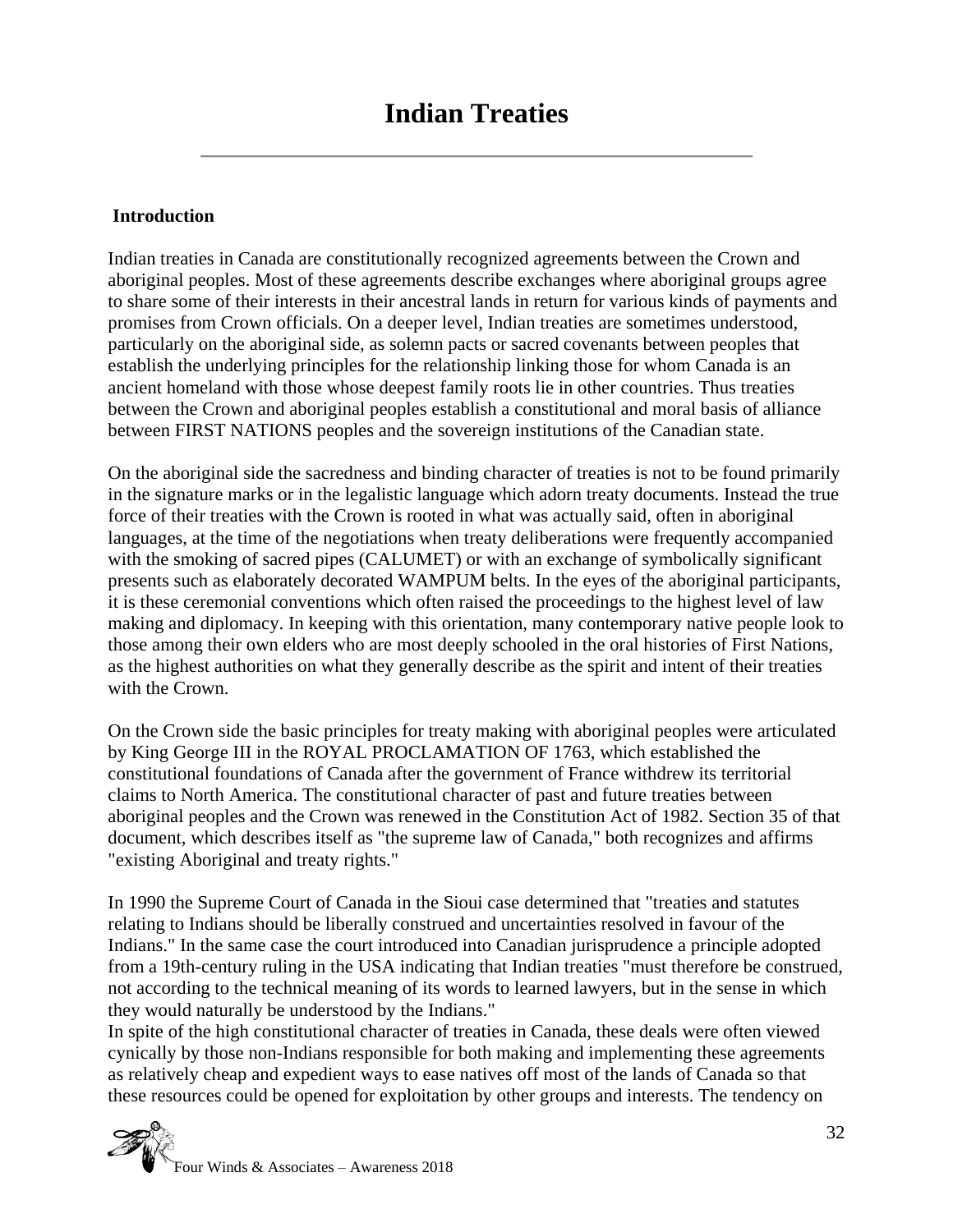the part of federal and provincial governments so far has been to continue this cynicism by interpreting Treaties as narrowly and legalistically as possible, while holding to the position that natives "ceded, surrendered and yielded" all their aboriginal rights and titles to their ancestral lands through these instruments.

This narrow and one-sided view of treaties essentially as real estate deals by which native groups sold all their interest in vast parcels of land for small original payments and small continuing payments - usually \$5 per treaty Indian per year - has produced a huge schism of perception. On the one hand is the view of treaties as legal instruments that extinguished ABORIGINAL RIGHTS. On the other hand is the view of treaties as instruments of relationship between peoples who agree to share the lands and resources of Canada as co-existing but relatively autonomous communities. Seen from this latter perspective, treaties didn't extinguish rights but rather confirmed rights through Crown recognition that aboriginal peoples have the capacity to make and enforce their own laws and thus to act as self-governing participants on the international stage. Bridging the gap between these 2 views of treaties, either as a solvent or as a confirmation of aboriginal rights, poses a huge challenge to the people and law makers of Canada.

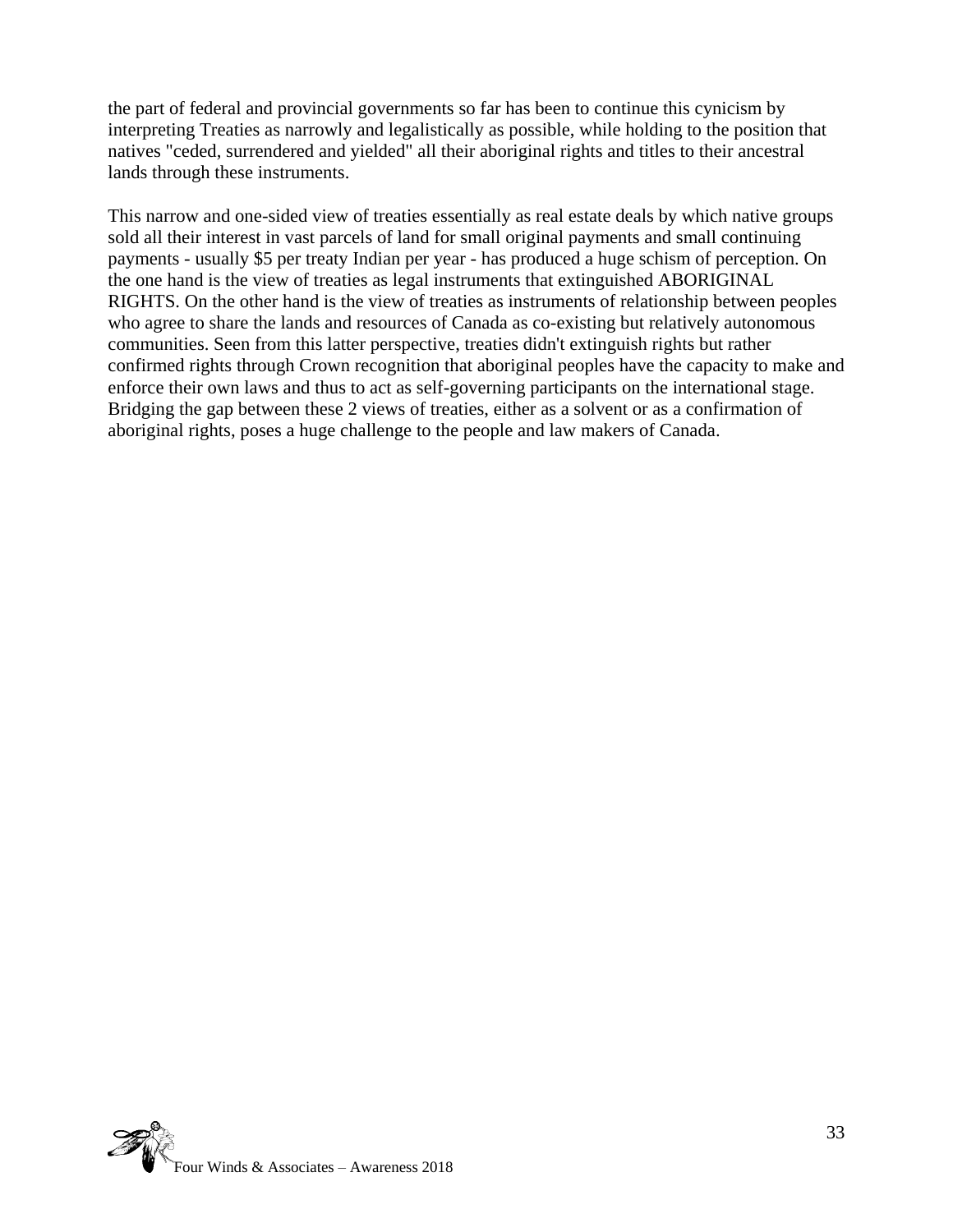Land claims are dealt with by a process established by the federal government to enable INDIANS, INUIT and MÉTIS to obtain full recognition of their rights under treaties or as the original inhabitants of what is now Canada. At the core of the process is negotiation between native groups and the federal government, and in some cases the provincial and territorial governments and other third parties. The process is formally based on legal concepts such as land title, aboriginal rights and treaties, and is intended to make economic and social adjustments between 2 different societies.

# **Historical Basis, 1763-1969**

The ROYAL PROCLAMATION OF 1763 reserved an unspecified area of what is now Canada for the use of aboriginal people, and forbade any unauthorized purchase or possession of those lands by non-native settlers. The British government, followed after 1867 by successive Canadian governments, concluded treaties with various groups of Indian people to legitimate European settlement in their lands.

The gradual occupation of Canada by immigrants, with or without treaties, has continued for almost 400 years and has made the native people a small minority within an industrial nation. In some cases native bands that had concluded treaties have lost control of reserve lands, and in others the reserve lands promised according to treaty were not requested or allocated. Native people, many of whom had been nomadic, often found themselves isolated on reserves with little or no access to wildlife and no money, skill or natural resources to make a living from their reserves. For those Indians, Inuit and Métis who did not sign treaties or take reserve land, the impact of being surrounded or overrun by agriculture, industry, cities and "foreign" institutions has been similar to that on the treaty Indians. They have suffered the shock of great change in virtually every aspect of their lives and in their homelands.

### **Development of the Claims Process - The Process**

On 8 August 1973 the federal government, wishing to clear the way for industrial development of the North and to improve the position of native peoples in Canada, announced a new policy for the settlement of native claims. The policy confirmed the responsibility of government to meet its lawful obligations through fulfilment of the terms of the treaties and to negotiate settlements with native groups in those areas of Canada where native rights based on traditional use and occupancy of the land had not been dealt with by treaty or superseded by law. The policy emphasized that the co-operation of provincial and territorial governments would be required.

In order to carry out the new policy, an Office of Native Claims was created in 1974 within the Department of INDIAN AND NORTHERN AFFAIRS CANADA (INAC). Under the leadership of an assistant deputy minister, negotiators, lawyers and researchers dealt with 2 main types of claim: specific and comprehensive. Specific claims are based on problems arising from the administration of Indian treaties, the INDIAN ACT, Indian funds and disposition of Indian land. Although negotiation is the preferred course of action to settle these claims, settlement may also

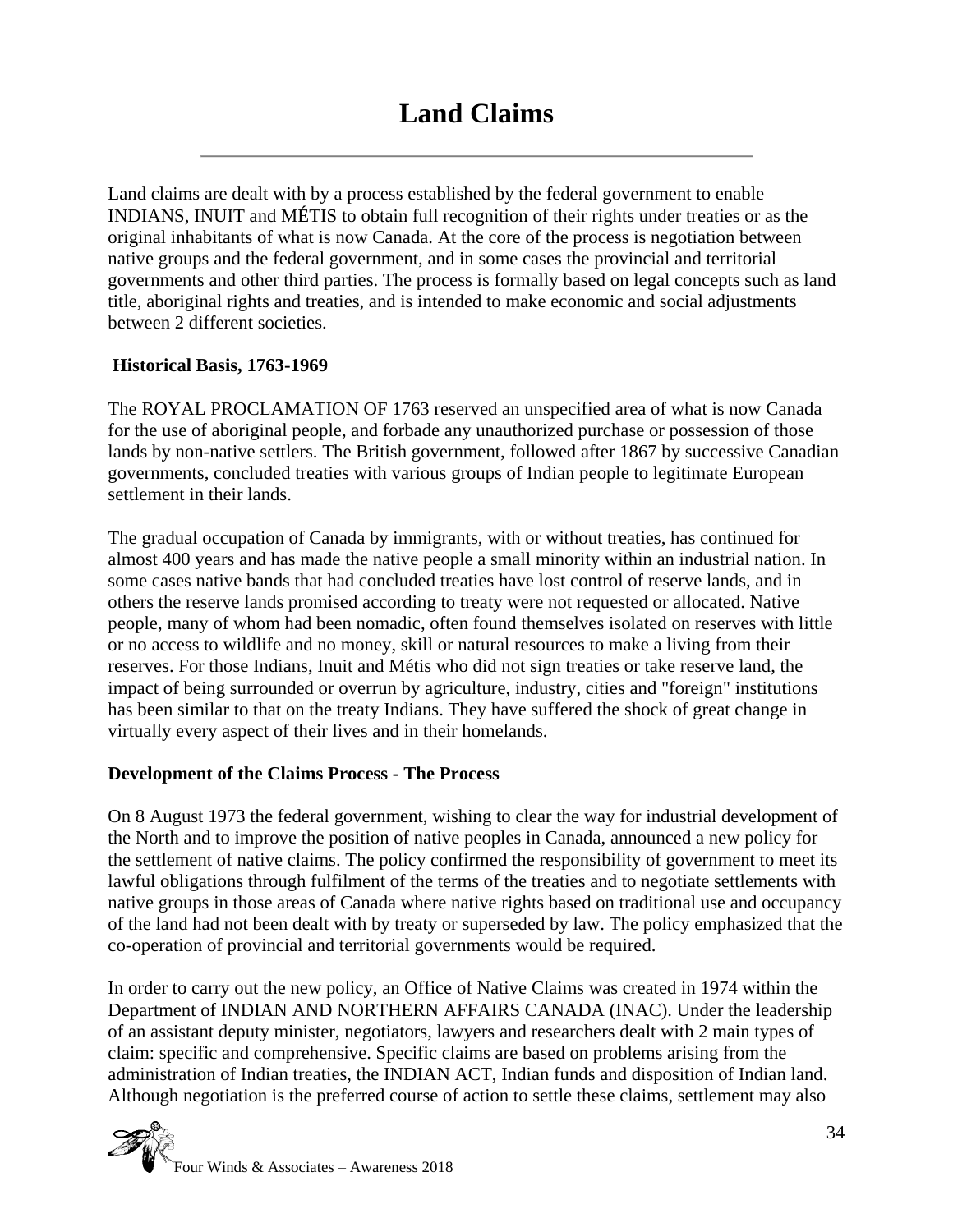be reached by administrative remedy or court action. Specific claims are usually made by Indian groups living in the provinces, as opposed to the territories, and most settlements consist of compensation and land (sometimes land only). Comprehensive claims are based on the traditional use and occupancy of land by Indians, Métis or Inuit who did not sign treaties and were not displaced from their lands by war or other means. These claims, which are settled by negotiation, involve the 2 territories and the northern parts of some provinces. The areas of land and the numbers of native people involved are usually greater than in the case of specific claims. Settlement of these claims comprises a variety of terms including money, land, forms of local government, rights to wildlife, rights protecting native language and culture and joint management of lands and resources.

The federal government provides funding in the form of contributions to native associations for the research and presentation of their claims. Once claims are submitted, lawyers of the Department of Justice and officials of INAC determine the acceptability of each claim. Upon acceptance, further funding is provided to the associations for research and for negotiation. These loans must be repaid from the proceeds of the eventual settlements.

# **Development of the Claims Process - Evolution of the Process, Conflict and Concord**

During more than 2 decades of negotiation of Aboriginal land claims in Canada, the system has responded to national and international changes in communications, economics, value-systems and politics. The implementation of settled claims-agreements has provided a basis for improvement and revision, and a number of confrontations. The most significant of the land-claim confrontations was the Oka, Québec, crisis of summer 1990 when a long-standing dispute over land ownership, tensions within the Mohawk community and ethnic tensions combined in an eruption that included blockades, the shooting death of a provincial police officer, a standoff between Mohawk Warriors and Canadian soldiers, and violence and destruction by civilians on both sides. The affair attracted international attention.

On 31 May 1991 the Commons Standing Committee on Aboriginal Affairs produced a report on the events, with recommendations that were subsequently incorporated into federal claims policy. The major issues affecting the Mohawks of Kanesatake and Kahnawake, however, are under discussion.

In November 1994, after years of tension, the First Nations of Penticton, Upper and Lower Similkameen, BC, erected a barrier across a road leading to the Apex Ski Resort in order to halt expansion of commercial activity on lands claimed as traditional territory. This action touched off a series of failed negotiations, legal suits and applications for injunction among the First Nations, the provincial government and the resort company. The Supreme Court of BC granted an injunction guaranteeing public access to the resort but the overall issues of access and landownership still have yet to be resolved.

During the summer of 1995 a dispute arose between a rancher in the Gustafsen Lake region of BC and a small group of aboriginal people and their sympathizers over the use and occupancy of ranch land for the conduct of the SUN DANCE ceremony. When dissidents threatened to use firearms RCMP were called in by the province. After a standoff of several days, with shots fired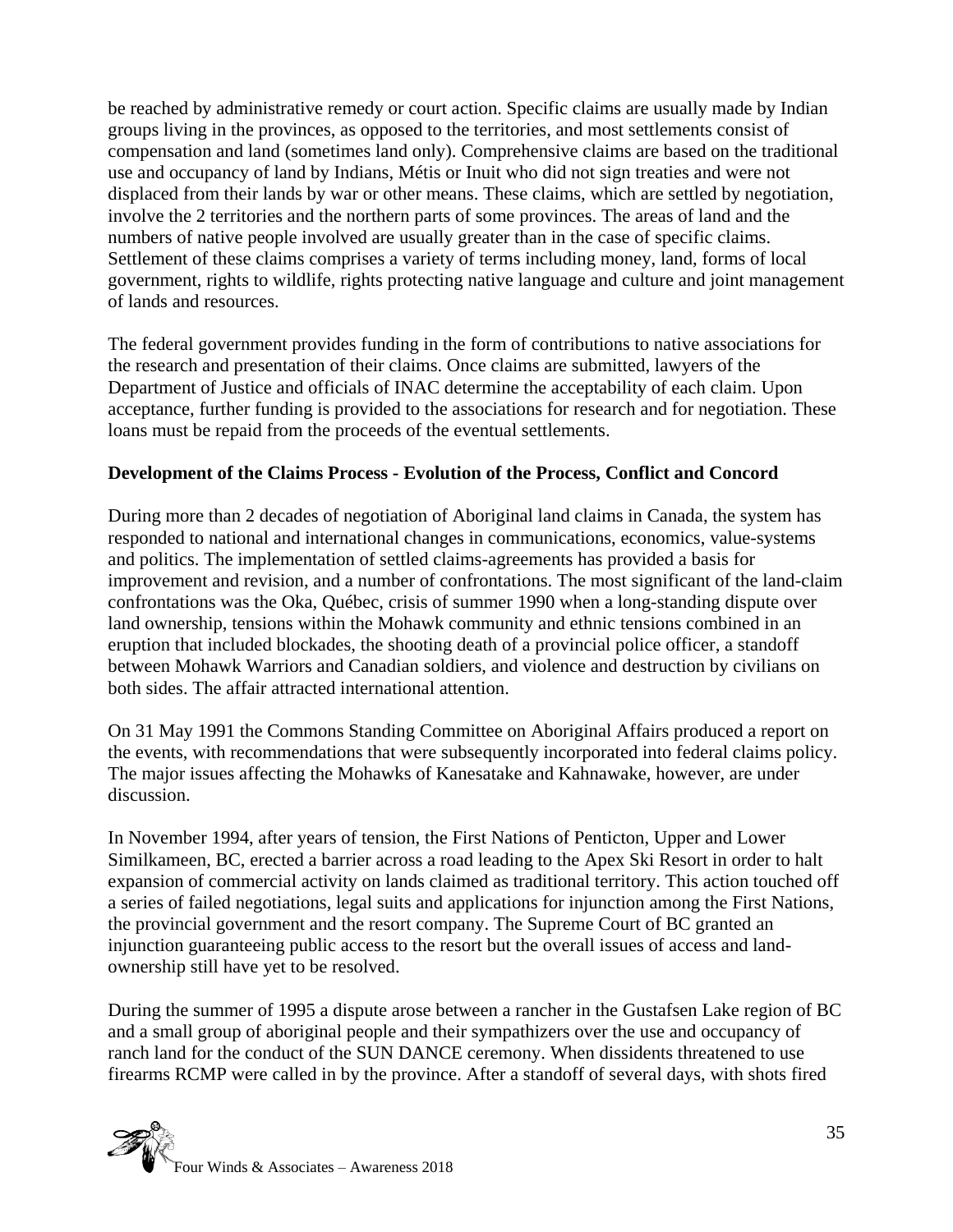by both sides but no casualties, the dissidents surrendered. The First Nations of the area did not recognize or support the protesters and the matter was treated under the provincial Criminal Code.

The Kettle Point and Stony Point CHIPEWYAN of Ontario have for years sought to retrieve lands that were taken for the military base of Camp Ipperwash. In 1995 a demonstration by First Nation members over a gravesite resulted in police action and the shooting death of a demonstrator. On 16 Jan 1996 the Minister of INAC announced the appointment of a federal negotiator, and the intention of the government to settle all issues and make amends for the wrongful taking of the Stony Point lands.

During these years of confrontation Aboriginal people and governments, in commissions, inquiries and meetings, examined all aspects of the situation of aboriginal people in Canada and some agreements were revised or expanded.

In 1980 the federal government appointed the first chief negotiator from outside the public service to assure greater neutrality and access to Ministers. In 1986 the Office of Native Claims was abolished and replaced by several specialized units of the Department - including one to oversee the implementation of agreements. New federal policy papers were published in 1987, 1991 and 1996, and both provincial and territorial governments created their own administrative structures for claims and aboriginal affairs. In 1982 the Canadian Constitution was amended to confirm aboriginal rights, including those identified in claims settlements. Formulas were found to solve the impasse over "extinguishment" of aboriginal rights vis-à-vis the need of government for finality of agreements.

In BC, where comprehensive claims are numerous, a treaty commission process has been developed for the preparation and negotiation of claims. The federal government is acting upon the aboriginal inherent right to self-government, both within and outside the claims process.

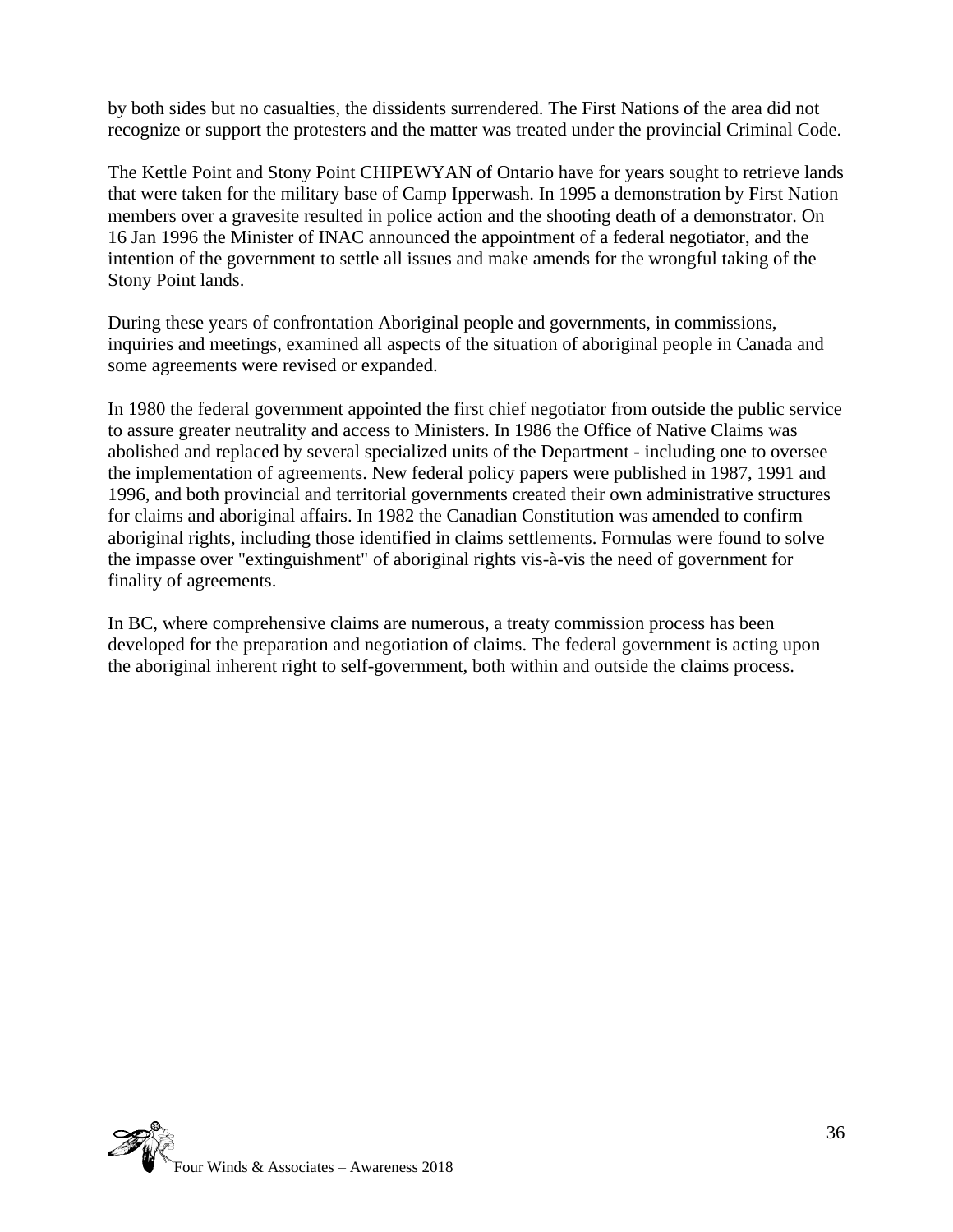The Canadian government attempted to acknowledge the special relationship of the Métis to the treaty proceedings, by paying half-breeds for their aboriginal inheritance in the form of dollarvalued land certificates known as scrip. Unfortunately, however, efforts to implement this program were often undermined by the largely fraudulent activities of "jobbers," who succeeded in amassing to themselves the major portions of the resources originally earmarked for the Métis communities.

DOMINION OF CANADA. of Manitol  $\overline{\mathbf{z}}$  $A = f_0$ ]]. entitled to participate in the allotand distribution of the  $7.40000$ apart for Halfh to the Statutes in that I  $A.D. 18573$ of the full my mother: udent in the fifteenth day of not the head of any family at the last named date and I have not other than the above in this or any other Parish, nor have I chained or made any cla moneys from the Government of said Dominion. a first read guage to the said den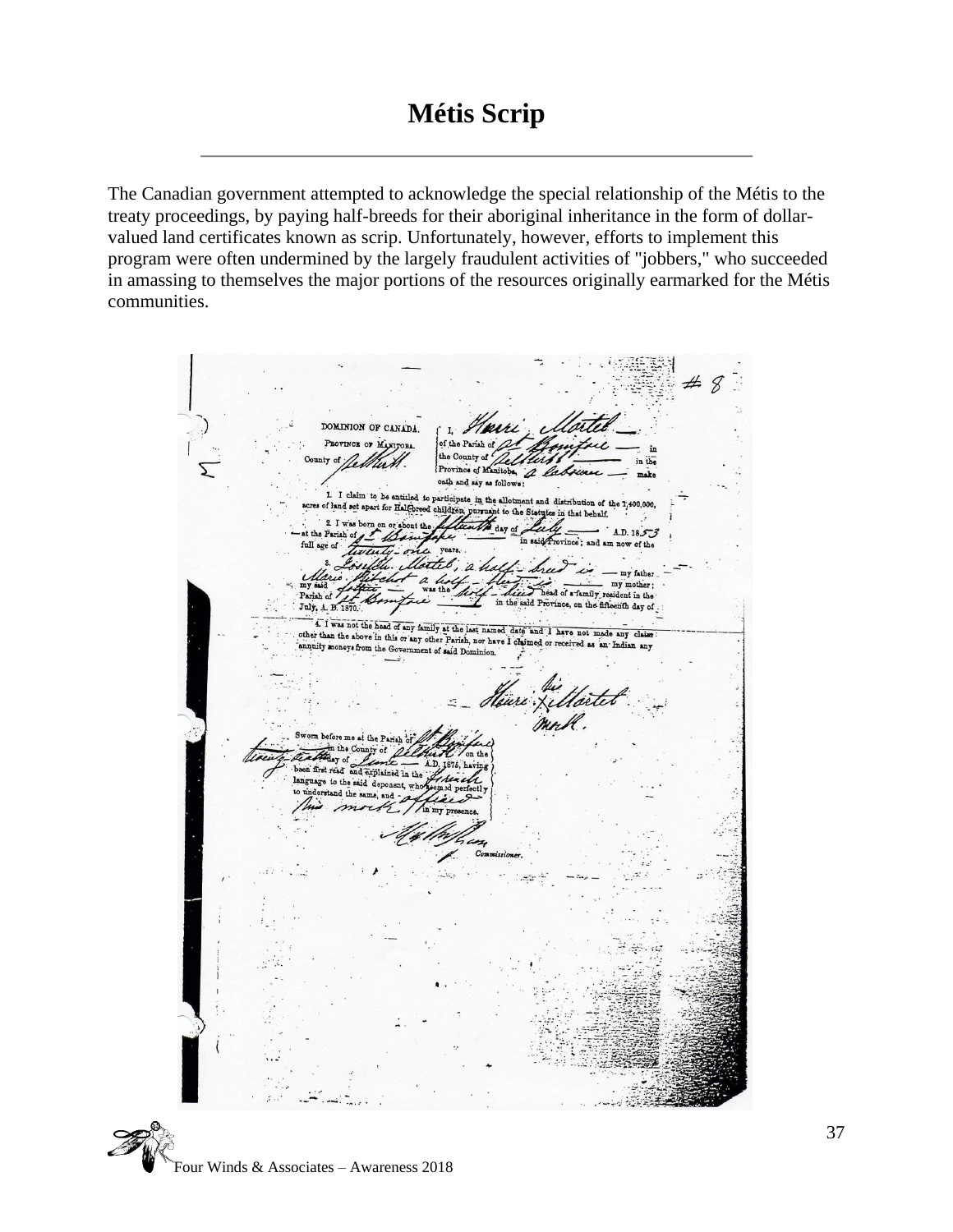# *Aboriginal Languages in Canada*

# **Algonquian languages**

•Algonquin

- •Attikamekw
- •Blackfoot
- •Cree
- •Malecite
- •Micmac
- •Montagnais-Naskapi
- •Ojibway
- •Oji-Cree

# **Athapaskan languages**

- •Carrier
- •Chilcotin
- •Chipewyan
- •Dene
- •Dogrib
- •Kutchin-Gwich'in (Loucheux)
- •North Slave (Hare)
- •South Slave
- •Haida

# **Iroquoian languages**

- •Mohawk
- •Kutenai

# **Metis**

•Michif

# **Salish languages**

•Shuswap •Thompson (Ntlakapamux)

# **Siouan languages**

•Dakota/Sioux •Tlingit

# **Tsimshian languages**

- •Tsimshian
- •Gitksan
- •Nishga

# **Wakashan languages**

•Nootka •Inuktitut (Eskimo)

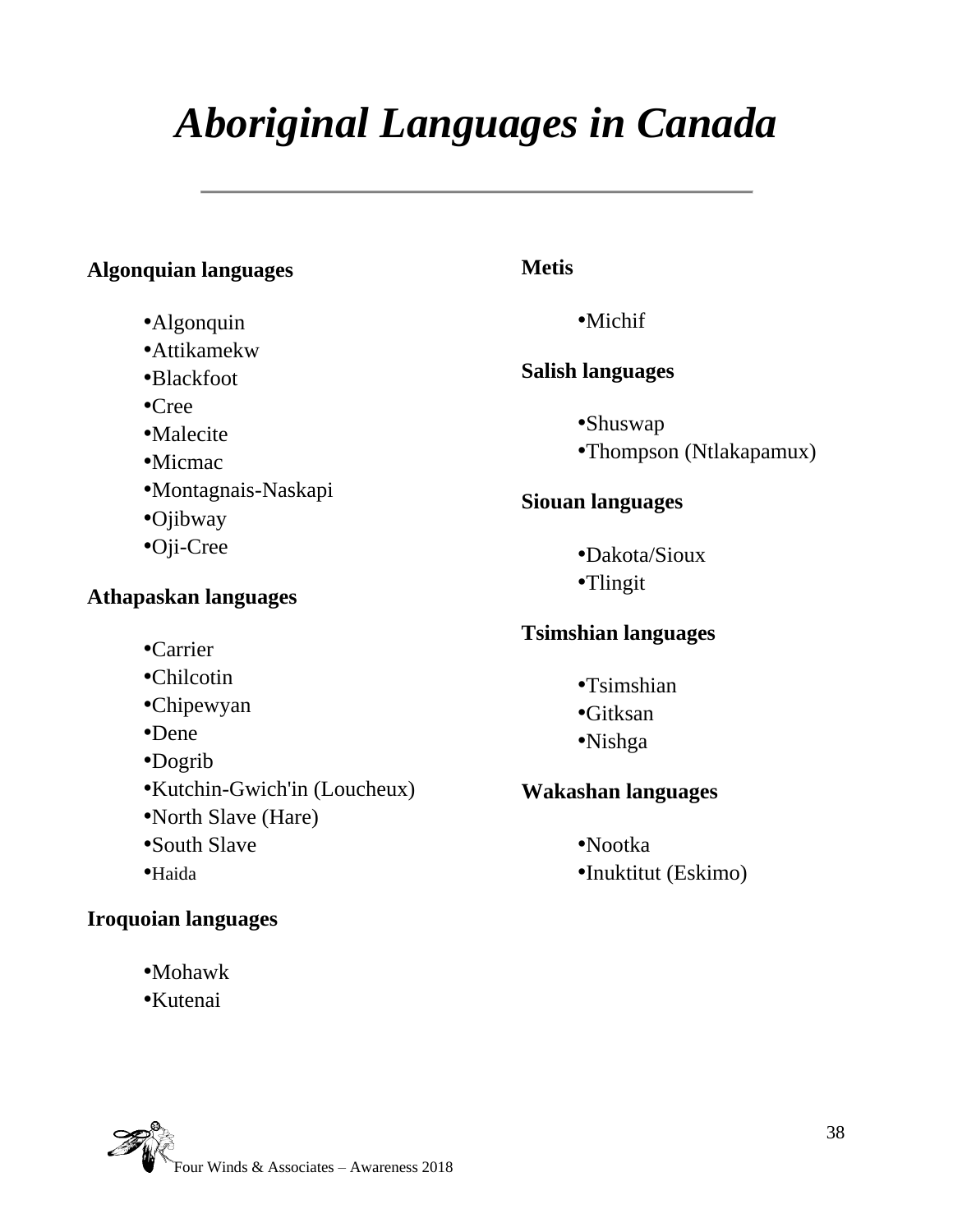



# **NATIVE SPIRITUALITY G U I D E**

The purpose of this guide is to help police officers gain an understanding of sacred ceremonies practised and sacred items carried by many Native people across Canada.

Please note: The ceremonial items presented in this guide were originally offered by an Elder for use in an educational environment. The RCMP is sensitive to the fact that many Elders do not consent to the technical reproduction of spiritual elements in this fashion. The RCMP sincerely appreciates the assistance of the carrier of this bundle in making this project possible.

It should be noted that the various spiritual beliefs and sacred items and ceremonies portrayed in this guide may vary according to different tribal groups across Canada. The reader is advised to use the local community as a reference base as local Elders will be able to clarify their traditional ceremonial practises as well as the significance of individual sacred objects.

The RCMP wishes to acknowledge the co-operation of Corrections Canada and Manitoba Native Elders Art Shofley, Angus Merrick, Charlie Nelson and Velma Orvis for contributing material for this guide.

### **The Circle of Life**

*"You have noticed that everything an Indian does is in a circle, and that is because the Power of the World always works in circles, and everything tries to be round. In the old days, when we were a strong and happy people, all our power came to us from the sacred hoop of the nation and so long as the hoop was unbroken, the people flourished. The flowering tree was the living centre of the hoop and the circle of the four quarters nourished it. The East gave peace and light, the South gave warmth, The West gave rain and the North, with its cold and mighty wind gave strength and endurance. This knowledge came to us from the outer world with our religion. Everything the Power of the World does, is done in a circle. The sky is round and I have heard the earth is round like a ball and so are the stars. The Wind, in its greatest power whirls. Birds make their nests in circles, for theirs is the same religion as ours. The sun comes forth and goes down again in a circle. The moon does the same and both are round. Even the seasons form a great circle in their changing and always come back again to where they were. The life of man is*

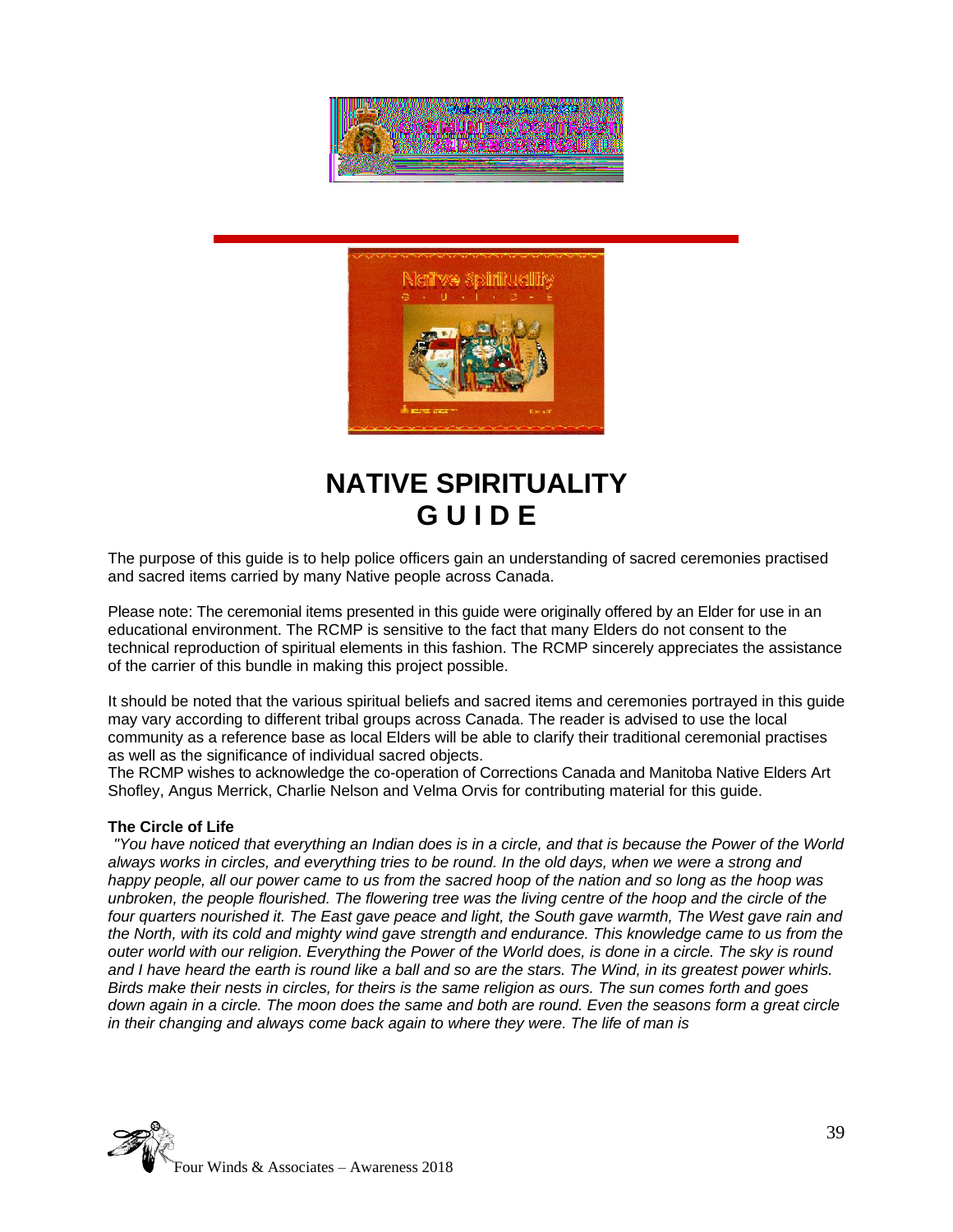*a circle from childhood to childhood and so it is in everything where power moves. Our Teepees were round like the nests of birds and these were always set in a circle, the nation 's hoop, a nest of many nests where the Great Spirit meant for us to hatch our children. "*

(Black Elk Speaks, pp. 198-200) Spiritual Advisor to the Oglala Sioux in 1930.

### **Traditions**

Native cultures in their traditional nature are authentic and dynamic, fostering distinctive and sophisticated development. A sense of identity, pride and self-esteem are rooted in established spiritual principles.

Native spiritual life is founded on a belief in the fundamental inter-connectedness of all natural things, all forms of life with primary importance being attached to Mother Earth.

### **The Medicine Wheel**

The symbol of the circle holds a place of special importance in Native beliefs. For the North American Indian, whose culture is traditional rather than literate, the significance of the circle has always been expressed in ritual practise and in art. The lives of men and women, as individual expressions of the Power of the World move in and are nourished by an uninterrupted circular/spiral motion. This circle is often referred to as the Medicine Wheel. Human beings live, breathe and move, giving additional impetus to the circular movement, provided they live harmoniously, according to the circle's vibratory movement. Every seeker has a chance to eventually discover a harmonious way of living with their environment according to these precepts.



### **The Four Powers**

Each of the four directions represents a particular way of perceiving things, but none is considered superior or more significant than the other. The emphasis is always placed on the need to seek and explore each of the four great ways in order to gain a thorough understanding of one's own nature in relation to the surrounding world.

The four cardinal points of the circle transcend the mere compass directions. The directions themselves embody four powerful natural forces representing seasonal influences associated with various other powerful attributes.

North represents Wisdom. Its colour is white, its power animal is the buffalo and its gift is strength and endurance. From the South comes the gift of warmth and growth after winter is over, a place of innocence and trust. Its colour is green (or sometimes red), its power animal, the mouse. To the West is the place of introspection, of looking within one's spirit. Its colour is black, its gift rain and its power animal the bear. The East is marked by the sign of the Eagle. Its colour is gold for the sun's illumination, the new dawning sky and enlightenment. Its gift is peace and light.

Understanding the meaning of the Medicine Wheel depends on the concept that a person's life consists of"conquering the four hills: Infancy, Youth, Maturity and Old Age. The four stages are celebrated in ritual as the four prime moments in life corresponding to the four directions. The first hill is the South (innocence and trust) where the infant's reception into life occurs. The second hill, that of introspection, in the West, becomes the youth's solitary vigil and quest for vision. This first quest seeks the revelation of the Great Spirit's manifestation and continuing presence.

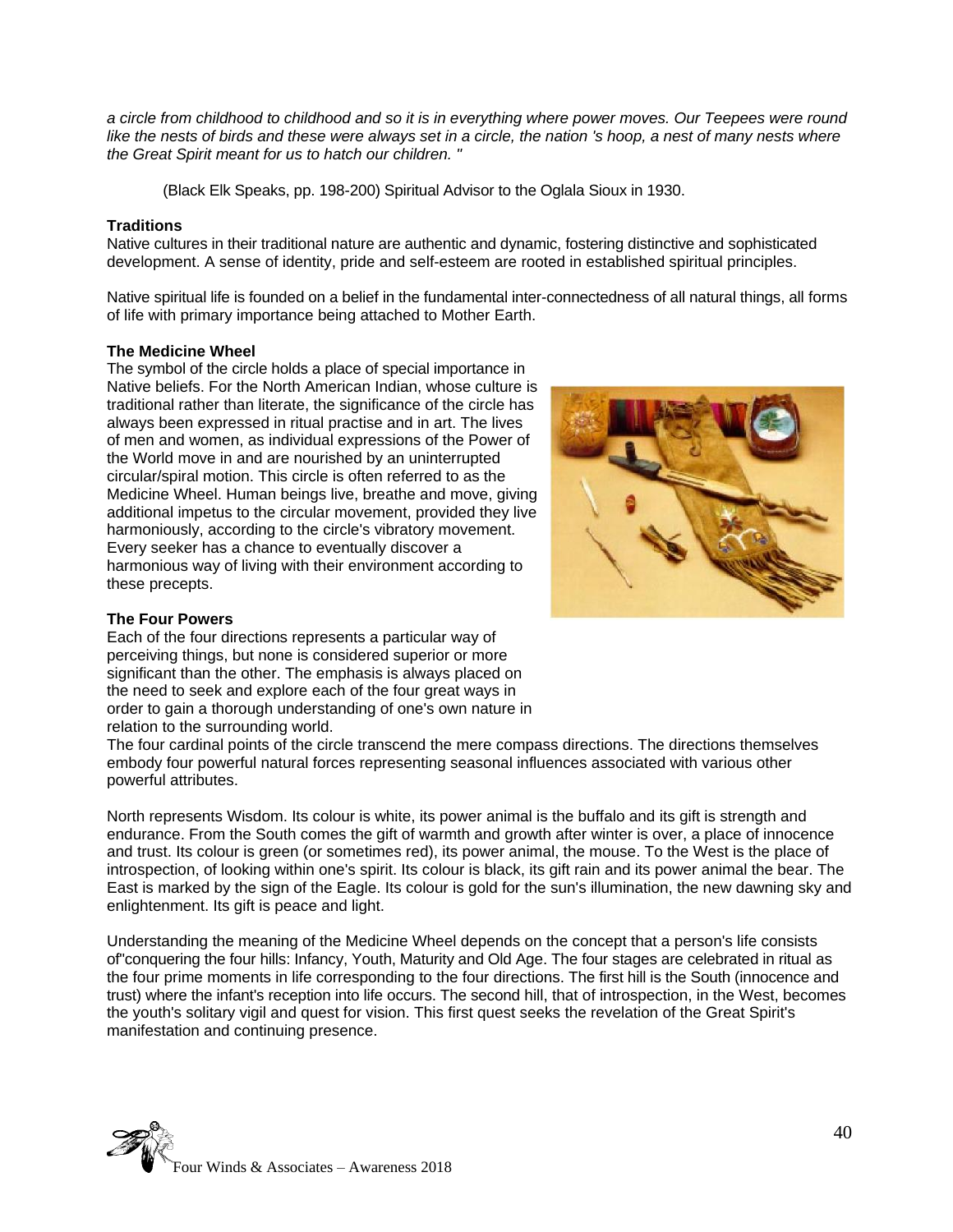

This is the time when a power animal attribute enters a Native individual's soul becoming a part of his or her name. (Sitting Bull, Black Elk, Crazy Horse and so on). It marks the beginning of the dweller within, the dreaming soul that contacts the higher spiritual planes bringing back visions that serve as fundamental guide posts in life. The hill of maturity lies to the North and represents the successful realization of ability and ambition. It is the place of recognition in which the pursuit of wisdom underlies and nourishes all action. Sympathy with life itself grows in this quarter.

The final hill is that of old age situated in the East. It represents a quiet, reflective and meditative segment where the old ones now can pass on their knowledge to youth as they have mastered the meaning of joy and sorrow and the many other trials and tribulations encountered over the course of their existence.

### **Ceremonies**

Ceremonies are the primary vehicles of religious expression. A ceremonial leader or Elder assures authenticity and integrity of religious observances. Nothing is written down, as the very writing would negate the significance of the ceremony. Teachings are therefore passed on from Elder to Elder in a strictly oral tradition.

### **Elders**

Elders may be either men or women. Their most distinguishing characteristic is wisdom which relates directly to experience and age. There are exceptions. Elders need not be "old". Sometimes the spirit of the Great Creator chooses to imbue a young native. Elders' spiritual gifts differ. Some may interpret dreams. Others may be skilful in herbal remedies or be healers during a sweat lodge ceremony, and so on.

### **Prayers**

Natives communicate with the Great Creator and spirit helpers through prayers offered at individual or group ceremonies.

### **Pipes**

Pipes are used during both private and group ceremonies, the prayer itself being wafted through the smoke of the burning plant material. Pipes are of no set length. Some stems may or may not be decorated with beads or leather. Others may be elaborately carved with bowls inlaid with silver. Bowls may be of wood, soapstone, inlaid or carved in the form of various totemic power animals (an eagle with folded wings) or another sacred animal.

*From the top down: Natural Tobacco, Calamus root, Sweetgrass and Tobacco, Tobacco seed. On the left:*  Sage; on the right: Red Wilow bark. Cloths; blue for the sky and then the four colours representing humanity; *the white, yellow, red and black races.*



The pipe is disassembled into its component parts while being carried from one place to another. The pipe is never a "personal possession". It belongs to the community. The holder of the pipe is generally considered its custodian. While every native has the right to hold the pipe, in practise, the privilege must be earned in some religious way. The pipe is usually passed on to another custodian under specific fasting and cleansing rite regulations. There are pipes exclusively used by either men or women. Men's pipes become unclean if touched by women and vice versa.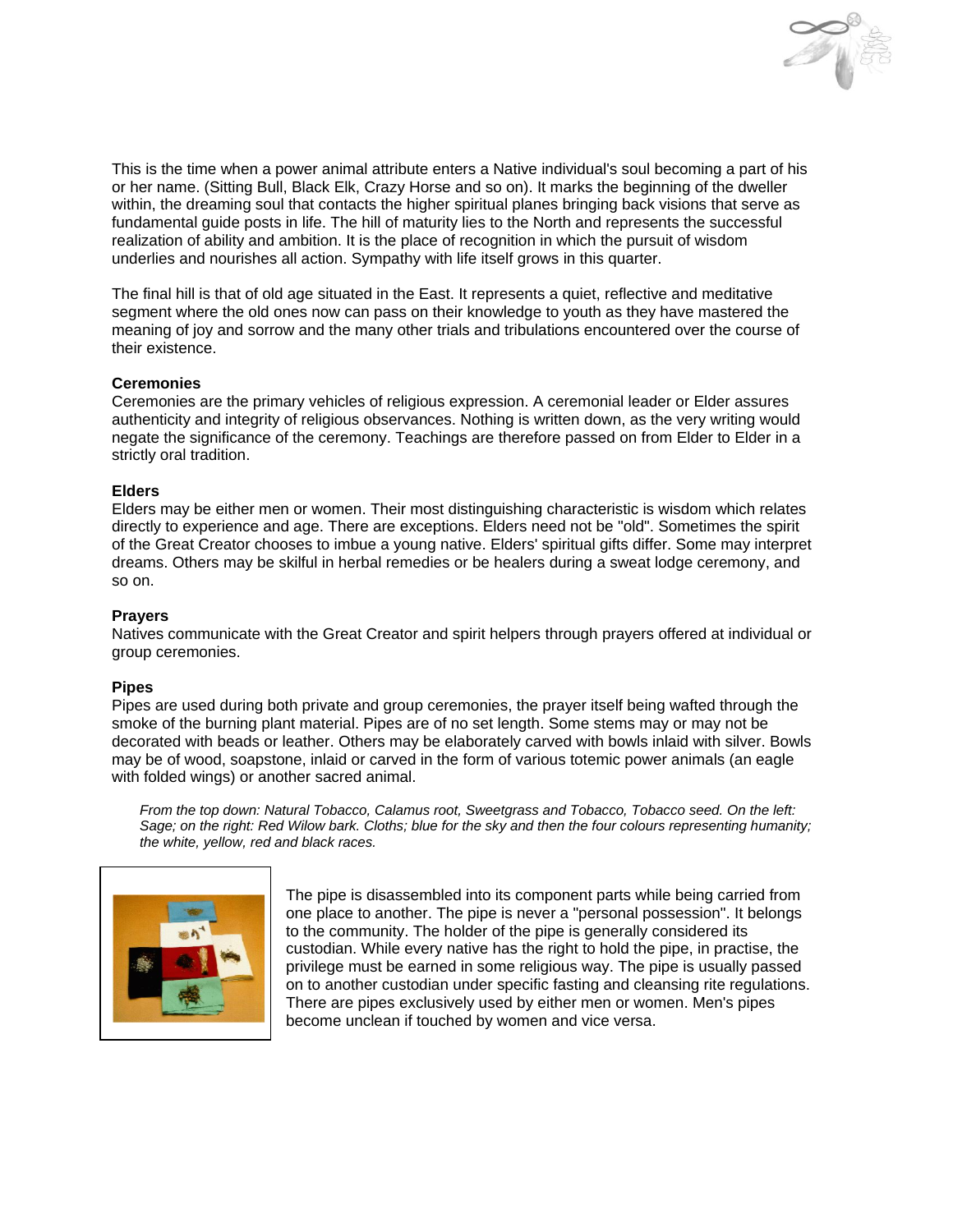### **Pipe Ceremony**

Pipe ceremonies constitute the primary group gatherings over which Elders preside. Participants gather in a circle. A braid of sweetgrass (one of four sacred plants) is lit and burnt as an incense to purify worshippers, before the pipe is lit. Burning sweetgrass also symbolizes unity, the coming together of many hearts and minds as one person.

The Elder strikes a match, puts it to the end of the sweetgrass braid and fans the smouldering grass with an eagle's feather, to encourage smoke production. The Elder then goes from person to person in the circle where the smoke is drawn four times by hand gestures toward the head and down the body. The Elder must fan the glowing end to keep it burning properly or the material loses its spark.

### Sacred Plants: Red Willow Bark, Sage, Calamus Root,

Sweetgrass braid, Poplar leaves and Tobacco The Elder then places tobacco in the pipe and offers it in the four sacred directions of the compass. Some Western tribes begin by making an offering to the West. Eastern Natives may propitiate the Spirit of the East whence comes the light of the sun at daybreak, who also gives guidance, direction and enlightenment. Then the Elder faces South where the guardian spirit of growth presides after winter is over. Next is West, the direction of the spirit gateway where reside the souls of those who have left this plane of existence. The spirit of the North concerned with healing and purification is then addressed.

Spirits will be asked for assistance in the main prayer, which may be specifically for one individual, a participant in the circle or for someone far away or someone who has passed over. The

pipe, passed from person to person in the circle, might be offered to

all creation, to those invisible spirit helpers who are always there to guide humanity. The last of the tobacco is offered to the Great Creator.

Another version of the Pipe Ceremony is the Sacred Circle which essentially follows the same procedures, but also allows a time period for individual participants to address the assembly.

#### **Fasting**

Fasting is a time-honoured way of quickening spirituality in which a growing number of Natives are partaking. An Elder provides the necessary ceremonial setting and conditions to guide the fasting member. Fasting means the total renunciation of food and drink for a specified time period. Health considerations are evaluated by both the Elder responsible and a physician prior to the fast.

#### **Sweat Lodges**

Used mainly for communal prayer purposes, the Sweat Lodge may also provide necessary ceremonial settings for spiritual healing, purification, as well as fasting. Most fasts require a sweat ceremony before and after the event.

Lodge construction varies from tribe to tribe. Generally, it is an igloo-shaped structure about five feet high, built in about one and a half hours from bent willow branches tied together with twine. The structure is then encased in blankets to preclude all light. A maximum of eight participants gather in the dark.

In the centre, there is a holy, consecrated virginal section of ground (untrampled by feet and untouched by waste material) blessed by an Elder with tobacco and sweetgrass. There, red hot stones heated in a fire outside the lodge are brought in and doused with water. A doorkeeper on the outside opens the lodge door four times, contributing four additional hot rocks (representing the four sacred directions) to the centre. A prepared pipe is also brought in.

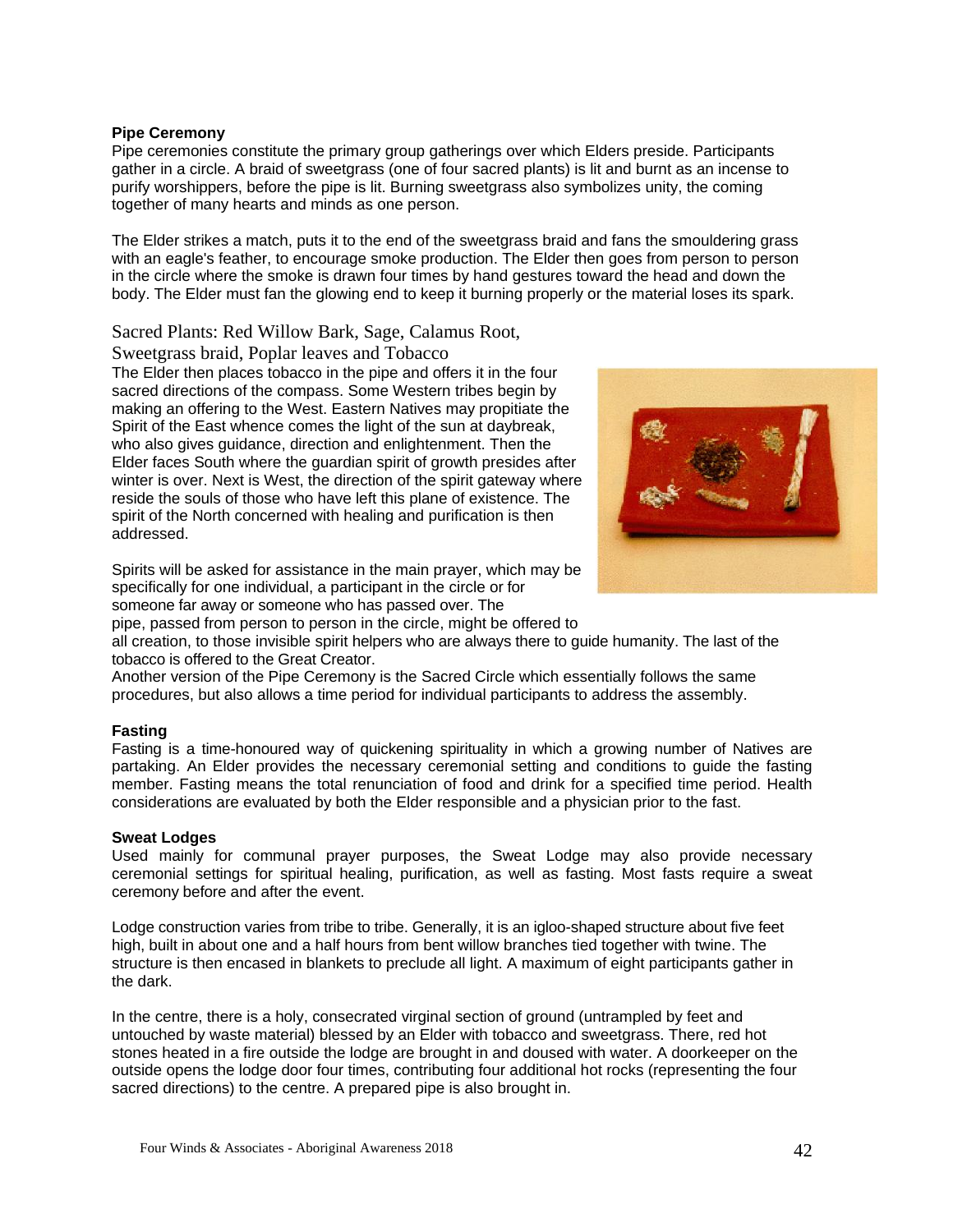Sweat Lodges may be dismantled after the ceremony is over, but often, they are left standing to accommodate the next ceremony. Lodges may only be entered in the presence of an Elder.

### **Feasting**

Some ceremonies such as "doctoring" sweat require the participant to eat a meal. There are specific rituals requiring special foods. Sacred food for the Ojibway for instance consist of wild rice, corn, strawberries and deer meat. Typical feast foods for the Cree from the prairies would be Bannock (Indian Bread), soup, wild game and fruit (particularly Saskatoon berries or mashed choke cherries). For a West Coast Indian, sacred foods might include fish prepared in a special way. Although foods may differ, their symbolic importance remains the same.

#### **Rattles**

Rattles are shaken to call up the spirit of life when someone is sick. The Elder also uses a rattle to summon the spirits governing the four directions to help participants who are seeking spiritual and physical cleansing to start a "new" life during a sweat lodge ceremony.

#### **Drums**

Drums represent the heartbeat of the nation, the pulse of the universe. Different sizes are used depending on "doctoring" or ceremonial purposes. Drums are sacred objects. Each drum has keeper to ensure no-one approaches it under the influence of alcohol or drugs. During ceremonies, no one may reach across it or place extraneous objects on it.

#### **Eagle Whistles**

When a dancer approaches a drum and blows an eagle bone whistle, the drum group responds by singing an appropriate song. The whistle is blown four times to honour the drums, the dancers and the spirit of the eagle. Four verses are sung, one for each time the whistle is blown. Large pow-wows have strict rules around how often this may occur during a pow-wow session.

#### **Herbs / lncense**

Sweetgrass, sage, cedar and tobacco encompass the four sacred plants. Burning these is a sign of deep spirituality in Native practises. Cedar and sage are burned to drive out negative forces when prayer is offered. Sweetgrass, which signifies kindness, is burned to invite good spirits to enter. Participants also use these purification rituals to smudge regalia, drums and other articles before taking part in a pow-wow.

The four plants are used in both individual and group ceremonies. Each plant was originally given to a specific tribe. Now they are used together or singly as incense which is generally ignited in an abalone shell or another type of container to be passed from person to person in the circle.

### **Medicine Pouches**

Prescribed by an Elder, plant material can also be worn in a medicine pouch by a person seeking the mercy and protection of the spirits of the Four Directions. Elders caution Natives not to conceal any other substances in their pouches. To do so would make a mockery of their beliefs.

Peyote, a hallucinogenic material used by Natives in some parts of the US, historically is usually not considered a part of the Canadian Native culture. Other herbs and dried animal parts (diamond willow fungus, dried/powdered beaver testicles and buffalo droppings) are some other materials that may be burnt in ceremonial functions.

Sweet Grass Braid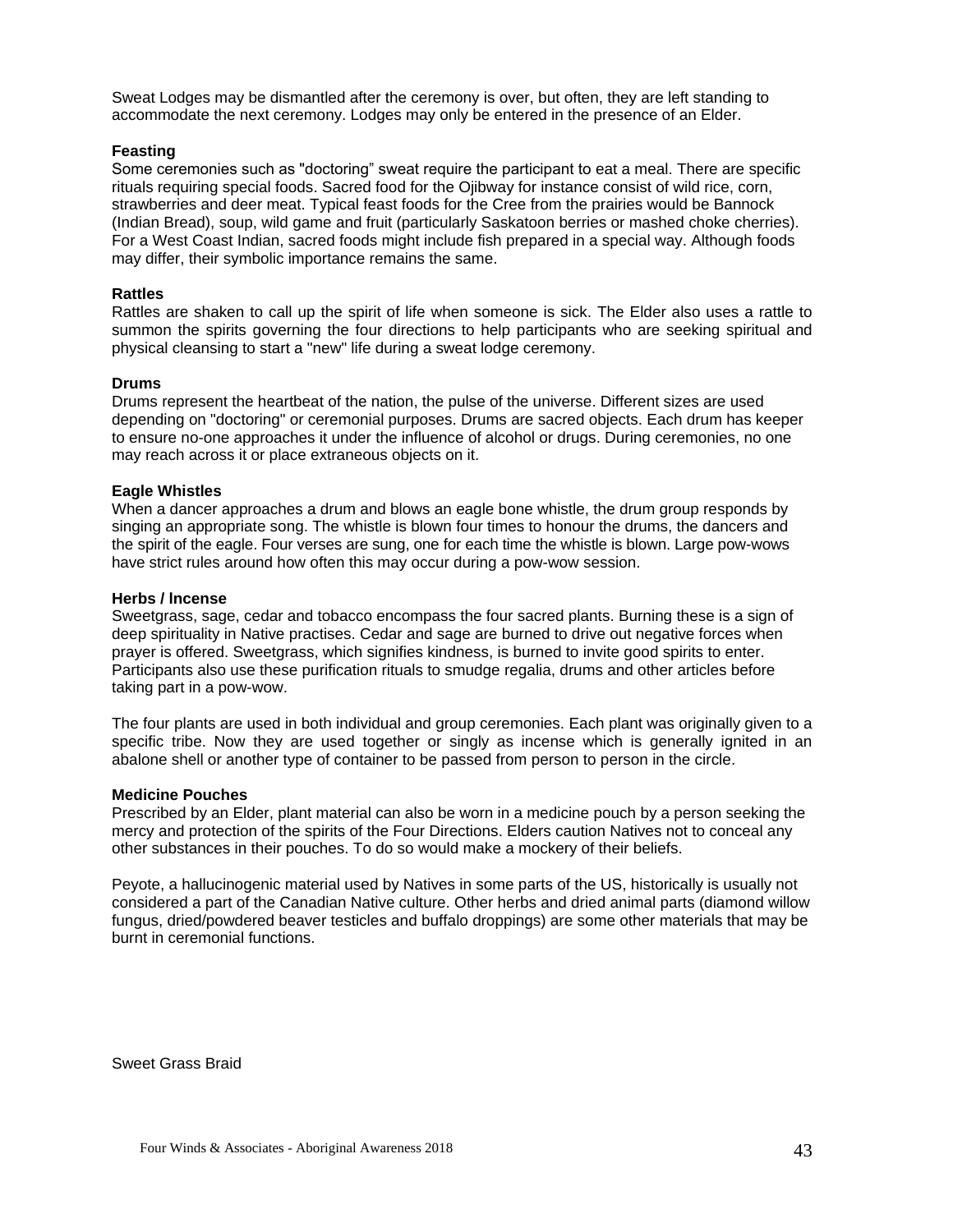

### **CEREMONIAL RITUALS**

#### **Pow-wow**

Some say the name is derived from the Algonkian word meaning "to dream". Pow-wow an ancient tradition among aboriginal peoples, is a time for celebrating and socializing after religious ceremonies. In some cultures, the pow-wow itself was a religious event, when families held naming and honouring ceremonies.

#### **Giveaway**

For instance, a family celebrating a member's formal entry into the dance circle, or wishing to commemorate the death of a loved one, often hosts a giveaway during a pow-wow. This tradition embodies the value of sharing with others. Gifts such as blankets, beadwork and crafts are given to friends and visitors followed by appropriate songs and dances.

#### **Today**

Today's pow-wow is more of a social event, although honour ceremonies and other religious observances remain important parts of the celebration.

Dancing, feasting and having fun, the old ways are remembered and pride is taken in traditional heritage as old friendships are renewed and new ones begun. Elders say that coming together in a joyous spirit is an important unifying and healing experience which brings together many nations in a celebration of life.

#### **Honour Songs**

Honour songs, as their name implies, are requested to honour particular individuals. Spectators should always stand and remove caps and hats when an honour song is intoned. The traditional powwow is more conducive to socializing and is not as demanding for participants. The hosts share the prizes with all registered singers and dancers. Whether competitive or traditional, pow-wows still bring people of all nations together in a celebration of life.

#### **Grand Entry**

Spectators should always stand and remove caps or hats during Grand Entry, Flag Songs and the Invocation. This beautiful parade of pride and colour starts off the pow-wow and each subsequent session of dancing. Preceded by the Eagle Staff, invited dignitaries and various categories of dancers join in the Grand Entry and dance to a special song rendered by the drum groups, following the path of the sun through the sky. The line-up is as follows: Eagle Staff, Flag bearers, dignitaries and princesses, men's traditional, grass and fancy dancers, followed by women's traditional, jingle and fancy dancers, youth and children in categorical order. All competitors must participate or risk losing points and/or elimination if they don't.

#### **Eagle Staff**

The Eagle Staff is an important symbol to many North American tribes. The eagle represents the Thunderbird spirits of the supernatural world who care for the inhabitants of our physical world. Qualities such as farsightedness, strength, speed, beauty and kindness are attributed to the eagle, which never kills wantonly, only to feed itself and its family. The Eagle Staff symbolizes reverence for the Creator and all of life

#### **Invocation**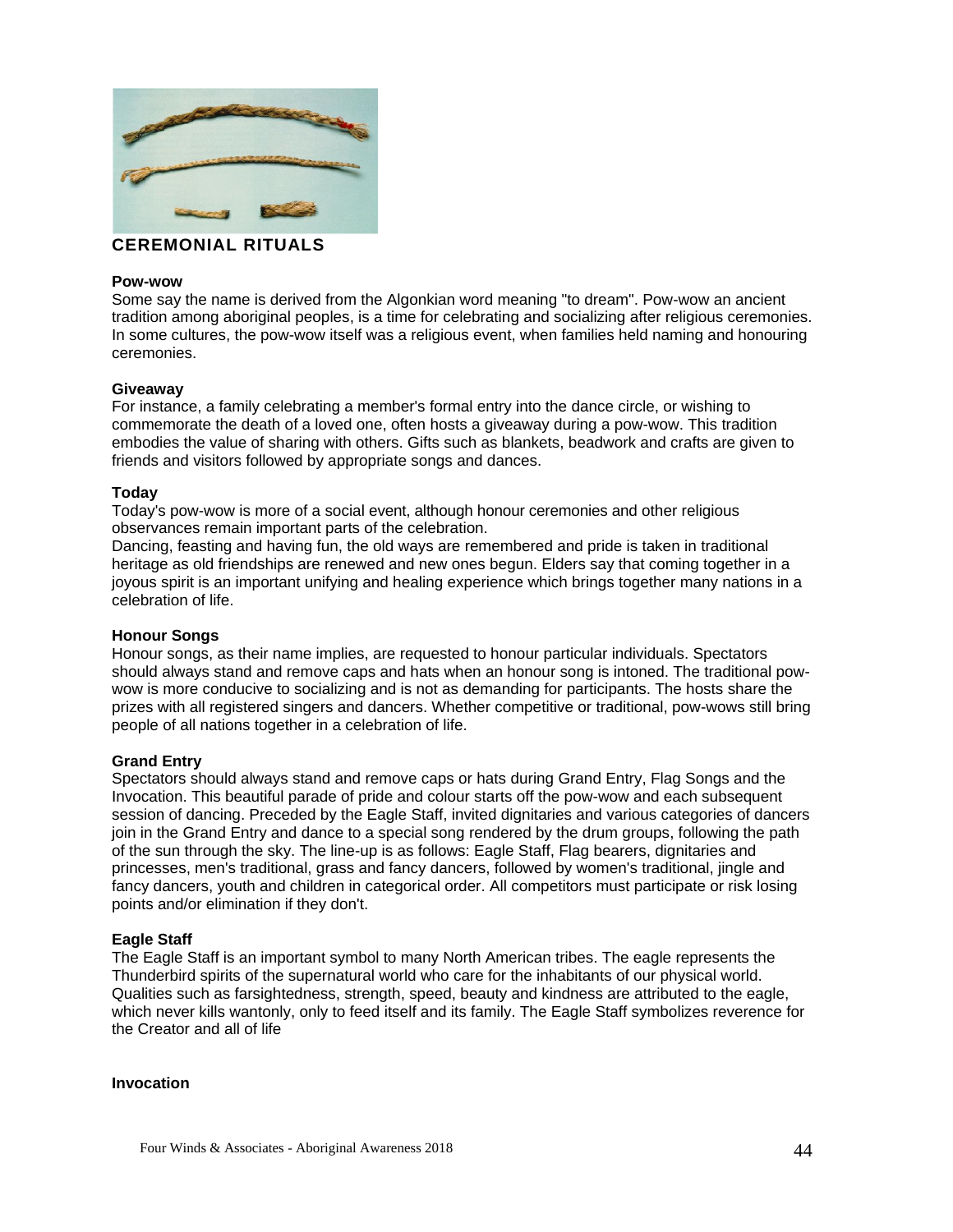Any significant event is initiated with words of prayer by a respected Elder. Traditionally, First Nations



never had "priests" as such but rather spiritual leaders. They are often offered tobacco with a request for prayer indicating respect and honour for that person and the higher power. Hunters and gatherers frequently expressed their gratitude with tobacco to show respect for the life they had taken.

#### **Flag Songs**

The respect shown to veterans or warriors is an integral part of Native culture, a tradition that harks back to the times when tribal welfare depended on warriors. In a society based on collectivity, veterans are honoured for self-sacrifice to their cause and their willingness to die so that others may live. Special songs are sung to honour veterans who fought under these flags. Veterans are also honoured as flag bearers, by being called upon to retrieve dropped eagle feathers and through various veterans' songs. Dropping an eagle's feather is serious business during a pow-wow. Retrieving it involves a ceremony overseen by an Elder or respected spiritual leaders and/or warriors (veterans). All spectators should rise and remove hats

or caps. No cameras may be used at this time.

#### **Dancers - Mens Traditional**

This dance originated in times when war parties returned to their villages to "dance out" the story of their battles, as well as hunters depicting stalking their prey after a successful hunt. The traditional dance outfit is frequently decorated with bead or quill work and features a circular bustle of eagle feathers. Traditional dancers may also carry objects symbolic of their warrior status such as shields, weapons, staffs or Medicine Wheels - reminders of the wisdom in the four directions, unity and the cycle of all things. Dancers are judged on how well they keep time to the music, follow the beat of the drum and stop with the music, both feet on the ground.

#### **Mens Grass Dance**

Contemporary grass dance outfits feature many colourful fringes in place of the grass tussocks that were originally tucked into their belts. Many dancers also wear a hair roach, a crow belt and carry an eagle bone whistle, emblems of the Omaha Society where the dance originated. Although it is a freestyle type of dance, the troupe must follow the drum beat and stop with the music with both feet on the ground. Dancers also keep their heads moving in time to the beat to keep their roach crest feathers spinning.

#### **Mens Fancy**

Said to have originated in Oklahoma in the early 1900s, this dance was begun when promoters of native ceremonials asked native dancers to beautify their outfits for the spectators' benefit. Based on the same step as the traditional grass dances, the fancy dance also features increased speed, acrobatic steps and varied body movements. Dancers must also be able to follow the beat, stopping precisely at its end.

#### **Sneakup**

This specialty dance simulates warriors sneaking up on their prey or tracking an enemy. On the drum roll, they shake their bells and gesture while sneaking up on the centre of the dancing arena, stopping on the last beat of the verse and walking back to the perimeter. On the fourth rendition they continue as in a normal song.

#### **Womens Traditional**

Some of the most beautiful outfits can be found in this category. Long dresses are frequently decorated with heavy beadwork, ribbons or shells. Beaded or concho belts are also worn as well as hair ties, earrings, chokers and necklaces. Most dancers carry a shawl, an eagle fan or a single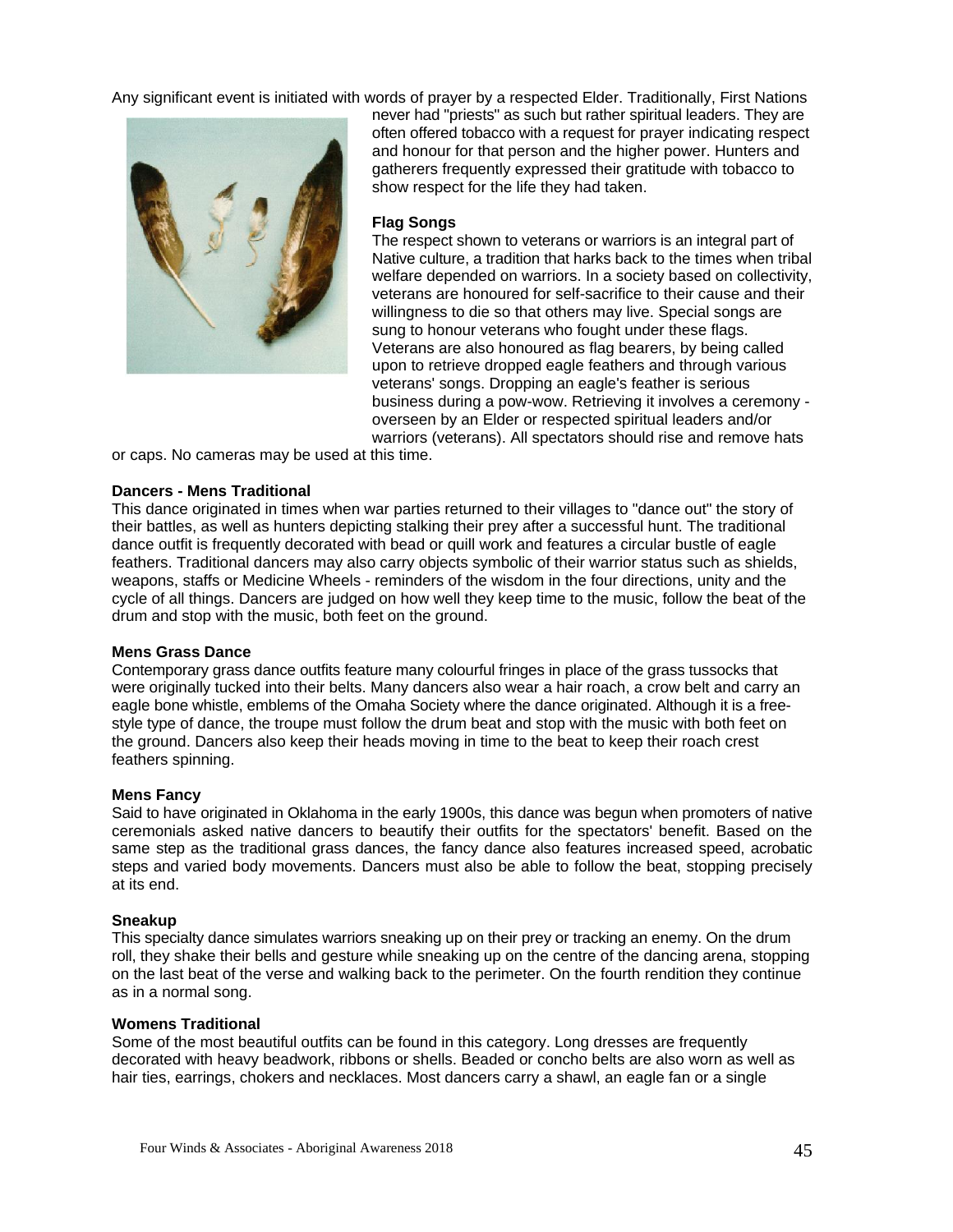feather. The dance consists of bending knees in time to the beat, giving slight up and down movements to the body while subtly shifting the feet to turn.

#### **Womens Fancy Shawl**

The fancy shawl outfit consists of a decorative knee-length dress, beaded moccasins with matching leggings, a fancy shawl and various jewellery pieces. The dance itself is extremely mobile with a great deal of spinning and fancy footwork. Dancers in this category must follow the drum beat and stop precisely at the end, both feet on the ground.

### **Jingle Dress**

Jingle dancers wear knee-length cloth dresses featuring row upon row of small bells or jingles sewn to the fabric. Dancers follow the drumbeat to make their jingles sound with the lightest step possible. The sound should stop precisely on the drum beat.

#### **Team Dance**

Team dancing is a relatively new addition to the pow-wow. Dancing in a single style, team members must synchronize their movements. Dancers are judged on synchronization, their outfits and how well their steps are put together.

### **TREATMENT OF MEDICINE BUNDLES BY LAW ENFORCEMENT OFFICIALS**

Once the Medicine Bundle has been touched by someone other than its designated guardian, it can no longer be used in its un-cleansed condition. The custodian must again perform purification rites (which may take three or four days and involve the presence of different spiritual Elders) to restore the Bundle's sacredness. In other words, vital spiritual essence is lost when these items are not treated according to the respect they deserve.

In most cases, police and security officials have not been aware of the spiritual significance regarding the Bundle's contents. Nor have they been culturally sensitized enough to the Native Elders' regard of ceremonial accessories which must be treated with the utmost respect.

### **Spiritual Artifacts**

A Manitoba Elder graciously provided some samples of a collection of spiritual artifacts used in sacred ceremonies. The collection, which appears in this guide, should not be construed as being "typical." Contents in Medicine Bundles may vary considerably taking into account the cultural diversity of Aboriginal First Nations across Canada and the U.S. Law enforcement officers are encouraged to contact Elders in their region to determine what spiritual artifacts and practises are current in their localities.

### **Description**

Eagles' wings and feathers, rawhide gourds, drums, abalone shells, prayer cloths and prints are some of the more common objects in use, in addition to the pipe. Eagle wings and feathers are awarded for outstanding deeds. They may be worn in the hair or on a costume, but normally they are carried in the hand. Indians regard the eagle as a sacred bird. The eagle represents power, strength and loyalty. The four sacred plants, sweetgrass, sage, cedar and tobacco or kinniekinnick (red willow shavings) are also often worn in a "medicine" pouch around the neck or pinned onto clothing. Elders may have additional sacred items such as bear claws on a thong or badges that have been given as gifts during ceremonies.



#### **Searches**